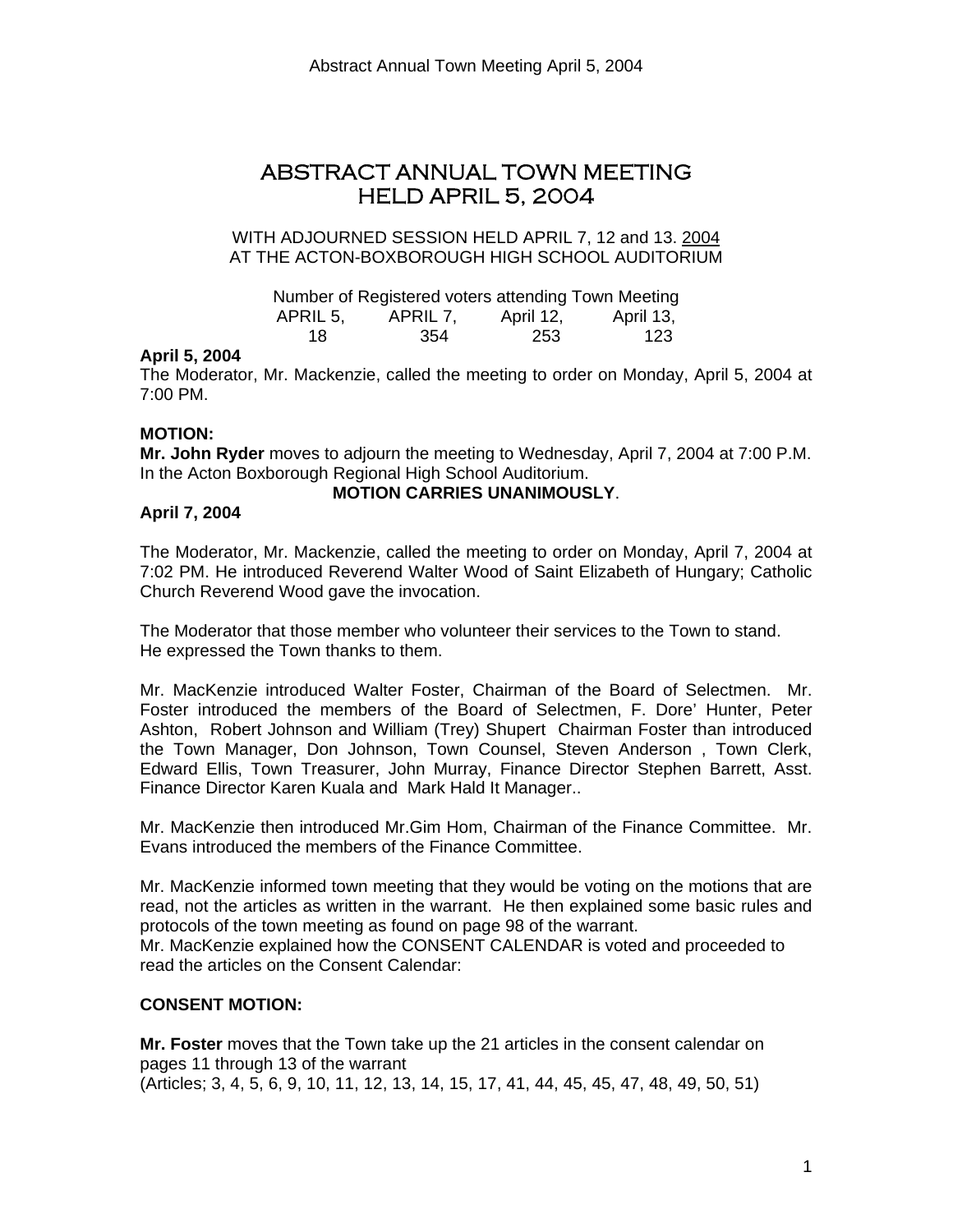Article 49 is Held. **CONSENT MOTION MINUS ARTICLE 49 CARRIES UNANIMOUSLY** 

Mr. MacKenzie calls the following Chairpersons to make their board / committee's presentation to the Town Meeting members Board of Selectmen Chairman Foster Finance Committee Gim Hom Acton Public School Terence Lindgren Acton Boxborough Regional School District Jo-Ann Berry

# **ARTICLE 1 CHOOSE TOWN OFFICERS**

(Majority vote)

To choose all necessary Town Officers and Committees and to fix the salaries and compensation of all the elective officers of the Town as follows:

| Moderator                    | \$20.00 per Town Meeting session |
|------------------------------|----------------------------------|
| Board of Selectmen, Chairman | \$750.00 per year                |
| Board of Selectmen, Member   | \$650.00 per year                |

, or take any other action relative thereto.

#### **MOTION:**

**Mr. Hunter** moves that the Town fix the compensation for elected officers as shown in the Article. **MOTION CARRIES UNANIMOUSLY**

Frank Joyner, Trustee of the Elizabeth White Fund, nominates Andrea S. Miller, 30 Taylor Road, for the position of Trustee of the Elizabeth White Fund, term to expire 2005. **MOTION CARRIES UNANIMOUSLY** 

Frank Joyner, Trustee of the Elizabeth White Fund, nominates Cornelia O. Huber, 50 Seminole Road, for the position of Trustee of the Elizabeth White Fund, term to expire 2007. **MOTION CARRIES UNANIMOUSLY** 

Alice Miller, Trustee of the Charlotte Goodnow Fund, nominates Karen Sharp, 1 Revolutionary Road, for the position of Trustee of the Charlotte Goodnow Fund, term to expire 2007. **MOTION CARRIES UNANIMOUSLY** 

Robert L. Loomis, Trustee of the West Acton Citizens' Library, nominate Virginia Rhude, 7 Fernwood Road, for the position of Trustee of the West Acton Citizens' Library, term to expire 2007. **MOTION CARRIES UNANIMOUSLY** Edward M. Bennett, Trustee of the West Acton Fireman's Relief Fund, nominates Robert A. Vanderhoof, 374 Central Street, for the position of Trustee of the West Acton Fireman's Relief Fund, term to expire 2007.

# **MOTION CARRIES UNANIMOUSLY**

William A. Klauer, Trustee of the Acton Fireman's Relief Fund, nominates James D. Young, 251 Nagog Hill Road, for the position of Trustee of the Acton Fireman's Relief Fund, term to expire 2007.

#### **MOTION CARRIES UNANIMOUSLY**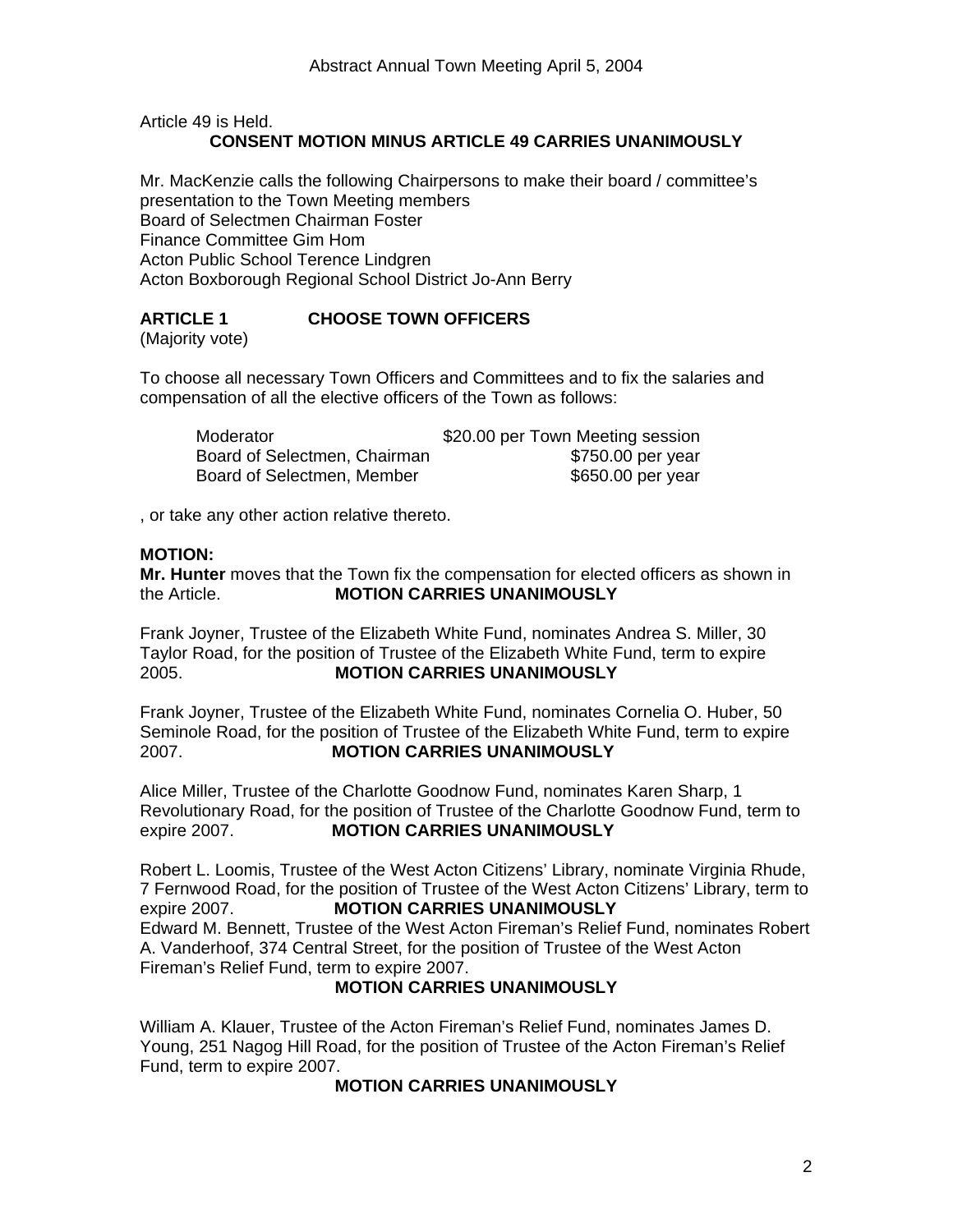# **ARTICLE 2 HEAR AND ACCEPT REPORTS**

(Majority vote)

To see if the Town will accept reports and hear and act upon the report of any committee chosen at any previous Town Meeting that has not already reported, or take any other action relative thereto.

# **MOTION:**

**Mr. Foster** moves that the Town accepts the reports of the various Town Officers and Boards as set forth in the 2003 Town Report, the Giving Supplement and that the Moderator calls for any other reports.

# **MOTION CARRIES UNANIMOUSLY**

League of Women Voters made a request for old Town reports and warrants. These documents will be collected for the Acton Public Schools to be used for aspecial social project

# **ARTICLE 3 \* COUNCIL ON AGING VAN ENTERPRISE BUDGET**

(Majority vote)

To see if the Town will raise and appropriate, or appropriate from available funds, the sum of \$74,411, or any other sum, to operate the Senior Van Service, in accordance with Massachusetts General Law, Chapter 44, Section 53 F½, Enterprise Fund Law, or take any other action relative thereto.

# **MOTION:**

.

**Mr. Hunter** moves that the Town appropriate \$74,411 for the purpose of operating the Town of Acton Senior and Disabled Citizens Van service, and to raise such amount,

\$49,411 be transferred from the Council on Aging Enterprise Fund, \$15,000 be transferred from the Audubon Hill Gift Account and \$10,000 be raised and appropriated.

# **CONSENT MOTION CARRIES UNANIMOUSLY**

# **ARTICLE 4 \* NURSING ENTERPRISE BUDGET**

(Majority vote)

To see if the Town will raise and appropriate, or appropriate from available funds, the sum of \$608,490, or any other sum, to provide Public Health and Visiting Nurse Services, in accordance with Massachusetts General Law, Chapter 44, Section 53F½, Enterprise Fund Law, or take any other action relative thereto.

#### **MOTION:**

**Mr. Hunter** moves that the Town appropriate \$635,491 for the purpose of operating the Public Health Nursing Service, and to raise such amount, \$635,491 be transferred from the Nursing Enterprise Fund.

# **CONSENT MOTION CARRIES UNANIMOUSLY**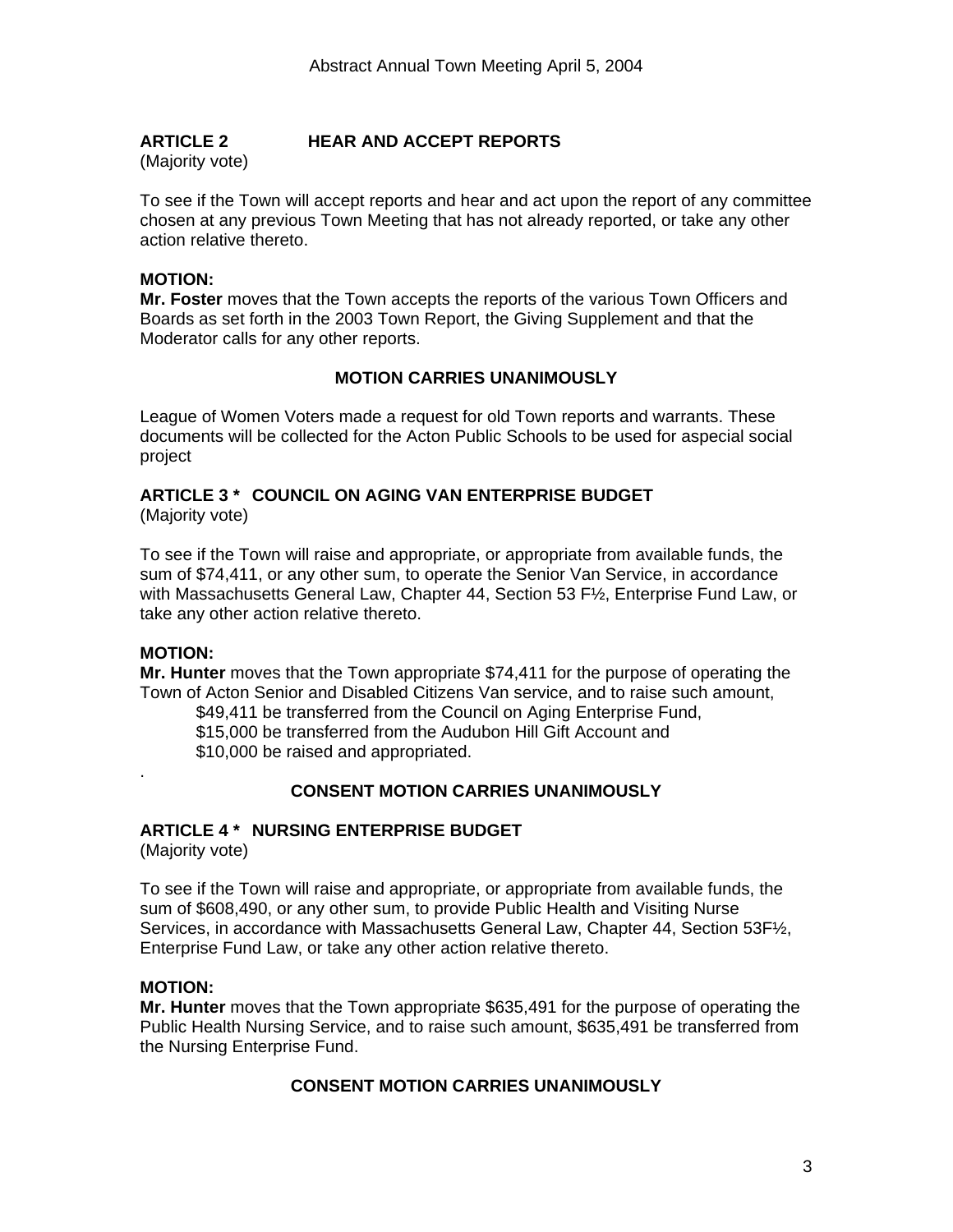# **ARTICLE 5 \* SEPTAGE DISPOSAL ENTERPRISE BUDGET**

(Majority vote)

To see if the Town will raise and appropriate, or appropriate from available funds, the sum of \$209,399, or any other sum, for the purpose of septage disposal, in accordance with Massachusetts General Law, Chapter 44, Section 53F½, Enterprise Fund Law, or take any other action relative thereto.

#### **MOTION:**

**Mr. Hunter** moves that the Town appropriate \$209,399 for the purpose of septage disposal, and to raise such amount, \$209,399 be transferred from the Septage Disposal Enterprise Fund.

# **CONSENT MOTION CARRIES UNANIMOUSLY**

#### **ARTICLE 6 \* SEWER ENTERPRISE BUDGET**

(Majority vote)

To see if the Town will raise and appropriate, or appropriate from available funds, the sum of \$1,534,115 or any other sum, for the purpose of operating and maintaining a sewer collection and treatment facility, in accordance with Massachusetts General Law, Chapter 44, Section 53F½, Enterprise Fund Law, or take any other action relative thereto.

#### **MOTION:**

**Mr. Shupert** moves that the Town appropriate \$1,534,115 for the purpose of operating the sewer system, and to raise such amount, \$1,534,115 be transferred from the Sewer Enterprise Fund.

## **CONSENT MOTION CARRIES UNANIMOUSLY**

**ARTICLE 7 BUDGET TRANSFER**  (Majority vote)

To see if the Town will vote to appropriate from available funds, the sum of \$25,000, which is being held as insurance reimbursement for mold mitigation at the Gates School during fiscal year 2004, and to appropriate \$52,602 from available funds to defray necessary expenses above the amount appropriated during last year's Annual Town Meeting of Minuteman Regional Vocational Technical School District for Fiscal Year 2004 (July 1, 2003 - June 30, 2004), or take any other action relative thereto.

#### **MOTION:**

**Mr. Ashton** moves that the Town appropriate \$77,602 for the purposes set forth in the Article, and to raise such amount,

 \$52,602 be transferred from the Pothole Grant account and \$25,000 be transferred from insurance recovery proceeds.

#### **MOTION CARRIES UNANIMOUSLY**

(Majority vote)

**ARTICLE 8 NESWC ENTERPRISE BUDGET**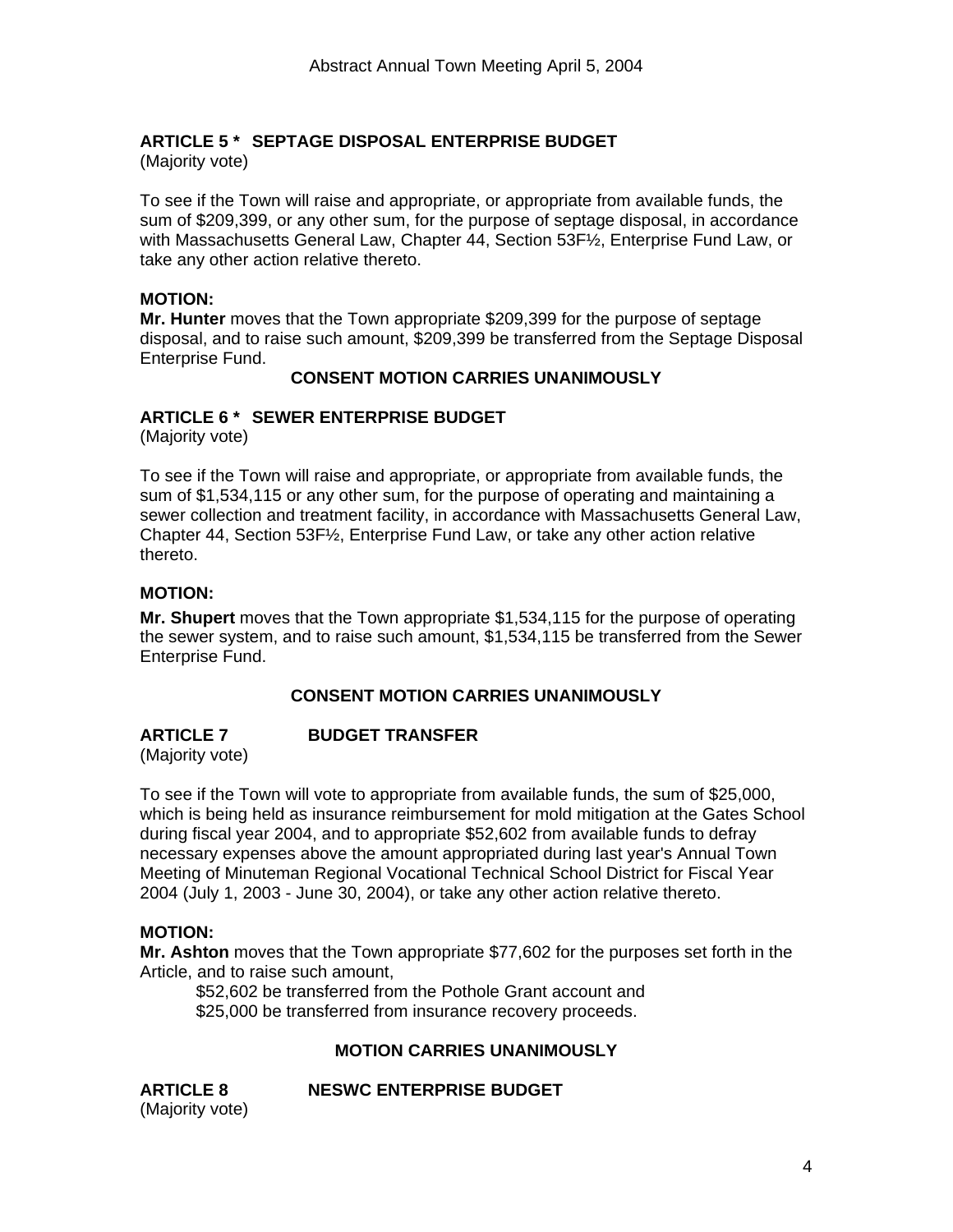To see if the Town will raise and appropriate, or appropriate from available funds, the sum of \$4,615,844, or any other sum, for the purpose of solid waste disposal in accordance with Massachusetts General Law, Chapter 44, Section 53F½, Enterprise Fund Law, or take any other action relative thereto.

#### **MOTION:**

**Mr. Johnson** moves that the Town appropriate \$4,615,844, to be expended by the Town Manager, for the purpose of solid waste disposal, and to raise such amount, \$4,615,844 be transferred from the NESWC Enterprise Fund.

#### **MOTION CARRIES UNANIMOUSLY**

#### **ARTICLE 9 \* SECTION 53E½ SELF-FUNDING PROGRAMS** (Majority vote)

To see if the Town will vote, pursuant to Massachusetts General Law, Chapter 44, Section 53E½ to continue revolving funds for the Local School System, to be expended by the Superintendent of Schools; and for the Historic District Commission, Building Department, Sealer of Weights and Measures, Health Inspectional Services, Ambulance Fees and Fire Department Fire Alarm Network, to be expended by the Town Manager, as noted below:

|                                                                                                                                                                   | <b>FY05 Estimated</b> | FY05 Authorized |
|-------------------------------------------------------------------------------------------------------------------------------------------------------------------|-----------------------|-----------------|
| Fund                                                                                                                                                              | Revenue               | Expenditure     |
| <b>School Department</b>                                                                                                                                          |                       |                 |
| Douglas at Dawn/Dusk                                                                                                                                              | \$150,000             | \$150,000       |
| Merriam Mornings/Afternoons/Summer                                                                                                                                | \$40,000              | \$40,000        |
| <b>Gates Amazing Programs</b>                                                                                                                                     | \$40,000              | \$40,000        |
| <b>Historic District Commission</b>                                                                                                                               | \$600                 | \$600           |
| <b>Building Department</b><br>Includes fees for Microfilming, Electrical Permits,<br>Plumbing Permits, Gas Permits, Sign Licenses and<br>Periodic Inspection Fees | \$166,100             | \$166,069       |
| <b>Sealer of Weights and Measures</b>                                                                                                                             | \$11,000              | \$10,701        |
| <b>Health Department</b>                                                                                                                                          |                       |                 |
| <b>Food Service Inspections</b>                                                                                                                                   | \$20,100              | \$20,089        |
| <b>Hazardous Materials Inspections</b>                                                                                                                            | \$84,100              | \$84,088        |
| <b>Fire Department</b>                                                                                                                                            |                       |                 |
| <b>Fire Alarm Network</b>                                                                                                                                         | \$48,600              | \$48,525        |
| <b>Ambulance Fees</b>                                                                                                                                             | \$250,000             | \$402,000       |

, or take any other action relative thereto.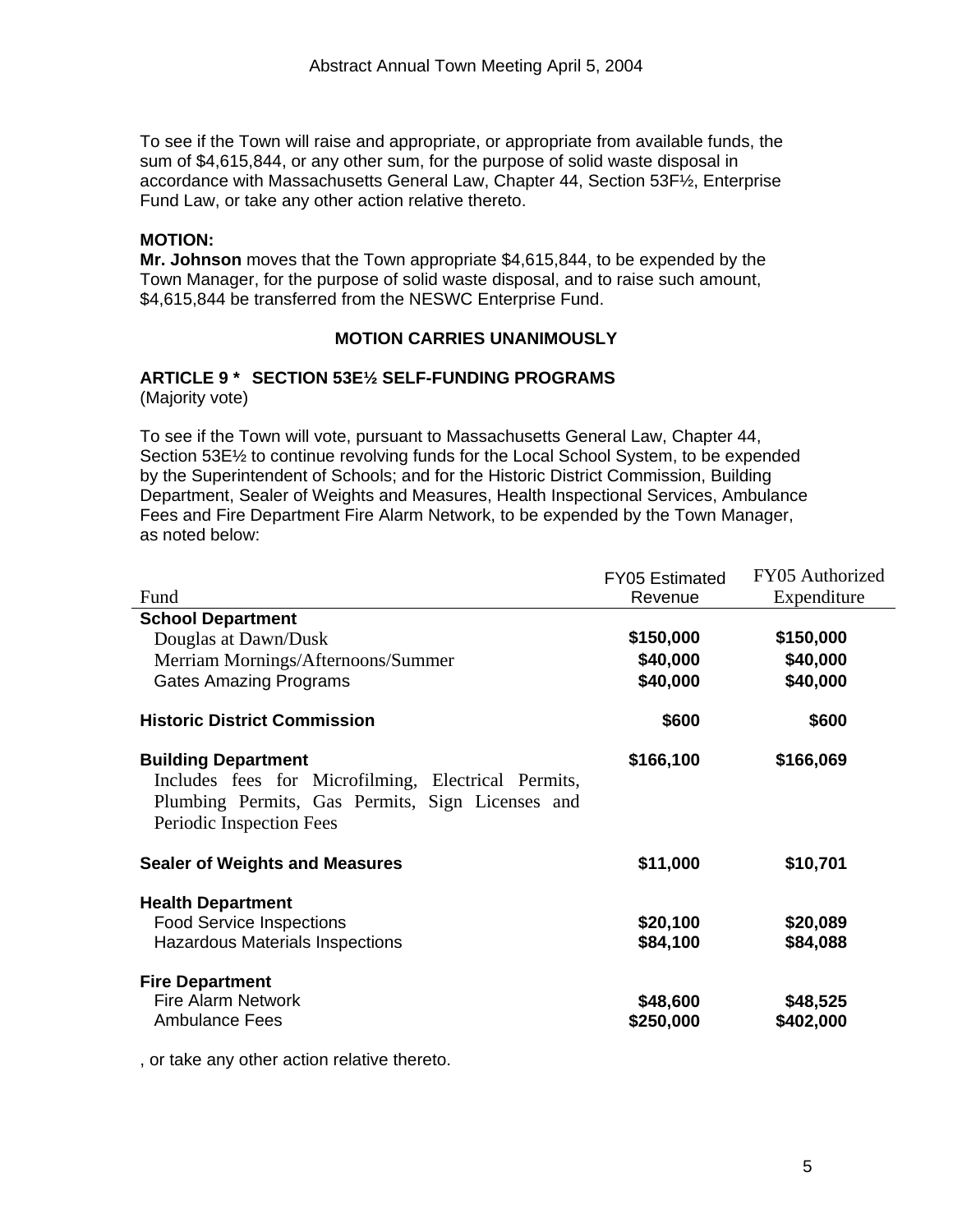# **MOTION:**

**Mr. Shupert** moves that the revolving funds for the Local School System, Historic District Commission, Building Department, Sealer of Weights and Measures, Health Department, and Fire Department be continued for FY05 in the amounts and for the purposes set forth in the expenditure column of this Article.

# **CONSENT MOTION CARRIES UNANIMOUSLY**

#### **ARTICLE 10 \* CHAPTER 90 HIGHWAY REIMBURSEMENT PROGRAM** (Majority vote)

To see if the Town will vote to raise and appropriate, or appropriate from available funds, a sum of money for highway improvements under the authority of Massachusetts General Law, Chapter 90, and any other applicable laws, or take any other action relative thereto.

# **MOTION:**

**Mr. Johnson** moves that the Town Manager is authorized to accept Highway funds from all sources and such funds are hereby appropriated for the purposes outlined by such reimbursement.

# **CONSENT MOTION CARRIES UNANIMOUSLY**

# **ARTICLE 11 \* INSURANCE PROCEEDS**

(Majority vote)

To see if the Town will vote to appropriate the proceeds of any insurance policy reimbursement of costs incurred as a result of any covered loss during the remainder of fiscal year 2004 and all of 2005, or take any other action relative thereto.

#### **MOTION:**

**Mr. Johnson** moves that the Town Manager is authorized to accept insurance proceeds from all sources and such funds are hereby appropriated for the purposes outlined by such reimbursement.

# **CONSENT MOTION CARRIES UNANIMOUSLY**

# **ARTICLE 12 \* FEDERAL AND STATE REIMBURSEMENT AID**

(Majority vote)

To see if the Town will vote to appropriate any Federal Government and State Government reimbursement for costs incurred as a result of any declared emergencies or other occurrence during fiscal year 2005, or take any other action relative thereto.

#### **MOTION:**

**Mr. Ashton** moves that the Town Manager is authorized to accept federal and state reimbursement funds from all sources and such funds are hereby appropriated for the purposes outlined by such reimbursement.

#### **CONSENT MOTION CARRIES UNANIMOUSLY**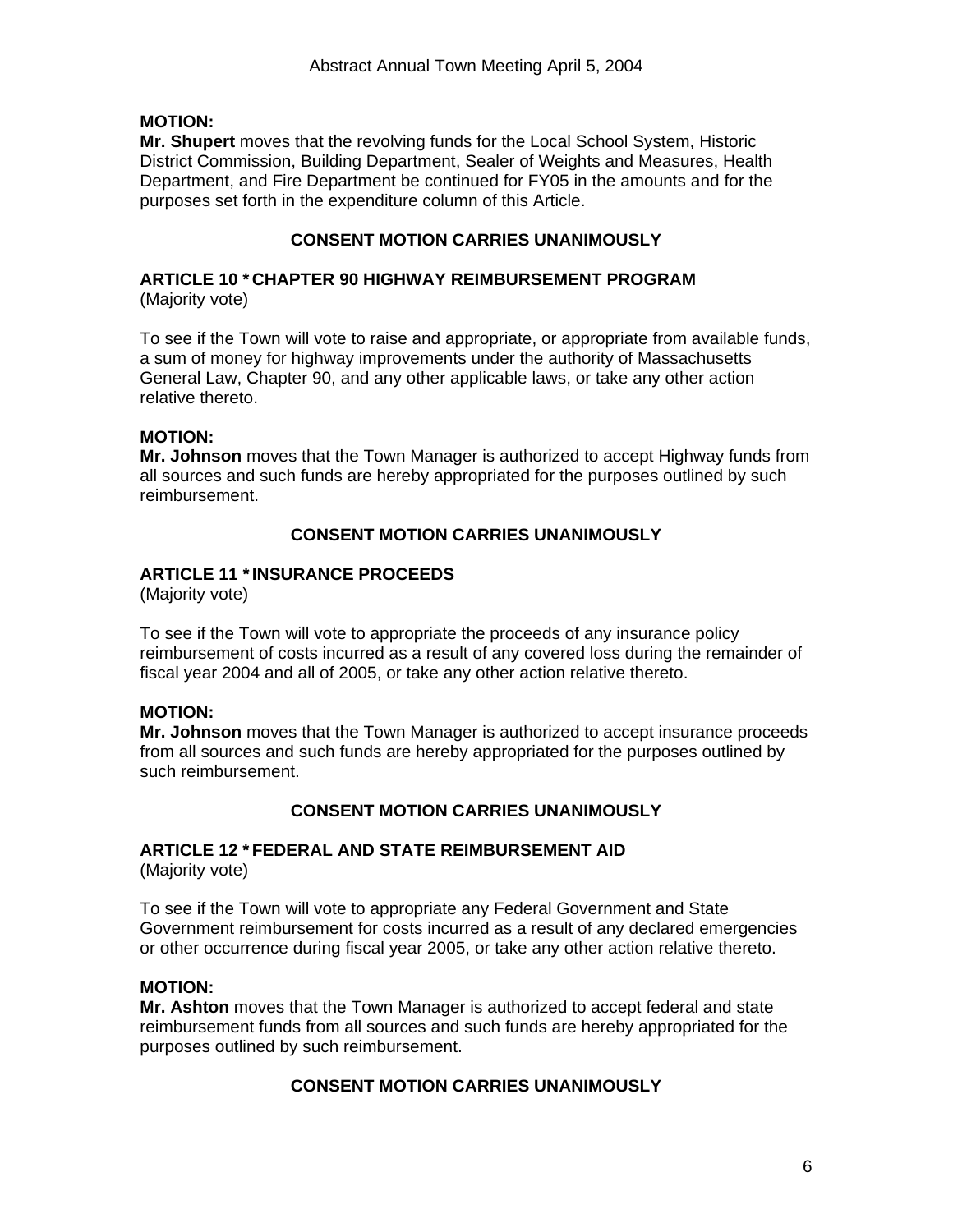# **ARTICLE 13 \* SALE OF FORECLOSED PROPERTIES**

(Majority vote)

To see if the Town will vote to authorize the Board of Selectmen to dispose of foreclosed properties acquired by the Town for nonpayment of taxes in accordance with the provisions of Massachusetts General Laws, or take any other action relative thereto.

#### **MOTION:**

**Mr. Ashton** moves in the words of the Article.

# **CONSENT MOTION CARRIES UNANIMOUSLY**

#### **ARTICLE 14 \* TRANSFER OF FUNDS – CEMETERY LAND FUND**  (Majority vote)

To see if the Town will raise and appropriate or transfer from the Cemetery Land Fund the sum of \$100,000, or any other sum, to be expended by the Town Manager for the development and landscaping of Section 9, Mount Hope Cemetery, and for general improvements in the cemeteries, or take any other action relative thereto.

#### **MOTION:**

**Mr. Ashton** moves that the Town appropriate \$100,000 from the Cemetery Land Fund, to be expended by the Town Manager, for the development and landscaping of Section 9, Mount Hope Cemetery, and for general improvements in the Cemeteries.

# **CONSENT MOTION CARRIES UNANIMOUSLY**

#### **ARTICLE 15 \* ELDERLY TAX RELIEF**  (Majority vote) **REAUTHORIZE CHAPTER 73 OF THE ACTS OF 1986**

To see if the Town will vote to continue to accept the provisions of Chapter 73 of the Acts of 1986, as amended by Chapter 126 of the Acts of 1988, providing for a 100% increase in certain property tax exemptions, or take any other action relative thereto.

#### **MOTION:**

**Mr. Ashton** moves that the Town continue to accept the provisions of Chapter 73 of the Acts of 1986, as amended by Chapter 126 of the Acts of 1988, providing for a 100% increase in certain property tax exemptions.

# **CONSENT MOTION CARRIES UNANIMOUSLY**

 **ARTICLE 16 TOWN OPERATING BUDGET** (Majority vote)

To see if the Town will raise and appropriate, or appropriate from available funds, a sum of money to defray the necessary expenses of the departments, offices and boards of the Town, exclusive of the school budgets, or take any other action relative thereto.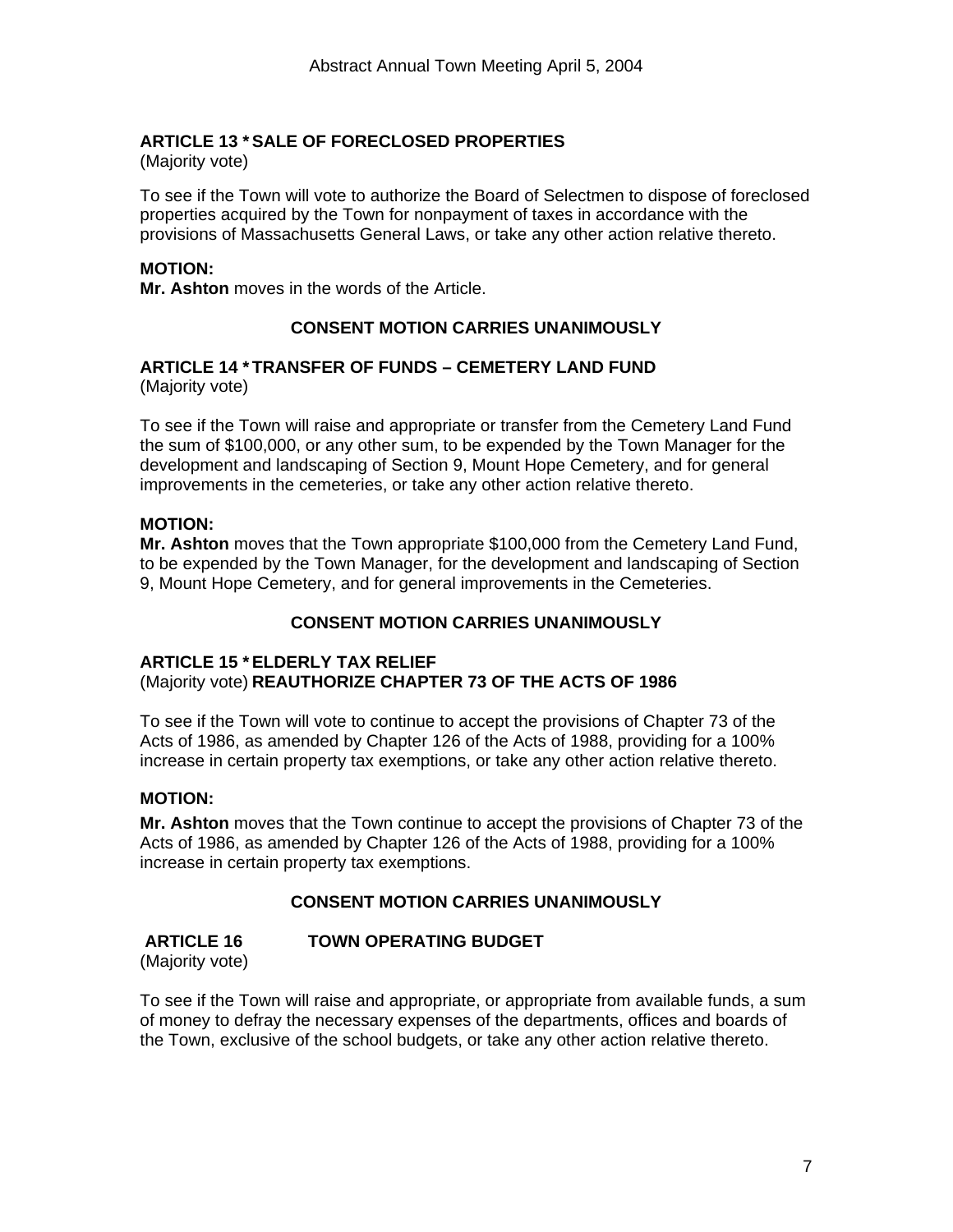# **MOTION:**

**Mr. Foster** moves that the Town appropriate \$20,300,001, to be expended by the Town Manager, for the purpose of funding the Municipal Budget for the period July 1, 2004 to June 30, 2005, and to raise such amount,

\$19,663,628 be raised and appropriated,

- \$ 419,540 be transferred from Free Cash,
- \$ 147,398 be transferred from the Pothole Grant,
- \$ 69,435 be transferred from Cemetery Trust funds for Cemetery use,

And that the Town Manager be authorized to sell, trade or dispose of vehicles and equipment being replaced and to expend any proceeds received.

# **MOTION CARRIES**

# **ARTICLE 17 \* TOWN BOARD SUPPORT – SPECIAL PROJECTS**

(Majority vote)

To see if the Town will raise and appropriate, or appropriate from available funds, the sum of \$2,000, or any other sum, to be expended by the Town Manager for the ongoing expenses of the Acton-Boxborough Cultural Council for programs in Acton, or take any other action relative thereto.

# **MOTION:**

**Mr. Ashton** moves that the Town raise and appropriate \$2,000 for the ongoing expenses of the Acton-Boxborough Cultural Council.

# **CONSENT MOTION CARRIES UNANIMOUSLY**

# **ARTICLE 18 COMMUNITY PRESERVATION PROGRAM**  (Majority vote) **DIRECT APPROPRIATIONS FROM FUND BALANCE**

To see if the Town will vote to appropriate or to set aside for later appropriation, and to authorize the Board of Selectmen and the Town Manager to expend or set aside, from the FY 2003 Community Preservation Fund Balance the following amounts for community preservation purposes with each item considered a separate appropriation:

| <b>Purpose</b>       |                                                                                                     | Recommended<br><b>Amounts</b> |
|----------------------|-----------------------------------------------------------------------------------------------------|-------------------------------|
|                      | Set Aside Appropriation – Open Space                                                                |                               |
|                      | A. Acquisition, creation, and preservation of Open Space,<br>and its rehabilitation and restoration | \$200,000                     |
|                      | <b>Spending Appropriations</b>                                                                      |                               |
|                      | <b>B.</b> Davis Monument Restoration                                                                | S<br>50,000                   |
|                      | C. Cultural Resource List Revision and Expansion                                                    | 20,000<br>\$                  |
|                      | <b>D.</b> Historic District Boundary Signs                                                          | 8,285<br>S                    |
| E. Flag Preservation |                                                                                                     | 5,600<br>S                    |
|                      | <b>F.</b> Assabet River Rail Trail                                                                  | \$170,000                     |
|                      | G. T. J. O'Grady Memorial Skate Park                                                                | 67,000                        |
|                      | H. Morrison Farm Master Plan                                                                        | \$<br>59,800                  |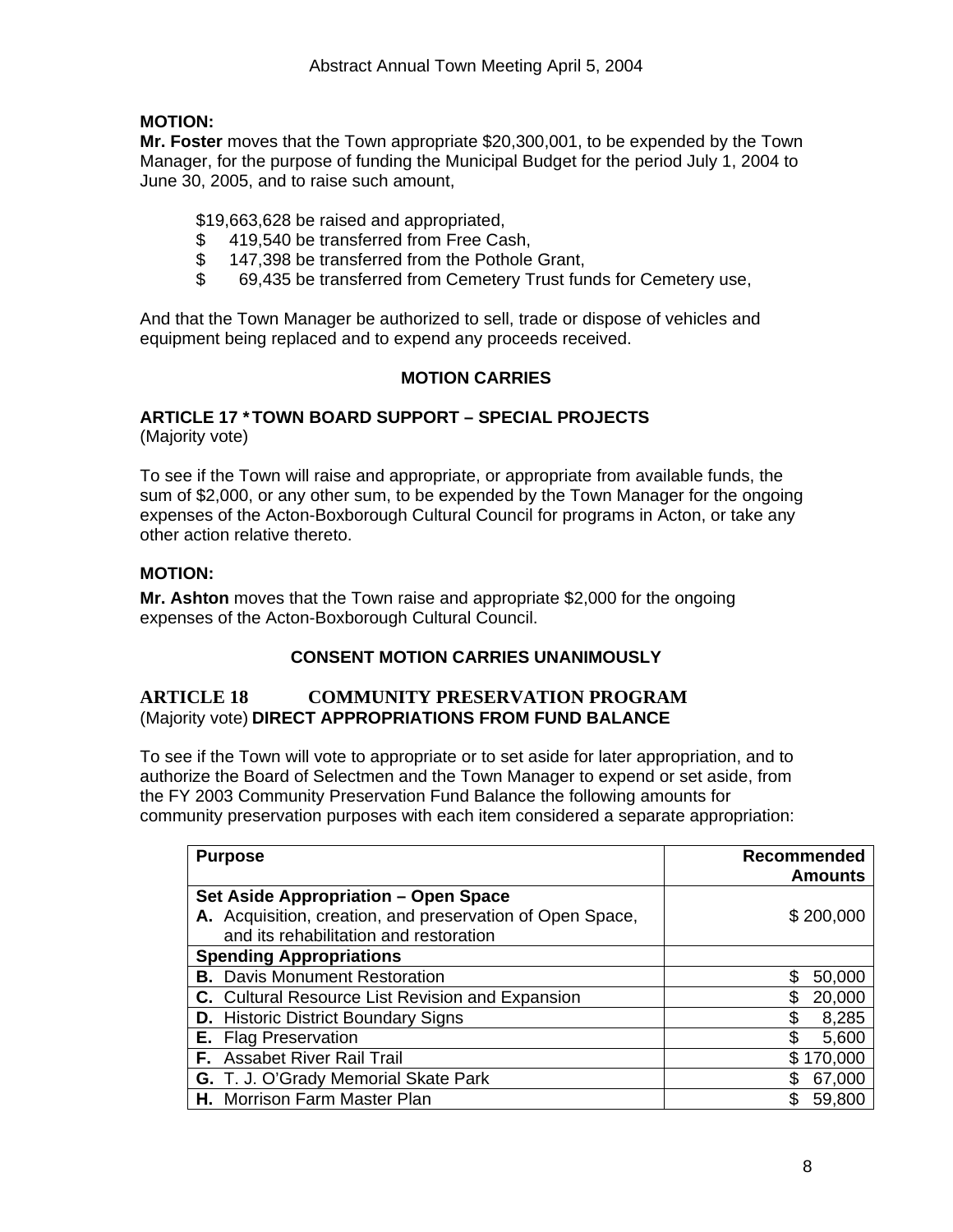| <b>I.</b> Family Housing Initiative                        | \$200,000 |
|------------------------------------------------------------|-----------|
| J. 214 Central and 28 Willow Streets Feasibility Study     | 25,000    |
| K. Community Housing Fund                                  | \$25,000  |
| <b>Administrative Spending Appropriation</b>               |           |
| L. A fund reimbursing the Town of Acton for administrative | \$42,798  |
| services and operating expenses provided in support of     |           |
| the Community Preservation Committee                       |           |

And, whereas Massachusetts General Law, Section 44B requires that the Town appropriate for spending, or set-aside for future spending, from the fund balance at least 10% for open space, 10% for historic preservation, and 10% for community housing.

And, whereas the recommended set-aside appropriation for open space amounts to 21.2% of the Fund Balance, the recommended project appropriations B, C, D, E and \$10,561 of F for historic preservation amount to 10% of the Fund Balance, and the recommended project appropriations I, J, and K for community housing amount to 26.5% of the Fund Balance.

And, whereas Town Meeting may vote to delete or reduce any of the recommended amounts.

Therefore, in the event that recommended amounts are deleted or reduced, vote to appropriate as a set-aside for future spending from the FY 2003 Community Preservation Fund Balance the minimum necessary amounts to allocate not less than 10% (\$94,446.00) for open space, not less than 10% (\$94,446.00) for historic preservation, and not less than 10% (\$94,446.00) for community housing.

, or take any other action relative thereto.

#### **MOTION:**

**Mr. Berry** moves that the Town vote to appropriate or set aside for later appropriation, and to authorize the Town Manager to expend or set aside, from the Fiscal Year 2003 Community Preservation Fund Balance, \$873,483.00 for an open space reserve fund, for community preservation project expenses, and for administrative expenses as recommended by the Acton Community Preservation Committee and as set forth in the Article, with each item considered a separate appropriation.

# **MOTION CARRIES**

# **ARTICLE 19 ACTON PUBLIC SCHOOLS BUDGET**

(Majority vote)

To see if the Town will raise and appropriate, or appropriate from available funds, a sum of money to defray the necessary expenses of the Acton Public School System, or take any other action relative thereto.

**MOTION:**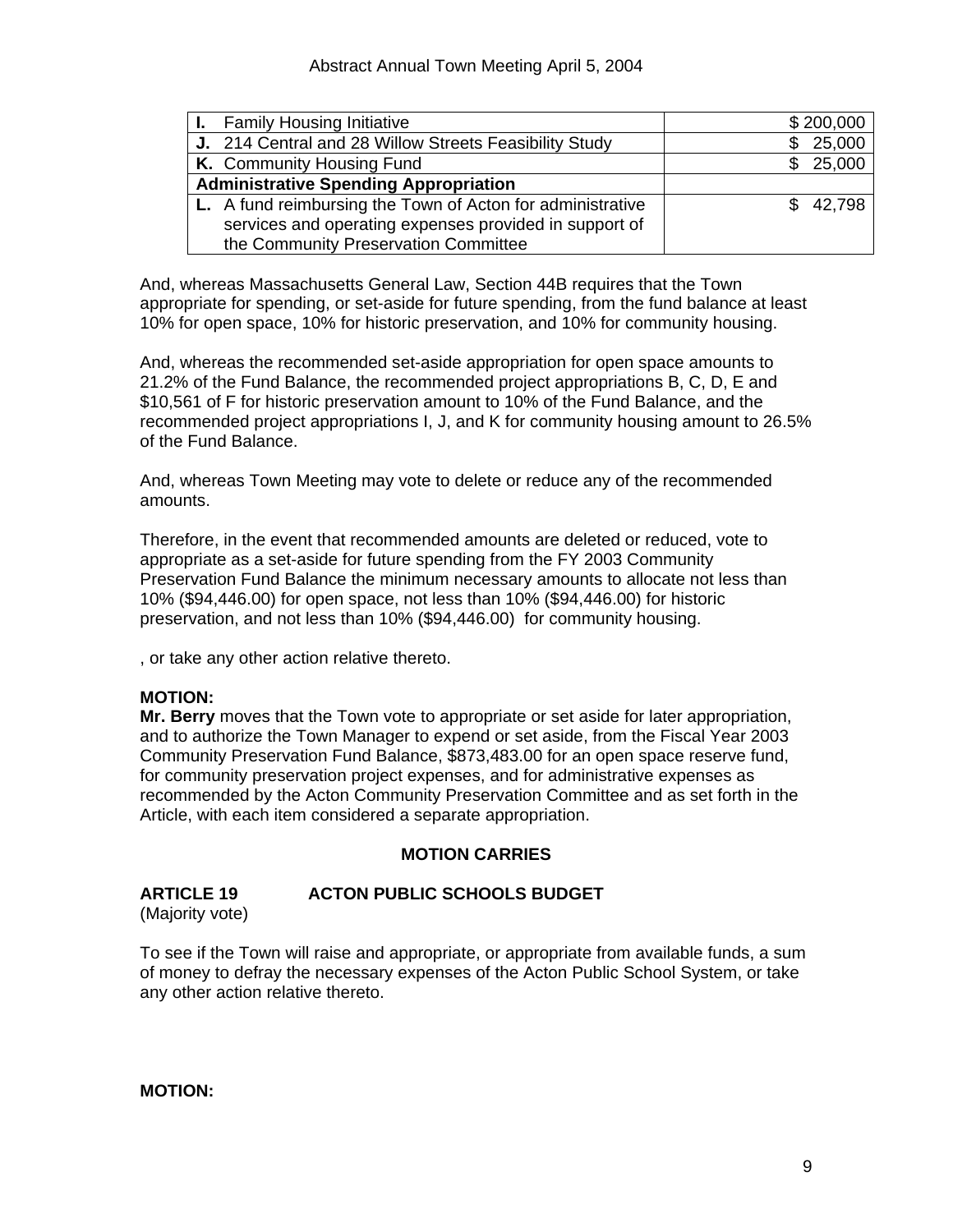**Mr. Lindgren** moves that the Town appropriate \$19,244,000, to be expended by the Superintendent of Schools to fund the Acton Public School Budget for the period July 1, 2004 to June 30, 2005, and to raise such amount,

\$18,677,062 be raised and appropriated and

\$ 566,938 be transferred from Free Cash.

# **MOTION CARRIES**

#### **ARTICLE 20 HEATING SYSTEM REPAIRS – DOUGLAS ELEMENTARY SCHOOL**  (Two-thirds vote)

To see if the Town will vote to appropriate a sum of money, to be expended at the direction of the School Committee, to pay for costs of repairs to the heating system at the Douglas Elementary School, including the payment of all other costs incidental and related thereto; to determine whether such appropriation shall be raised by taxation, by transfer from available funds, by borrowing or otherwise, or to take any other action relative thereto.

#### **MOTION;**

**Mr. Lindgren** moves that the Town appropriate \$300,000, to be expended by the Superintendent of Schools for the purpose set forth in the Article, including costs incidental and related thereto;

And to raise such amount, the Treasurer, with the approval of the Board of Selectmen, is authorized to borrow \$300,000 under Massachusetts General Law, Chapter 44, as amended;

And that the Treasurer is authorized to charge the Acton Public Schools Budget for any costs incurred in connection with said borrowing.

#### **MOTION CARRIES UNANIMOUSLY**

# **ARTICLE 21 ACTON-BOXBOROUGH REGIONAL SCHOOL DISTRICT ASSESSMENT**

(Majority vote)

To see if the Town will raise and appropriate, or appropriate from available funds, a sum of money to defray the necessary expenses of the Acton-Boxborough Regional School District, or take any other action relative thereto.

#### **MOTION:**

**Mrs. Berry** moves that the Town appropriate \$19,396,196 to fund the assessment of the Acton-Boxborough Regional School District for the period July 1, 2004 to June 30, 2005, and to raise such amount,

\$18,829,257 be raised and appropriated and

\$ 566,939 be transferred from Free Cash.

# **MOTION CARRIES**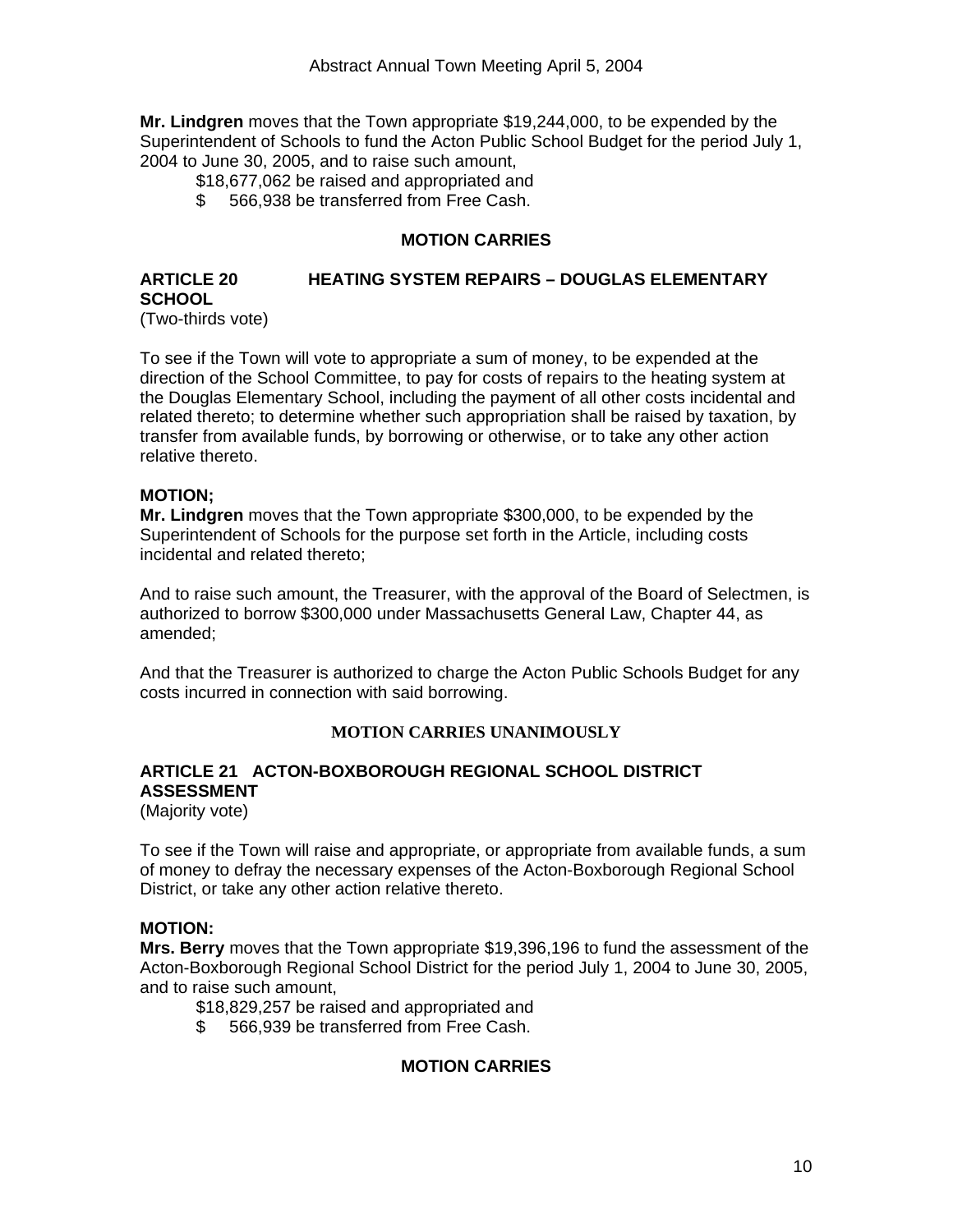**MOTION: Mr. Foster** moves to adjourn the Annual Town Meeting at 10:25 PM until April 12, 2004 at the Acton-Boxborough Regional High School Auditorium at 7:00pm.

# **MOTION CARRIES UNANIMOUSLY**

**APRIL 12, 2004** 

**The Moderator, Mr. MacKenzie,** calls the adjourned session of the 2004 Annual Town Meeting to order at 7:06 PM

#### **ARTICLE 22 MINUTEMAN REGIONAL SCHOOL DISTRICT ASSESSMENT**  (Majority vote)

To see if the Town will raise and appropriate, or appropriate from available funds, a sum of money to defray

#### **MOTION:**

**Mr. Olmstead** moves the that the Town appropriate \$794,584 for the expenses of the Minuteman Regional Vocational Technical School District for the period of July 1, 2004 to June 30, 2005, and to raise such amount, \$794,584 be transferred from Free Cash.

#### **MOTION CARRIES UNANIMOUSLY**

Board of Selectmen's Chairman, Mr. Foster called Mr. Ronald Fitzgerald, Superintend of Minuteman Regional Vocational Technical School District forward to express the thanks of the Town for his years of service and to present him with a plaque on his retirement.

# **ARTICLE 23 # AMEND ZONING BYLAW – 80 AND 84 PIPER ROAD**

(Two-thirds vote)

To see if the Town of Acton will vote to amend the zoning map as follows:

Rezone to R-2 (Residence 2) the following parcel or parcels of land identified by their map and parcel number as shown in the 2003 Town Atlas. Map G3, parcels 69 and 65, present zoning OP-2 (Office Park 2), 80 and 84 Piper Road (see grid to Abstract of April 1, 1996 Annual Town Meeting), said parcels directly abutting other parcels which were rezoned to R-2 (Residence 2) by Special Town Meeting of January 8, 2001, or to take any other action relative thereto.

#### **MOTION;**

**Mr. Melon** moves that the Town adopt the Zoning Bylaw amendments as set forth in the Article.

#### **MOTION CARRIES UNANIMOUSLY**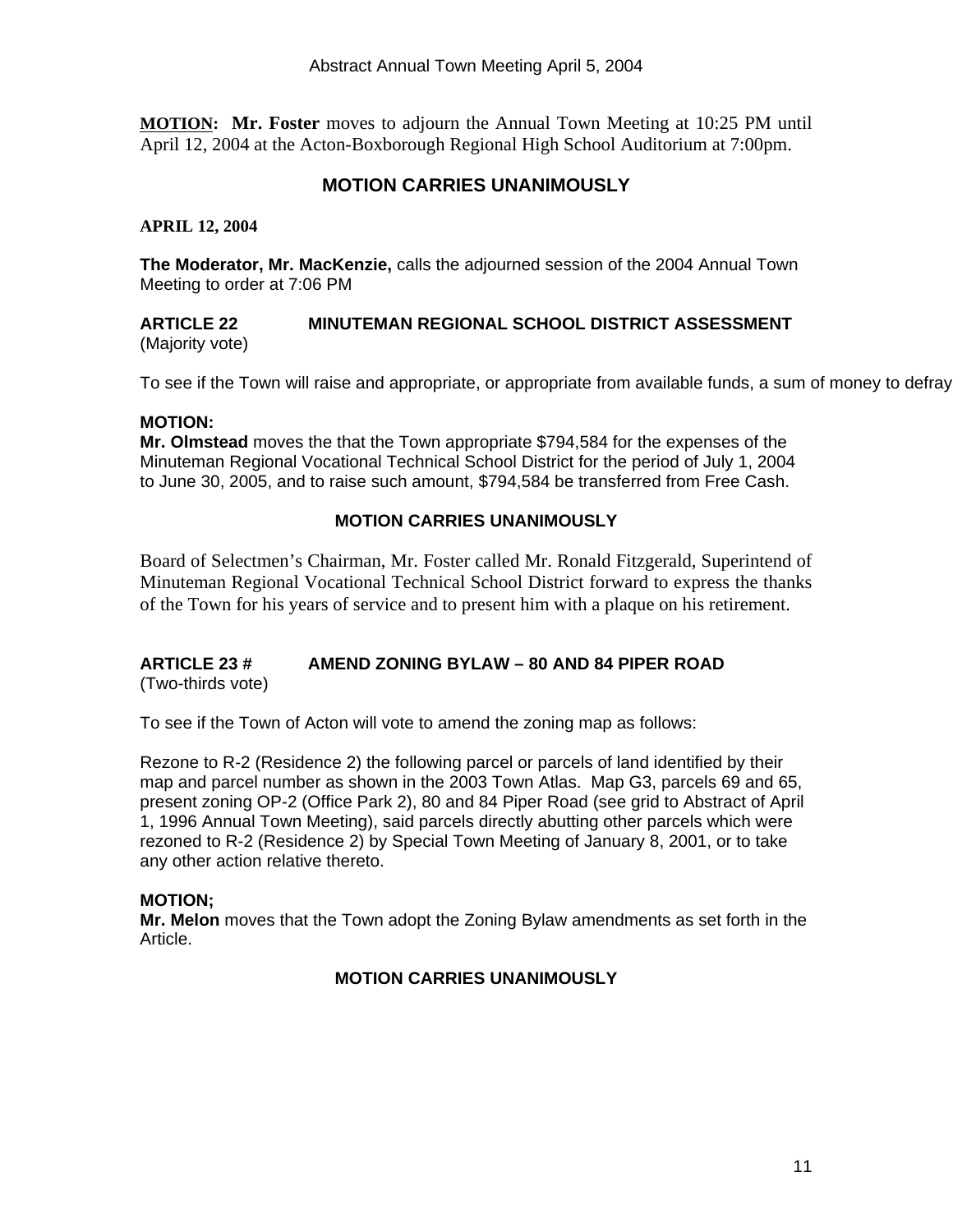**ARTICLE 24 # AMEND ZONING BYLAW**  (Two-thirds vote) **VEHICLE WHOLESALE AND STORAGE AS AN ACCESSORY USE**

To see if the Town of Acton will vote to amend the zoning bylaw, section 3.8.2 (ACCESSORY USES permitted in the Office, Business, and Industrial Districts) by inserting a new sub-section 3.8.2.7 as follows:

- 3.8.2.7 In the Light Industrial District and on contiguous adjacent land for which the Board of Appeals has previously granted a USE variance permitting a USE allowed in the Light Industrial District, the purchase of new vehicles; the wholesale, but not retail sale, of used vehicles; and the temporary outdoor storage of such new and used vehicles provided that:
- 3.8.2.7.1 The LOT, or the property consisting of two or more contiguous LOTS in single ownership, contains at least 15 acres.
- 3.8.2.7.2 Such USE is accessory to an operations center and offices of a vehicle rental or leasing company.
- 3.8.2.7.3 Such vehicles are at all times registered with the Commonwealth of Massachusetts Registry of Motor Vehicles while on the premises.
- 3.8.2.7.4 No such vehicle exceeds a gross vehicle weight of 10,000 pounds and a wheel base of 135 inches.
- 3.8.2.7.5 All such vehicles are stored in the rear yard out of sight and fully screened from view from any STREET.
- 3.8.2.7.6 All such vehicles are stored at least 200 feet away and fully screened from view from any pre-existing dwelling that is not on the same LOT or property.
- 3.8.2.7.7 The transport and loading/unloading of such vehicles to and from the LOT or property occurs only on weekdays between the hours of 6:00 AM and 9:00 PM.
- 3.8.2.7.8 The storage of such vehicles may use vacant or excess parking capacity that, regardless of the requirements of section 6 of this bylaw, is not needed for employees and customers of the businesses on the LOT or property.

, or take any other action relative thereto.

#### **MOTION:**

**Mr. Brendan Cotter** moves that the Town adopt the Zoning Bylaw amendments as set forth in the Article.

#### **MOTION TO AMEND**

Mrs. Knibbe moves to amend the motion by adding to subsection 3.8.2.7.8 as follows: The storage of such vehicles shall conform to any applicable Federal and State Storm Water Management regulation and policies.

# **MOTION TO AMEND IS LOST**

# **ORGINAL MOTION CARRIES BY 2/3 VOTE**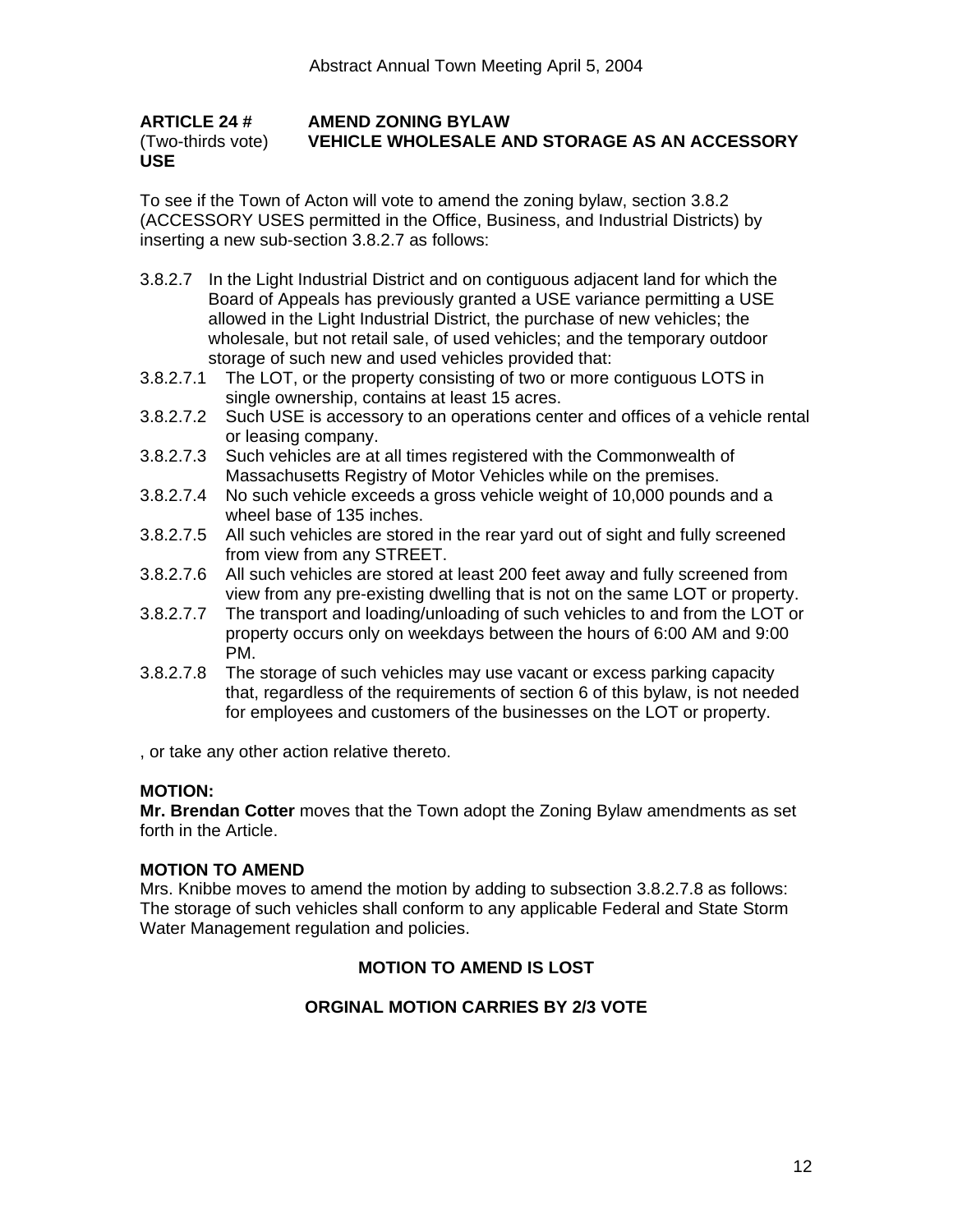# **ARTICLE 25**

#### **PROVISION FOR HOURS OF OPERATION OF**  (Majority Vote) **NON-RESIDENTIAL OUTDOOR LIGHTING**

#### *[Please note: The Board of Selectmen and the Outdoor Lighting Advisory Committee agree that the Motion for this Article will be to "Take no action." This Article is included in the Warrant for your information regarding the Committee and its work.]*

To see if the Town will vote to amend Chapter E of the Bylaws of the Town of Acton by inserting a new section E58 as follows:

# *E58. Hours of Operation of Non-Residential Outdoor Lighting:*

#### **A. Purpose:**

The purpose of these regulations is to reduce late night glare, light trespass, and sky glow caused by outdoor lighting that is not used for public safety and property security.

#### **B. Applicability:**

Except as provided under Exemptions below, the following hours of operation regulations, Section D below, shall apply to all outdoor lights in Acton whose lamp wattage exceeds the values contained in the following Table.

| Lamp type                                                | <b>Wattage</b> |
|----------------------------------------------------------|----------------|
| Incandescent, Halogen                                    | .60 w          |
| High Pressure Sodium, Metal Halide, Mercury Vapor, other | 35 w           |
| <b>HID</b>                                               |                |
| Fluorescent, Low Pressure Sodium                         | 13 w           |

#### **C. Effective Dates:**

Starting on January 1, 2006, the hours of operation regulations shall apply to all existing and new outdoor luminaries. A luminaire is a complete outdoor lighting unit or fixture including a lamp or lamps, together with the parts designed to distribute the light, to position and protect the lamps, and to connect the lamps to the power supply, but not including a pole on which the luminaire may be mounted.

#### **D. Hours of Operation of Outdoor Lights:**

- 1. All outdoor lights may be turned on no earlier than one hour before Business Hours and shall be turned off no later than 11 PM or one half an hour after of the end of business hours, whichever is later. Business Hours shall be defined as the period of time during which at least one person is present for the purpose of conducting or concluding business on the lot or in a structure on the lot.
- 2. Outdoor lights for recreational facilities shall be turned off no later than one half-hour after the end of use or activities.

#### **E. Exemptions:**

- 1. Streetlights and other lights within a street or public right of way.
- 2. Lights on single-family and two-family residential lots and properties.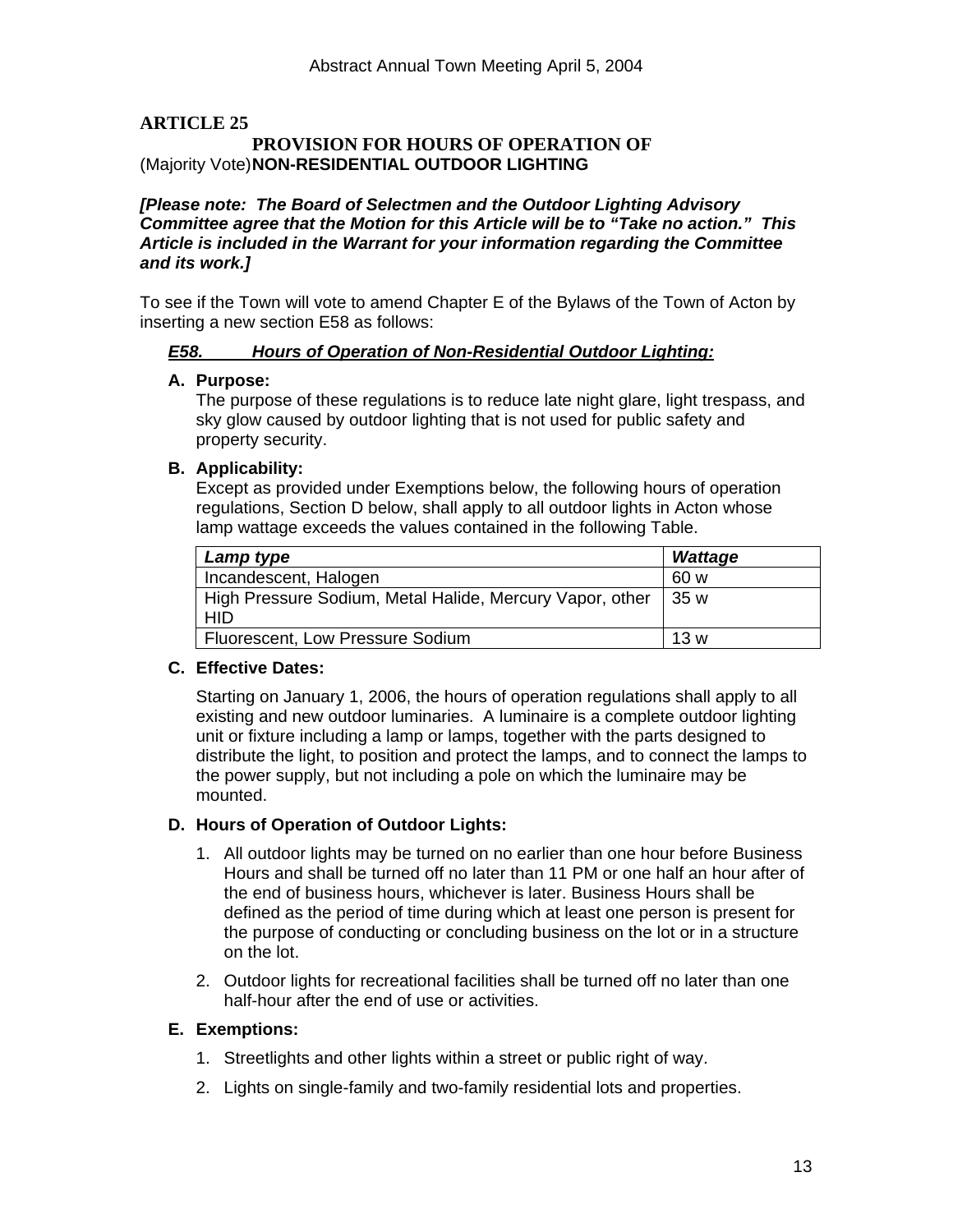- 3. Safety lights, which shall be defined as lights to safeguard the movement of persons by foot or by non-motorized vehicles or by vehicles for disabled persons over hazardous footing or in areas that conflict with vehicle traffic, or lights for the purpose of aiding the visible detection and recognition of other persons, including lights for stairs, pedestrian ramps and tunnels, and pedestrian routes that are reasonably expected to be used after business hours.
- 4. Security lights, which shall be defined as lights to protect buildings, and property stored outdoors.
- 5. Lights in existence or installed before January 1, 2005 that do not meet the definition of safety or security lights and are connected by a single outside circuit to safety or security lights. No new such common outside circuits shall be allowed thereafter.
- 6. Lights controlled by motion detectors or infrared sensors with an on-time of no more than 10 minutes per activation. The motion detector shall be adjusted so that normal movement of vehicles and traffic along a street or public right of way shall not cause its activation.
- 7. Lights that illuminate the United States Flag and public monuments.
- 8. Warning and alarm lights that alert to a malfunction or emergency situation.

#### **F. Enforcement**

The Town of Acton Building Commissioner shall enforce this bylaw. Violation of this bylaw shall be punishable by a fine of twenty-five dollars (\$25.00). Each day that such violation continues shall constitute a separate offense.

, or take any other action relative thereto.

#### **MOTION:**

**Mr. Shupert** moves that the Town take no action on this Article.

#### **MOTION CARRIES UNANIMOUSLY**

#### **ARTICLE 26 AMEND ZONING BYLAW – OUTDOOR LIGHTING REGULATIONS**  (Two-thirds vote)

To see if the Town will vote to amend the zoning bylaw as follows *[Notes in italic print are not part of the article but are intended for explanation only]*:

- A. In section 10.4 Site Plan Special Permit, delete section 10.4.3.2 Outdoor Lighting and replace it with the following:
	- 10.4.3.2 Outdoor Lighting Developments and redevelopments requiring a Site Plan Special Permit or an amendment thereof, shall comply with the standards for outdoor lighting set forth in section 10.6.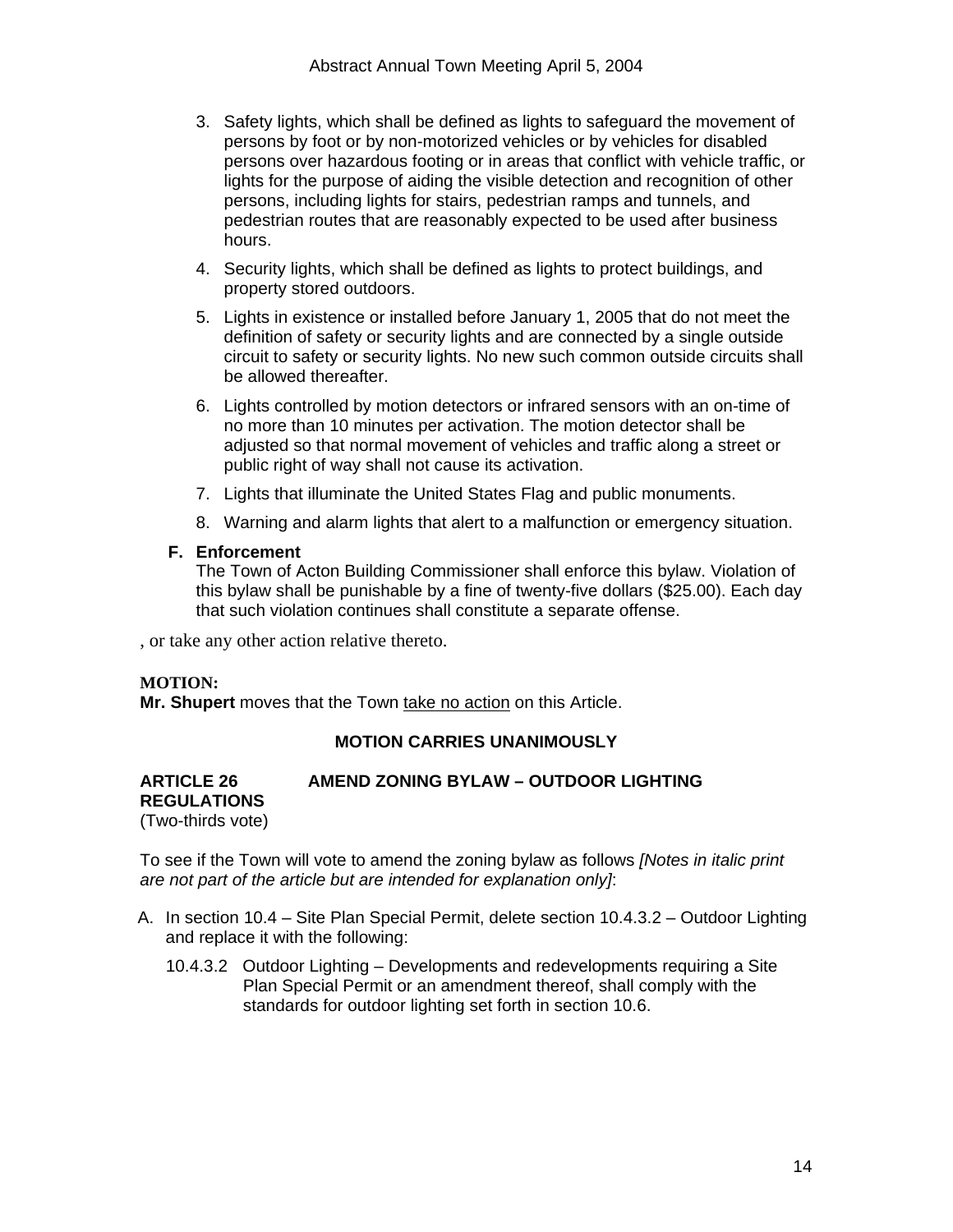*[Note: Section 10.4.3.2 contains the graphic shown here and currently reads:* 

*10.4.3.2 Outdoor Lighting – In the area of new construction all outdoor lighting, with the exception of pedestrian lighting with a height of less than eight feet, shall be designed and located so that:* 

- *1) the luminaire has an angle of cutoff less than 76 degrees;*
- *2) a line drawn from the height of the luminaire along the angle of cutoff intersects the ground at a point within the development site, and*



- *3) the bare light bulb, lamp or light source is completely shielded from direct view at any point five feet above the ground on neighboring properties or STREETS. Pedestrian lighting with a height of less than eight feet shall be regulated through the Building Commissioner's Office.]*
- B. Insert a new section 10.6 as set forth below:
	- 10.6 Outdoor Lighting Regulations for Site Plan Special Permits. This section uses defined terms that apply specifically in this section. These terms are defined in section 10.6.6 below and are capitalized in addition to the terms defined in section 1.3 of this bylaw. Figures and Tables referred to in this section are located in section 10.6.7 below.
		- 10.6.1 Applicability
			- 10.6.1.1 The following regulations shall apply to all LUMINAIRES, including existing LUMINAIRES, whose LAMP wattage exceeds the values contained in Table 1, Column A, on any LOT undergoing new development, or a major modification or expansion under a Site Plan Special Permit. A major modification, as used here, shall mean that more than 25% of the LUMINAIRES on the LOT are modified, moved or replaced. A major expansion, as used here, shall mean that the number of LUMINAIRES on a LOT increases by more than 25% of the original number.
			- 10.6.1.2 LUMINAIRES installed before the effective date of this bylaw shall be maintained or, if necessary, modified, to meet the zoning bylaw applicable at the time of their installation.
		- 10.6.2 Standards
			- 10.6.2.1 LUMINAIRE design and shielding Any LUMINAIRE whose LAMP wattage exceeds the values in Table 1, Column A, shall be SHIELDED. Any LUMINAIRE whose LAMP wattage exceeds the values in Table 1, Column B shall be FULLY SHIELDED (Figure 1).
			- 10.6.2.2 Control of LIGHT TRESPASS and GLARE
				- a) Any LUMINAIRE whose distance from a LOT line is less than three times its height (3xH) shall be SHIELDED so that all DIRECT LIGHT cast in the direction of STREETS, or abutting LOTS that are in Residential or Conservation USE, is cut off at an angle no more than 70 degrees measured from a vertical line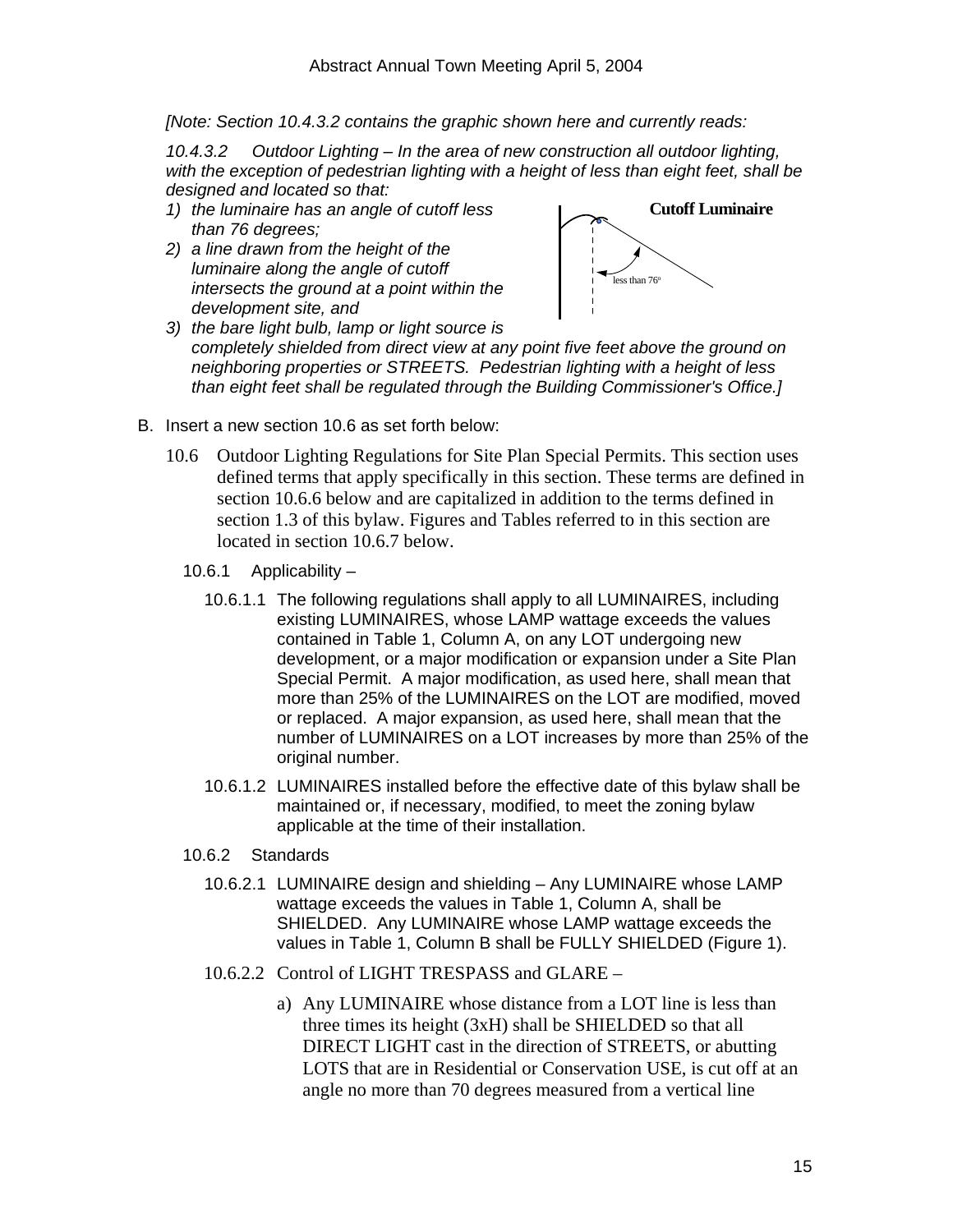directly below the LUMINAIRE (Figure 2). This requirement shall apply to all sides of the LUMINAIRE that emit light toward a LOT line that is less than 3xH away from the LUMINAIRE. The cut-off may be accomplished either by the LUMINAIRE photometric properties, or by a supplementary external shield.

- b) Additional shields that are installed to control LIGHT TRESPASS and GLARE as required herein shall be designed so that the parts of the shields that are exposed to the DIRECT LIGHT of the LUMINAIRE and visible from STREETS, or abutting LOTS that are in Residential or Conservation USE, shall have a flat-black, low-reflectivity finish.
- c) LUMINAIRES shall be SHIELDED so that LIGHT TRESPASS onto STREETS is less than 0.8 fc, and onto an abutting LOTS that are in Residential or Conservation USE, including such LOTS abutting on the opposite side of a STREET, is less than 0.3fc. This measurement shall be made with a photometer placed horizontally on the ground at points at the LOT lines. The Lighting Plan (Section 5) shall include calculations demonstrating that this LIGHT TRESPASS criterion will be met.
- d) LUMINAIRES installed on one LOT to illuminate another LOT, or installed in a STREET, railroad, utility, or other right-of-way to illuminate an adjacent LOT, are prohibited. As used in this subsection, LOT shall always mean LOT as defined in section 1.3 of this Bylaw.
- e) No single LUMINAIRE shall employ LAMP(s) exceeding a total of 400 watts, not including power for ballast or transformer.
- f) Strobe and flashing lights, and laser illumination, are prohibited except as allowed under Section 10.6.5 (Exemptions).
- 10.6.2.3 Hours of operation
	- a) All non-residential OUTDOOR LIGHTING, with the exception of STREETLIGHTS and safety or security lighting as defined herein, may be turned on no earlier than one hour before business hours and shall be turned off no later than 11 PM or one half an hour after close of business, whichever is later.
		- i. Business hours, as used here, is defined as the period of time during which at least one person is present for the purpose of conducting or concluding business on the LOT or in a STRUCTURE on the LOT.
		- ii. Safety lighting, as used here, is defined as lighting to safeguard the movement of persons by foot or by non-motorized vehicles or by vehicles for disabled persons over hazardous footing or in areas that conflict with vehicle traffic, or lighting for the purpose of aiding the visible detection and recognition of other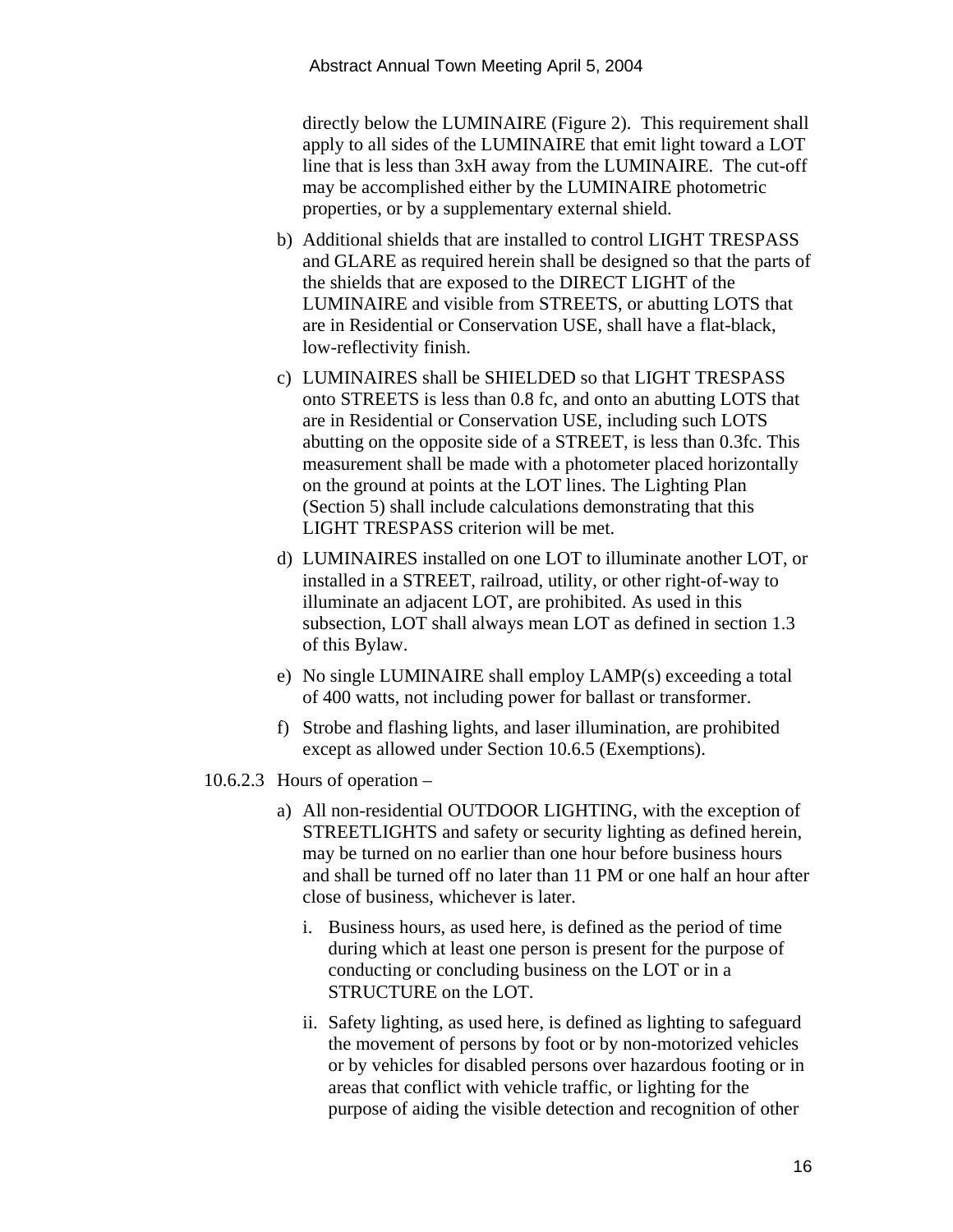persons. Safety lighting includes lighting for stairs, pedestrian ramps and tunnels, and pedestrian routes that are reasonably expected to be used after business hours.

- iii. Security lighting, as used here, is defined as lighting to protect BUILDINGS, and property stored outdoors.
- b) Lighting controlled by motion detectors or infrared sensors with an on-time of no more than 10 minutes per activation is exempt from the hours-of-operation restriction. The motion detector shall be adjusted so that normal movement of vehicles and traffic along a STREET or public right of way shall not cause its activation.
- c) Lighting of recreational facilities must be turned off no later than one half-hour after the end of use.
- d) Lighting of the United States Flag and public monuments is exempt from these hours of operation provisions.
- 10.6.2.4 Special Provisions
	- a) Externally Illuminated Signs Lighting for externally illuminated signs shall be projected downward from above. The LUMINAIRE shall be SHIELDED and shall comply with Section 10.6.2.2 (Control of LIGHT TRESPASS and GLARE). It shall be focused directly at the sign display area and SHIELDED so that the LAMP is not visible from STREETS, or abutting LOTS that are in Residential or Conservation USE (Figure 3).
	- b) UP-LIGHTING UP-LIGHTING is prohibited, except for illumination of the United States Flag, a BUILDING facade or a public monument. For any UP-LIGHTING, the LUMINAIRE shall be equipped with shields as necessary and shall comply with Section 10.6.2.2 including subsections b) through f). It shall be focused directly at the area of the target and SHIELDED so that the LAMP is not visible from a STREET, or a LOT that is in Residential or Conservation USE. Building facade illumination shall not exceed 0.25 watts of LAMP power per square foot of facade surface. The Lighting Plan shall specifically demonstrate compliance for any facade or monument UP-LIGHTING
	- c) Illuminated Outdoor Recreation Facilities Notwithstanding the requirement of Section 10.6.2.1 (LUMINAIRE design and shielding), the illumination of outdoor recreational facilities such as, but not limited to playing fields, pools, rinks, tennis courts, driving ranges, ski areas, or skateboard parks, shall be by either SHIELDED or FULLY SHIELDED LUMINAIRES. Such lighting shall be exempt from Sections 10.6.2.2.a) (seventy degree cut-off), 10.6.2.2.c) (LIGHT TRESPASS), and 10.6.2.2.e) (LAMPS not to exceed 400 watts per LUMINAIRE). The following requirements shall apply to illuminated outdoor recreation facilities: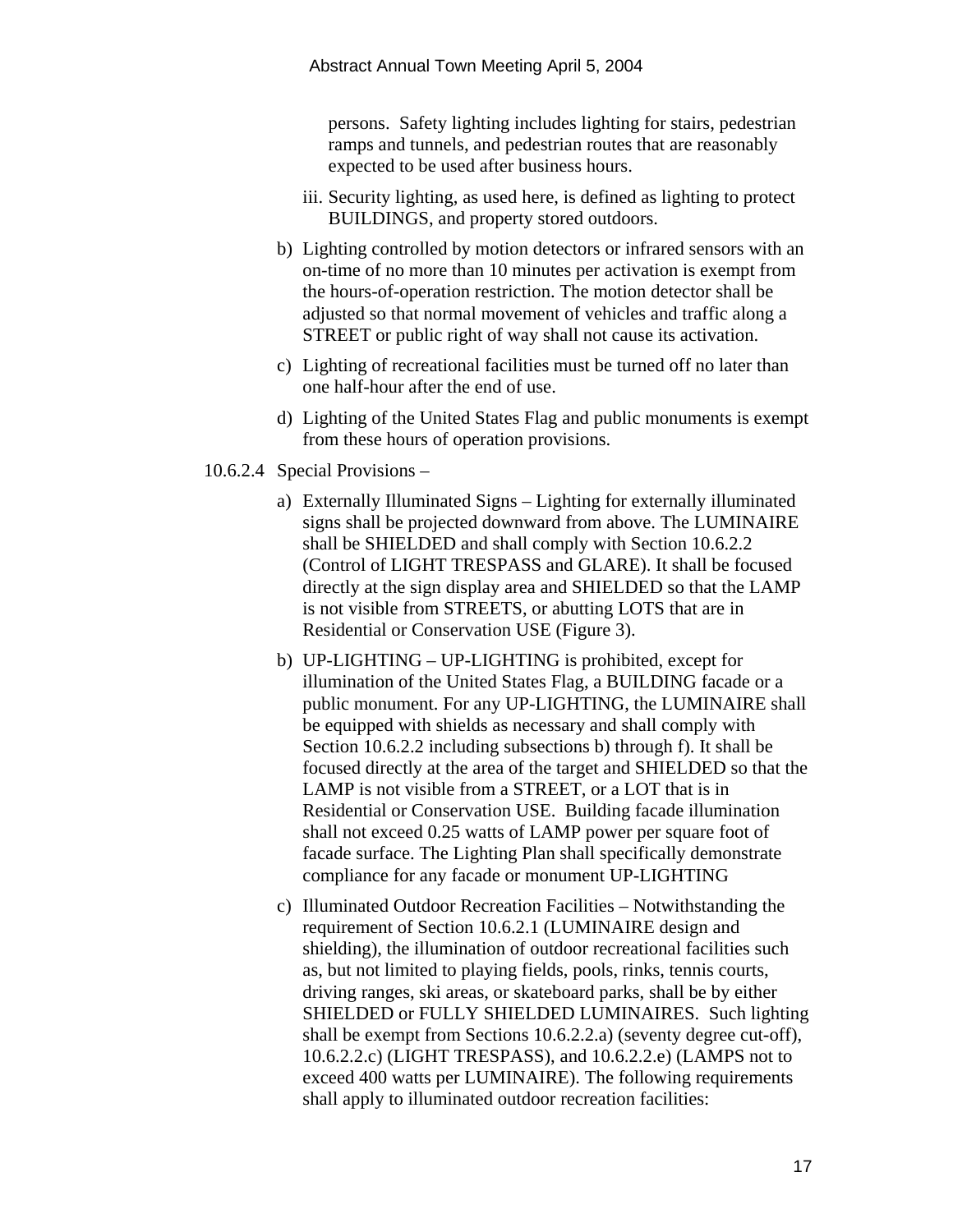- i. Such SHIELDED LUMINAIRES shall be mounted at sufficient height and aimed so that the brightest part of the beam is elevated no more than 60 degrees above a point directly vertically below the LUMINAIRE (Figure 4). Light poles for recreation facilities may be as high as necessary to adequately illuminate the facility in compliance with the maximum 60-degree elevation angle, but shall not exceed a height of 85 feet. See section 5.3.5.3 of this Bylaw for a special permit to increase pole height.
- ii. The LUMINAIRES shall be SHIELDED so that LIGHT TRESPASS onto STREETS, or abutting LOTS in Residential or Conservation USE, is less than 0.8fc. This measurement shall be made with a photometer positioned at the boundary and aimed directly at the LUMINAIRE. The Lighting Plan shall include calculations demonstrating that the LIGHT TRESPASS requirement will be satisfied.
- iii. The LAMP shall not be visible from a STREET, or an abutting LOT that is in Residential or Conservation USE. Alternatively, the installer may retain a qualified independent lighting consultant to measure the maximum luminance visible from STREETS, or abutting LOTS that are in Residential or Conservation USE. The measurement report shall be delivered to the Building Commissioner and shall demonstrate that the maximum luminance apparent from a STREET, or an abutting LOT that is in Residential or Conservation USE, is not more than 2500 cd/sq.m.
- d) LUMINAIRES in a Local Historic Districts In Local Historic Districts, LUMINAIRES may be exempted from Section 10.6.2.1 (LUMINAIRE design and shielding) if the Historic District Commission specifically requires LUMINAIRES of a type that is not available in a version that meets the FULLY SHIELDED criterion. In such cases, such LUMINAIRES shall comply with IESNA CUTOFF light distribution standards.

Illumination for externally illuminated signs in a Local Historic District may be from below using UP-LIGHTING from SHIELDED LUMINAIRES. In this case, the LAMP shall not be visible from a STREET, or from an abutting LOT that is in Residential or Conservation USE, and shields shall comply with Section 10.6.2.2 b) (Visible part of shield has flat-black finish).

- 10.6.3 Total Site Power Limits
	- 10.6.3.1 This section regulates the total amount of lighting that may be used on a LOT. For simplicity, this is accomplished through regulation of the total amount of outdoor LAMP watts installed on the LOT, instead of the total lumen output. An OUTDOOR LIGHTING installation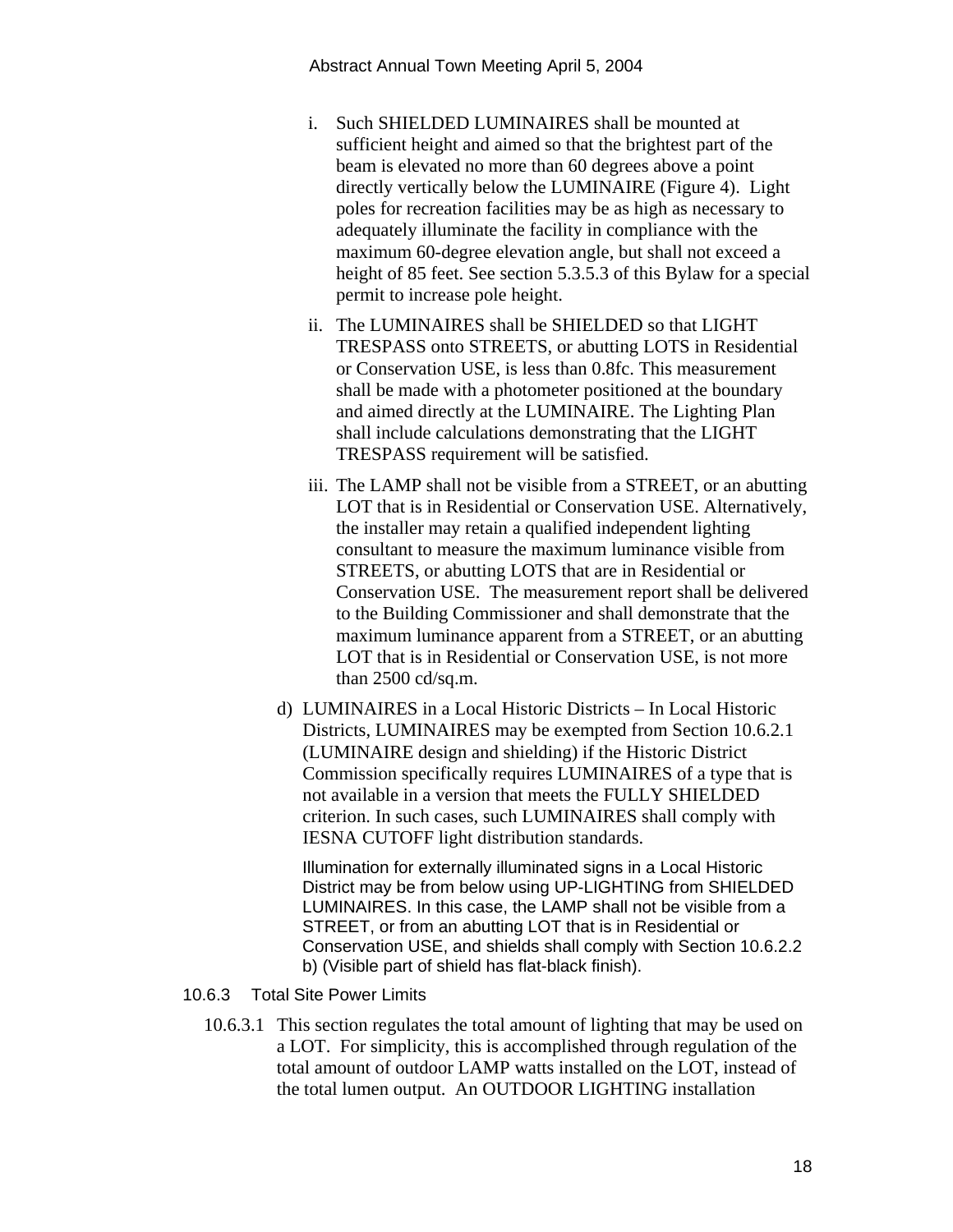complies with this section if the actual Total Installed Watt Ratings of all LAMPS is no greater than the Allowed Lighting Power. Ballast and transformer power is not counted in this total.

- 10.6.3.2 The Allowed Lighting Power shall be the sum of contributions calculated according to the Activity Areas listed in sections 10.6.3.2 a) through f) below. Only those spaces on a LOT, which are covered with impervious materials, shall be counted towards Activity Areas. Activity Areas on a LOT shall be clearly marked and labeled on the Site Plan. There shall be no overlapping Activity Areas. For a space to be included in the total of an Activity Area, a LUMINAIRE must be within 100 feet of any such space.
	- a) Parking lots, driveways, walkways, bikeways 0.1 watts per square foot of the area of parking lots, driveways, walkways, bikeways, and any other outdoor impervious surfaces on the LOT. These Activity Areas include a 5-foot wide margin of grade or landscaping around the impervious surfaces.
	- b) BUILDING entrance areas 13 watts per linear foot of the width of all doors, plus six feet per door.
	- c) BUILDING CANOPIES  $-0.4$  watts per square foot of the ceiling area of walkway CANOPIES. For portions of BUILDING walkway CANOPIES extending over an entrance area, the Allowed Lighting Power may be regulated by section 10.6.3.2.b) above.
	- d) Retail sales CANOPIES: 0.9 watt per square foot of the ceiling area of service station and retail sales CANOPIES. Retail sales CANOPIES are covered spaces that are used for display or dispensing of products for sale.
	- e) Retail sales frontage 20 watts per linear foot of sales frontage. Sales frontage is measured along the edge, as viewed from a STREET, of a paved or otherwise improved area used exclusively for the display of vehicles or other large objects for sale. For this purpose, sales frontage shall be assumed to be 20 feet deep.
	- f) OUTDOOR SALES AREA 0.8 watts per square foot times the area of the OUTDOOR SALES AREA. This area shall be specifically for the display and storage of vehicles, structures, or other large objects offered for sale, and shall not include driveways, walkways, service areas, storage, or other uses.
- 10.6.3.3 Unlit areas of the LOT may not be used to calculate Allowed Lighting Power. An illuminated area of the LOT is defined as within 100 feet of a LUMINAIRE on the LOT, or, if under a CANOPY, within 25 feet of a LUMINAIRE mounted under the CANOPY.
- 10.6.4 Lighting Plan
	- 10.6.4.1 A Lighting Plan shall be included in all applications for a Site Plan Special Permit that proposes new or replacement lighting installations. For initial developments of land, a major modification (more than 25%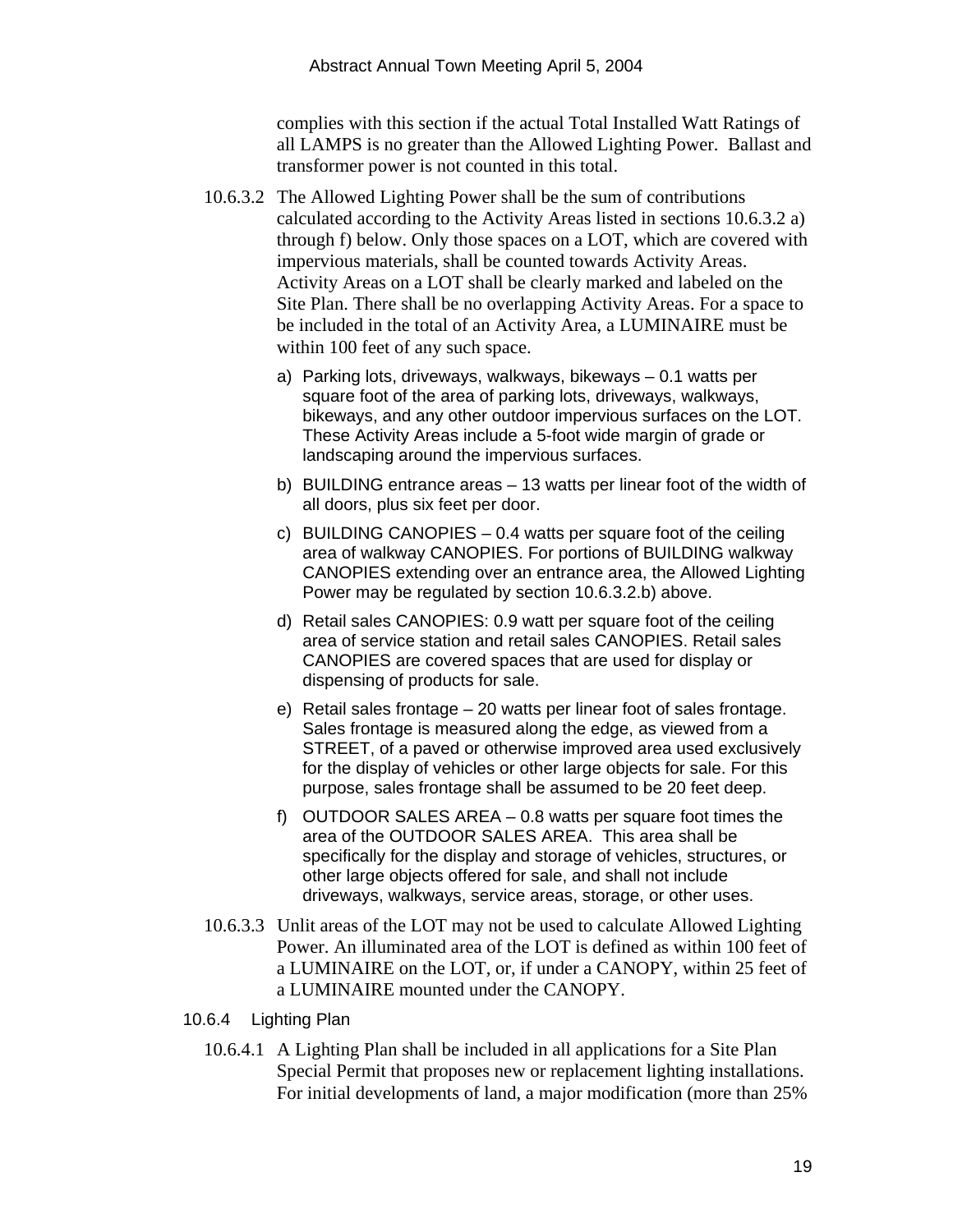of LUMINAIRES being modified or replaced), or a major addition (more than 25% increase in the number of LUMINAIRES), this lighting plan shall be certified to be valid and correct by its designer. The lighting plan shall contain:

- a) On the site plan the location, height, shielding type of all existing and proposed outdoor LUMINAIRES, and the wattage rating of all LAMPS in each LUMINAIRE, including BUILDING or CANOPY mounted LUMINAIRES. Any existing off-site LUMINAIRES used to illuminate the LOT shall be included in the Lighting Plan. Activity areas (Section 10.6.3) shall be clearly marked on the Site Plan.
- b) Manufacturer's data For all LUMINAIRES, whose LAMP wattage is greater than Table 1, Column B, the manufacturer's specification data and technical drawings, including the LUMINAIRE LAMP wattage; photometric data showing that the LUMINAIRE is FULLY SHIELDED, including an electronic copy of the IES photometric file, or a reference to the file location on the manufacturer's web site. Manufacturer's photometric specification that the LUMINAIRE is rated IESNA Full Cutoff (FCO) is sufficient to show that it is FULLY SHIELDED. For all LUMINAIRES whose LAMP wattage is less than values shown in Table 1, Column B but greater than values shown in Table 1, Column A, the manufacturer's specification data and technical drawings showing that it meets the definition of SHIELDED LUMINAIRE.
- c) The data of previous sections a) and b) shall be organized into a table, with one line per LUMINAIRE.
- d) Calculations showing that the maximum LIGHT TRESPASS allowed, Sections 10.6.2.2.c) (Light Trespass) and 10.6.2.4.c) (Outdoor Recreational Facilities), will be satisfied by the design.
- e) Calculation of the Allowed Lighting Power for the LOT according to Section 10.6.3 (Total Site Energy [Power] Limits). Activity areas (Section 10.6.3) shall be clearly marked on the Site Plan.
- f) Calculation of the Total Installed Lighting Power from the LUMINAIRES proposed for installation on the Lighting Plan plus any existing LUMINAIRES intended to remain in use, and demonstration that Total Installed Lighting Power does not exceed the Allowed Lighting Power.
- 10.6.4.2 Submission and subsequent approval of a plan does not relieve the applicant of responsibility to demonstrate conformity to all sections of this bylaw, both in the individual LUMINAIRES as built, and for the entire LOT as built. The designer shall submit an as-built plan that correctly reflects the as-built installation, and shall certify that the asbuilt installation conforms to the requirements of this bylaw.
- 10.6.5 Exemptions The following lights shall be exempt from the standards of this bylaw:
	- 10.6.5.1 Internally illuminated signs.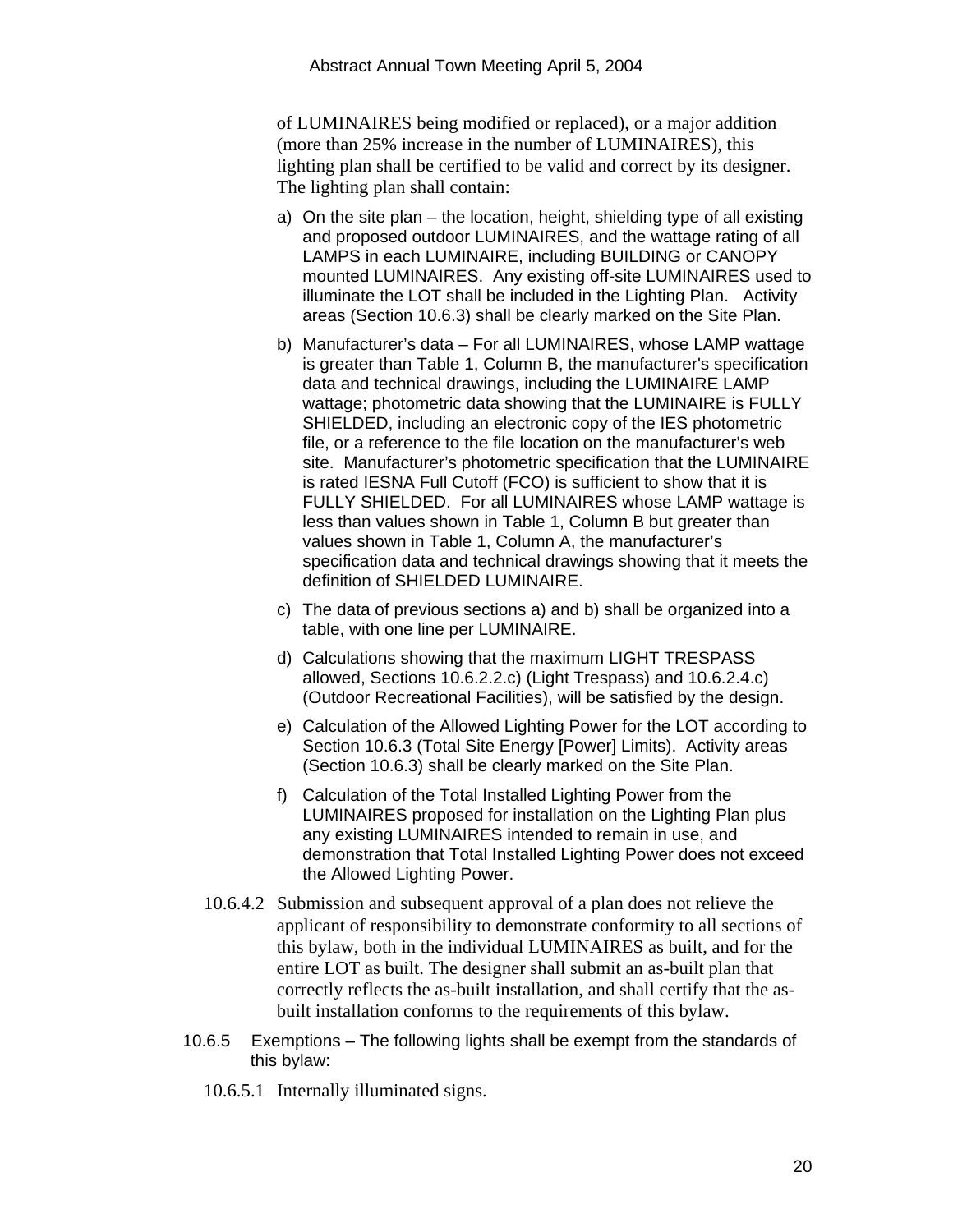- 10.6.5.2 Temporary holiday lighting.
- 10.6.5.3 Emergency lighting such as used by the Police, Fire Department, or other official or utility emergency personnel. Placement of longer-term emergency lighting shall, to largest extent possible, take into consideration the detrimental effects of GLARE on passing motorists and pedestrians, and on residential LOTS.
- 10.6.5.4 Temporary lighting used on construction sites. All such lighting shall be placed and directed to minimize the detrimental effects of GLARE on passing motorists and pedestrians, and on residential LOTS.
- 10.6.5.5 Lighting during special events such as fairs, celebrations, or concerts sponsored by the Town of Acton or authorized by the Acton Board of Selectmen. Lighting for festivals and carnivals is exempt but should be in keeping with the intent of this ordinance.
- 10.6.5.6 Warning and alarm lights that alert to a malfunction or emergency situation.
- 10.6.6 Definitions
	- CANOPY an opaque ceiling over installed lighting.
	- CUTOFF (CO) A LUMINAIRE light distribution, specified by the IESNA, where the intensity in candela per 1000 LAMP lumens does not numerically exceed 25 (2.5%) at a vertical angle of 90 degrees above nadir, and 100 (10 %) at a vertical angle of 80 degrees above nadir. Nadir is the point directly vertically below the LUMINAIRE. A FULL CUTOFF (FCO) LUMINAIRE is also a CUTOFF LUMINAIRE.
	- DIRECT LIGHT Light emitted directly from the LAMP, from the reflector or reflector diffuser, or through the refractor or diffuser lens of a LUMINAIRE.
	- FOOT CANDLE (fc) Unit of ILLUMINANCE; One lumen per square foot.
	- FULL CUTOFF (FCO) A LUMINAIRE light distribution, specified by the IESNA, where zero candela intensity occurs at an angle of 90 degrees above nadir, and at all greater angles from nadir. Additionally, the candela per 1000 LAMP lumens does not numerically exceed 100 (10 percent) at a vertical angle of 80 degrees above nadir. Nadir is the point directly vertically below the LUMINAIRE. A FCO LUMINAIRE is FULLY SHIELDED.
	- FULLY SHIELDED: constructed in such a manner that no light emitted by the fixture, either directly from the LAMP or a diffusing element, or indirectly by reflection or refraction from any part of the LUMINAIRE, is projected above a horizontal plane passing through the lowest directlight-emitting part of the LUMINAIRE. (Figure 1). BUILDING CANOPIES, overhangs, roof eaves and similar types of construction shall not be considered as the means for providing the FULLY SHIELDED light cut-off characteristic. This shall be achieved by the LUMINAIRE itself. (Figure 5)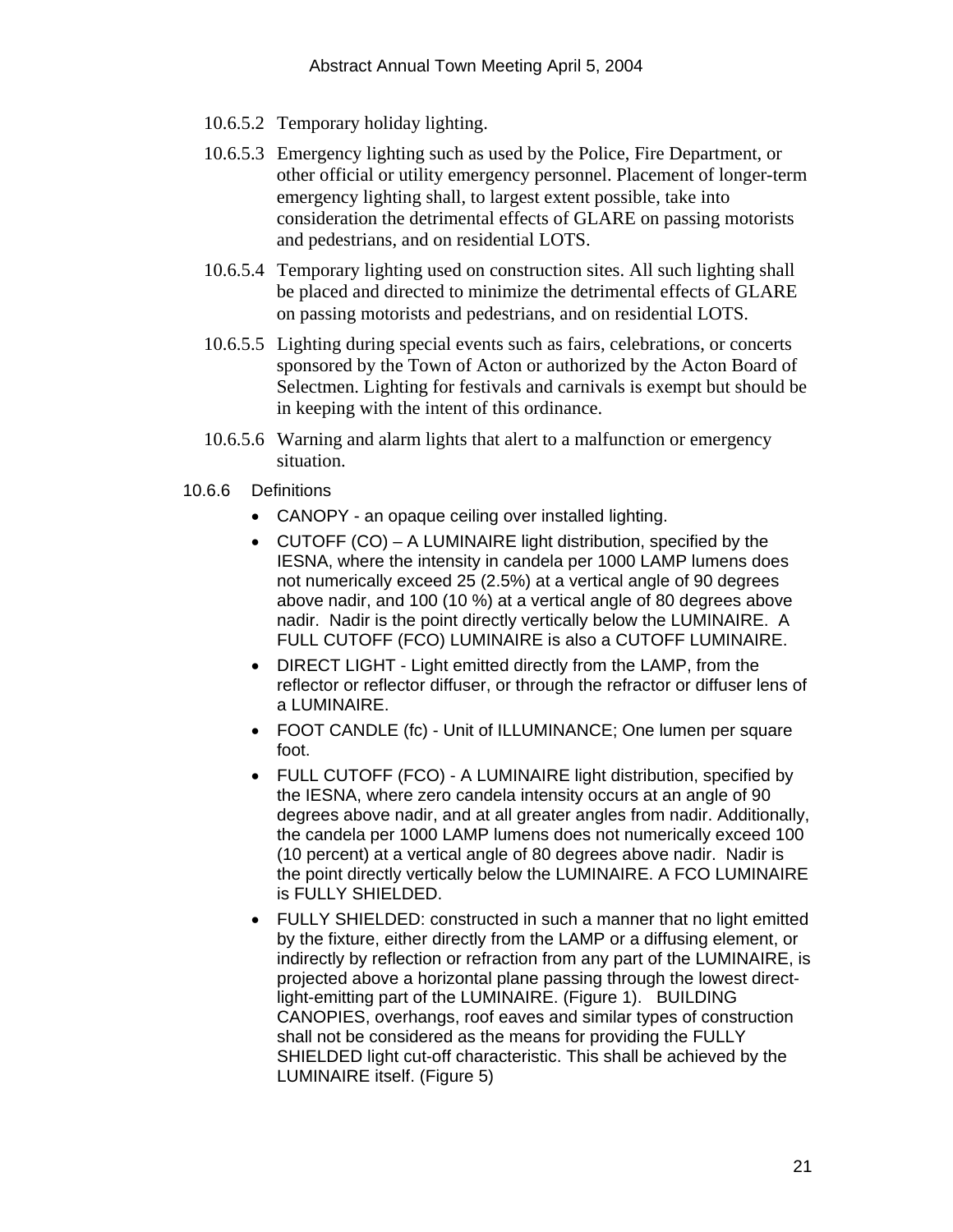- GLARE -The sensation of visual discomfort or loss in visual performance and visibility produced by luminance within the visual field that is sufficiently greater than the luminance to which the eyes are adapted.
- INDIRECT LIGHT DIRECT LIGHT that has been reflected off the surface of any permanently constructed object other than the source LUMINAIRE.
- IESNA or IES Illuminating Engineering Society of North America. A professional association of lighting engineers and lighting manufacturers generally recognized as the definitive source for illumination recommendations in the United States. An IES photometric file is defined by IESNA standards.
- ILLUMINANCE The luminous flux incident per unit area, expressed in FOOT CANDLE (one LUMEN per square foot). Horizontal or vertical ILLUMINANCE is that measured with a photometer cell mounted horizontally or vertically.
- LAMP The light source component of a LUMINAIRE that produces the actual light.
- LIGHT TRESPASS DIRECT or INDIRECT LIGHT produced by an artificial light source and which shines outside the boundaries of the LOT containing the LUMINAIRE.
- LUMINAIRE A complete OUTDOOR LIGHTING unit or fixture including a LAMP or LAMPS, together with the parts designed to distribute the light, to position and protect the LAMPS, and to connect the LAMPS to the power supply, but not including a pole on which the LUMINAIRE may be mounted.
- OUTDOOR LIGHTING The night-time illumination of an outside area or object by a LUMINAIRE located outdoors. LUMINAIRES under a CANOPY are considered outdoor lights and are regulated by this bylaw.
- OUTDOOR SALES AREA A static display of goods for sale at night, such as automobile sales lots, landscaping and nursery businesses, outdoor construction materials sales lots, and outdoor activity areas such a miniature golf, family fun centers, and permanent swap meets. An OUTDOOR SALES AREA location is not covered by CANOPIES or other STRUCTURES.
- SHIELDED A LUMINAIRE employing a shield to prevent GLARE The LUMINAIRE shall have a generally downward distribution of light and must have a top shield to minimize upward light.
- STREETLIGHTS LUMINAIRES installed within a STREET and intended primarily for the illumination of the STREET.
- UP-LIGHTING DIRECT LIGHT illumination distributed above a 90 degree horizontal plane through the lowest DIRECT LIGHT emitting part of the LUMINAIRE.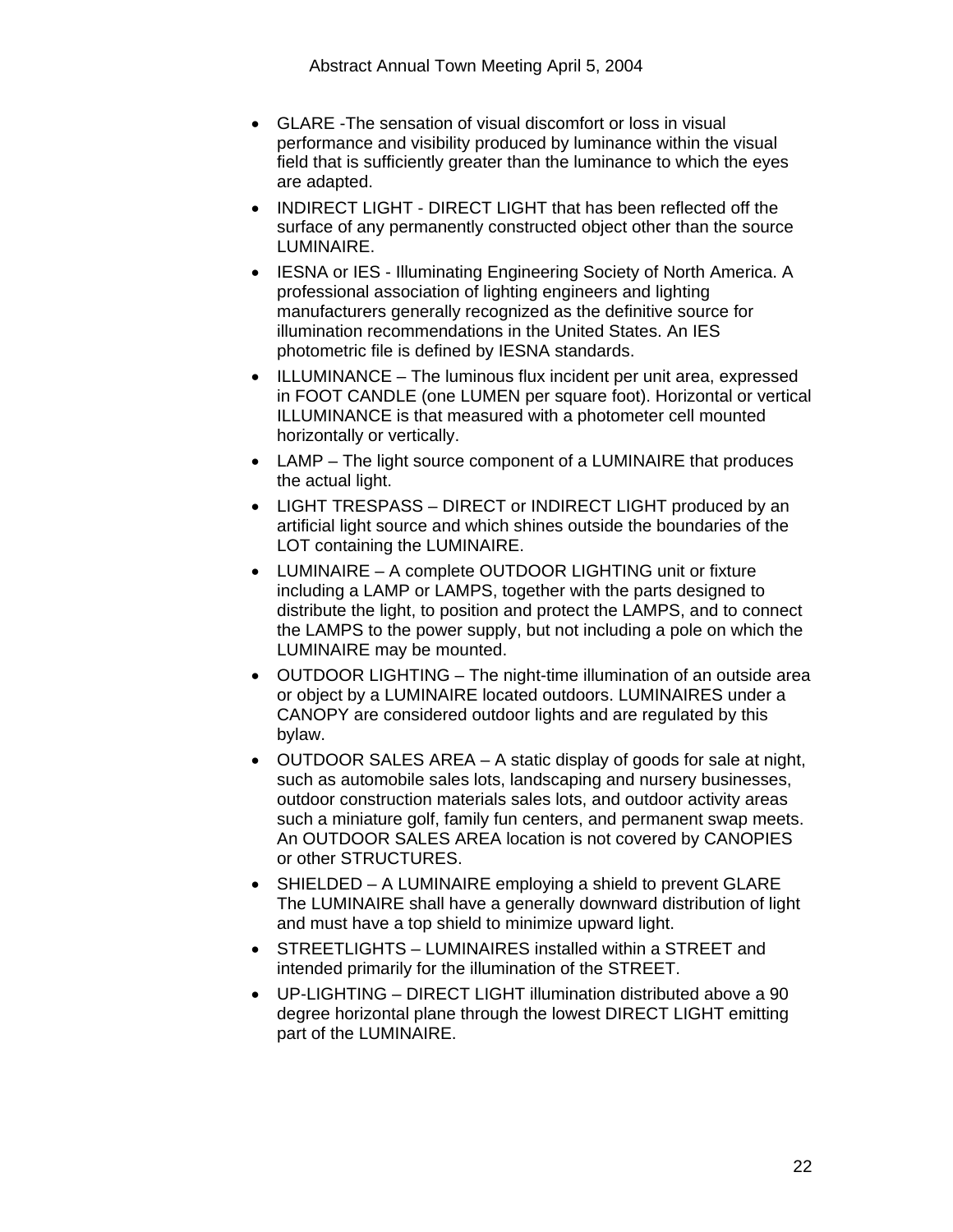



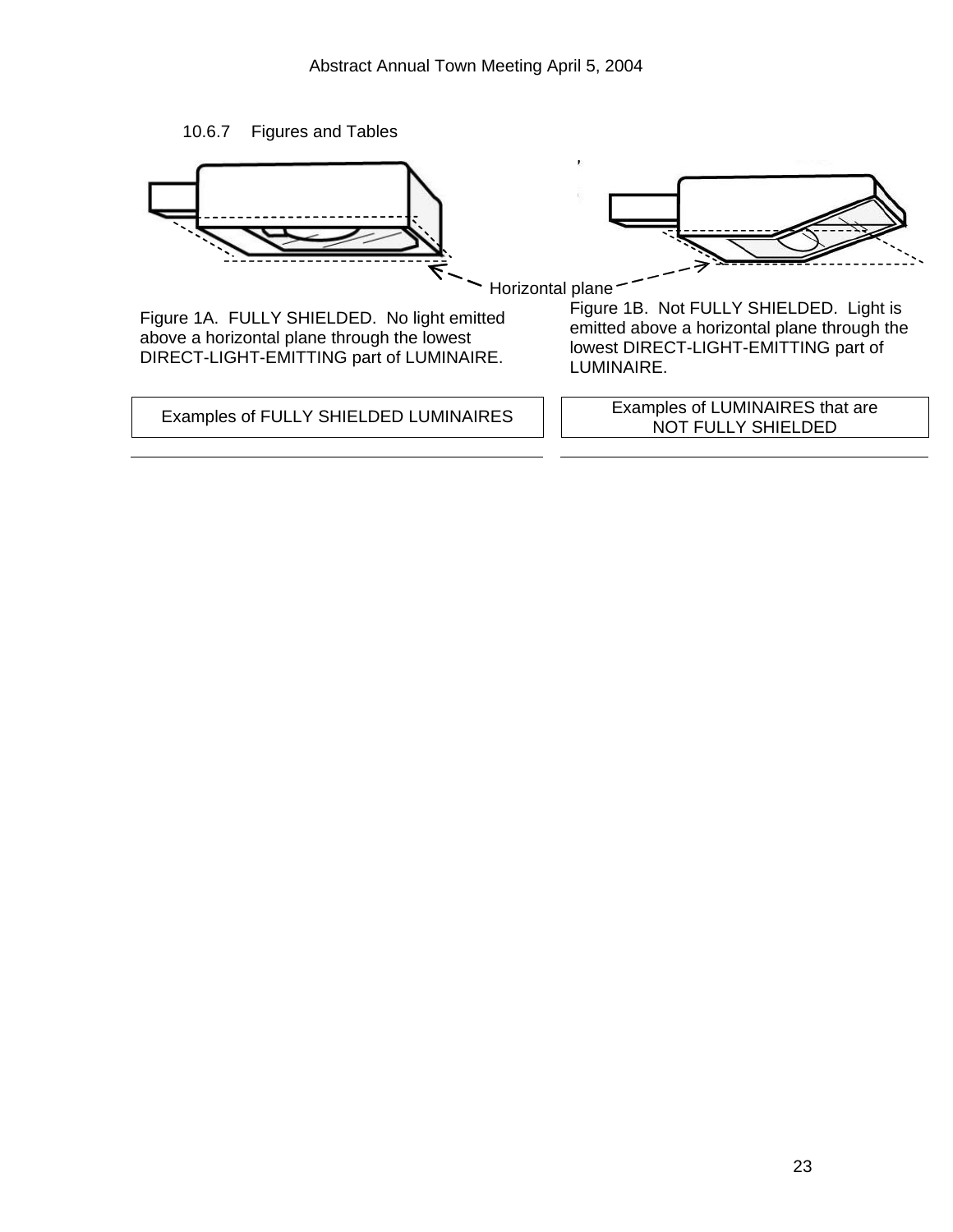

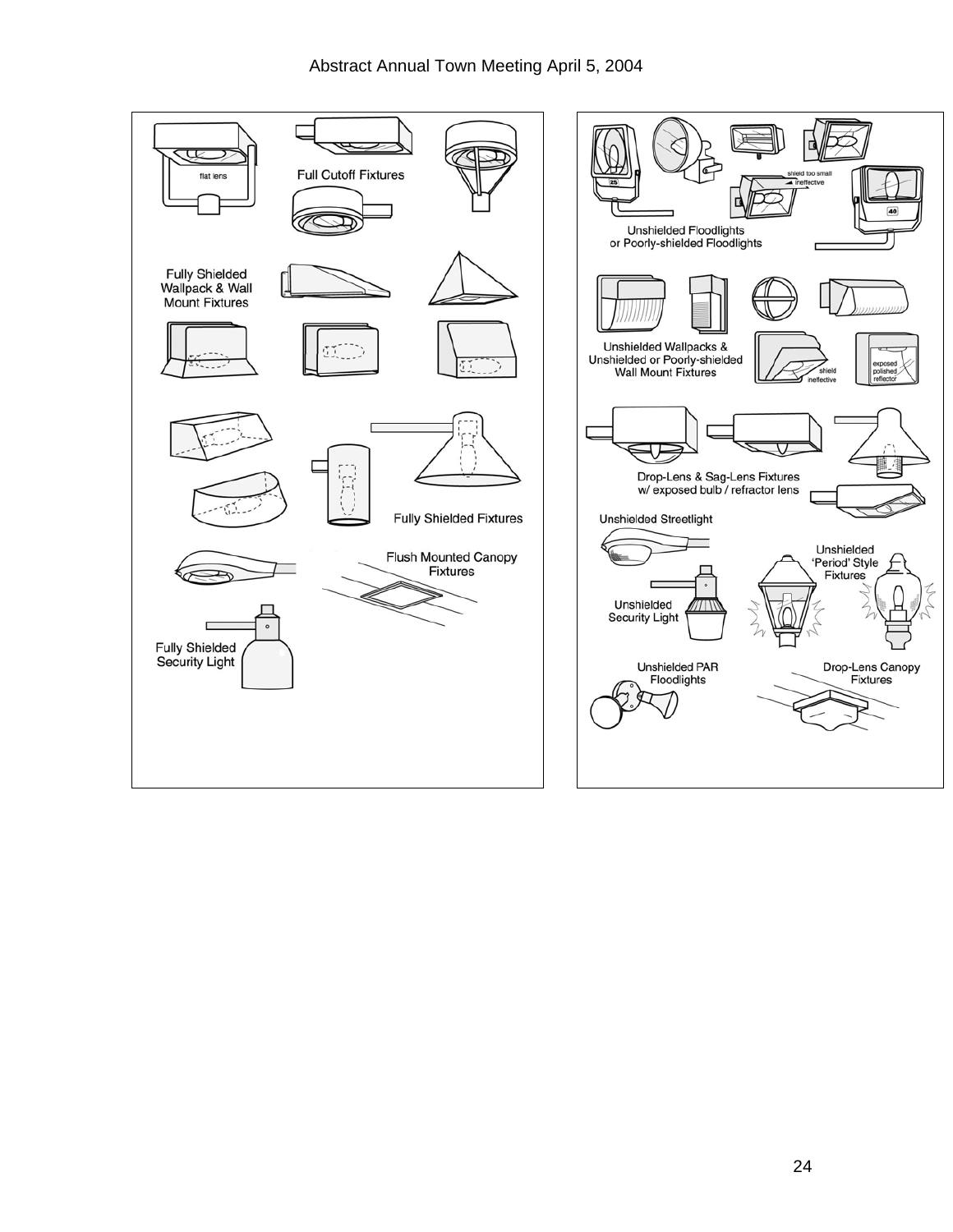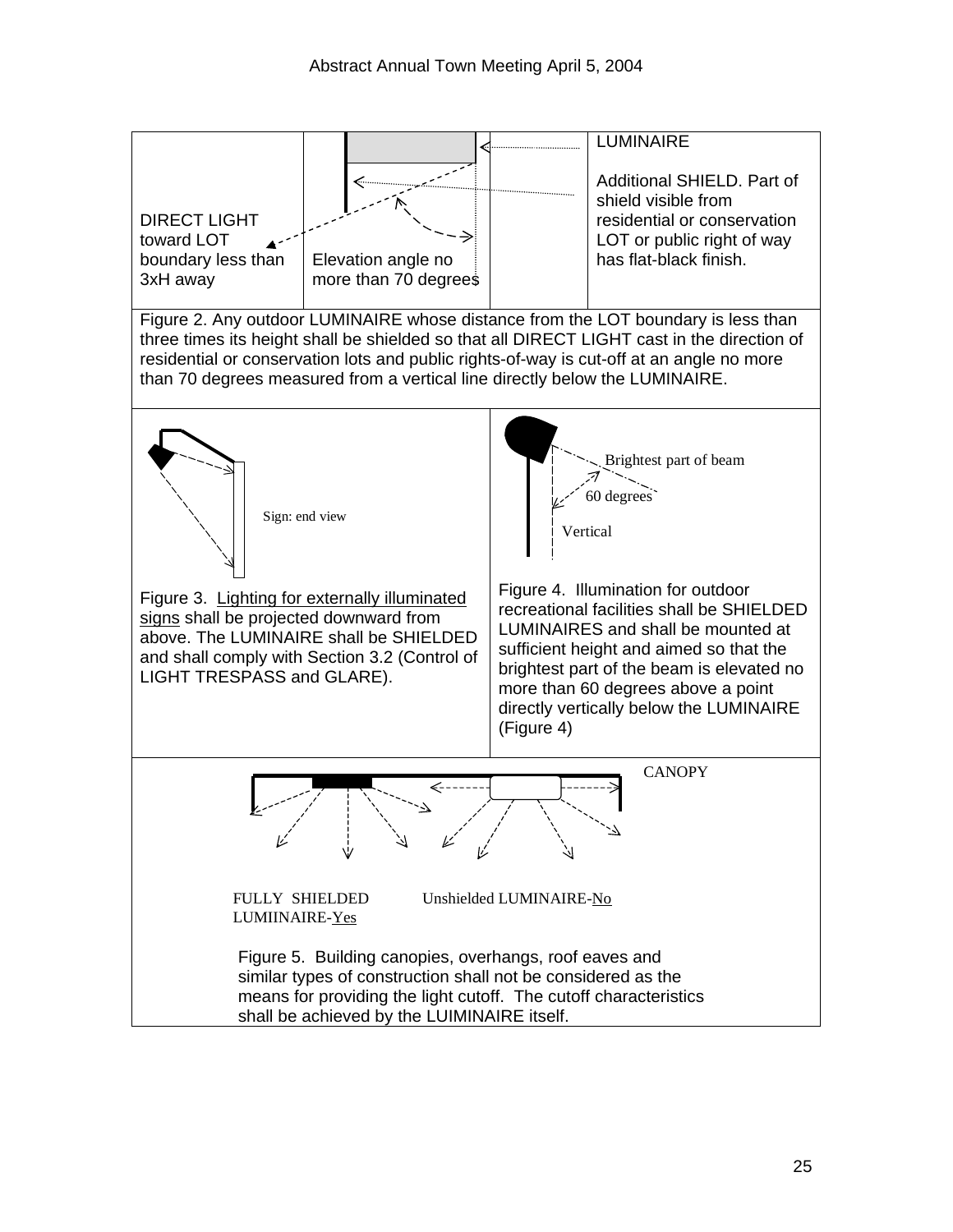Table 1. LUMINAIRES whose LAMP wattage exceeds the values in Column A of this table shall be SHIELDED. LUMINAIRES whose LAMP wattage exceeds the values in Column B of this table shall be FULLY SHIELDED.

| Lamp type             | A; SHIELDED | <b>B</b> ; FULLY SHIELDED |
|-----------------------|-------------|---------------------------|
| Incandescent, Halogen | 60 w        | 120 w                     |
| High Pressure Sodium, | 35w         | 35w                       |
| Metal Halide, Mercury |             |                           |
| Vapor, other HID      |             |                           |
| Fluorescent,          | 13 w        | 20 w                      |
| Low Pressure Sodium   |             |                           |

- C. Insert a new section 5.3.5.3 as follows:
	- 5.3.5.3 In all Districts, the Planning Board may by special permit increase the height limits in the Table of Standard Dimensional Regulations for light poles that illuminate outdoor recreation facilities such as, but not limited to, playing fields, pools, rinks, tennis courts, driving ranges, ski areas, or skateboard parks that are operated as a Recreation, Municipal, or Commercial Recreation USE. In considering a special permit, the Planning Board shall take into account the trade-offs between the height of light poles and the improved illumination of the facility, and it shall weigh any mitigating effects on light trespass and glare. The luminaires on such light poles shall comply with section 10.6.2.4.c) of this bylaw. No such light poles shall exceed a height of 85 feet.
- D. Delete Section 7.4.3.3 and replace it with a new section 7.4.3.3 as follows:
	- 7.4.3.3 Except as otherwise provided herein, illumination for any SIGN shall be provided through a stationary external light source, with the light projected downward from above and in compliance with section 10.6.2.4.a) of this bylaw. In no case shall the illumination of a SIGN cause blinding or otherwise obstruct the safe vision of any traffic participant anywhere. SIGN illumination through an external source shall always be white or off-white.

*[Note: Section 7.4.3.3 currently reads:* 

*7.4.3.3 Except as otherwise provided herein, illumination for any SIGN shall be provided through an external light source which shall be stationary, and concealed or hidden so that it is invisible from any abutting property and practically invisible to the casual passerby on or outside the LOT. Such light source shall be directed primarily onto the SIGN and maintained at a sufficiently low intensity and brightness to avoid glare. In no case shall the illumination of a SIGN cause blinding or otherwise obstruct the safe vision of any traffic participant anywhere. SIGN illumination through an external source shall always be white or off-white.]* 

, or take any other action relative thereto.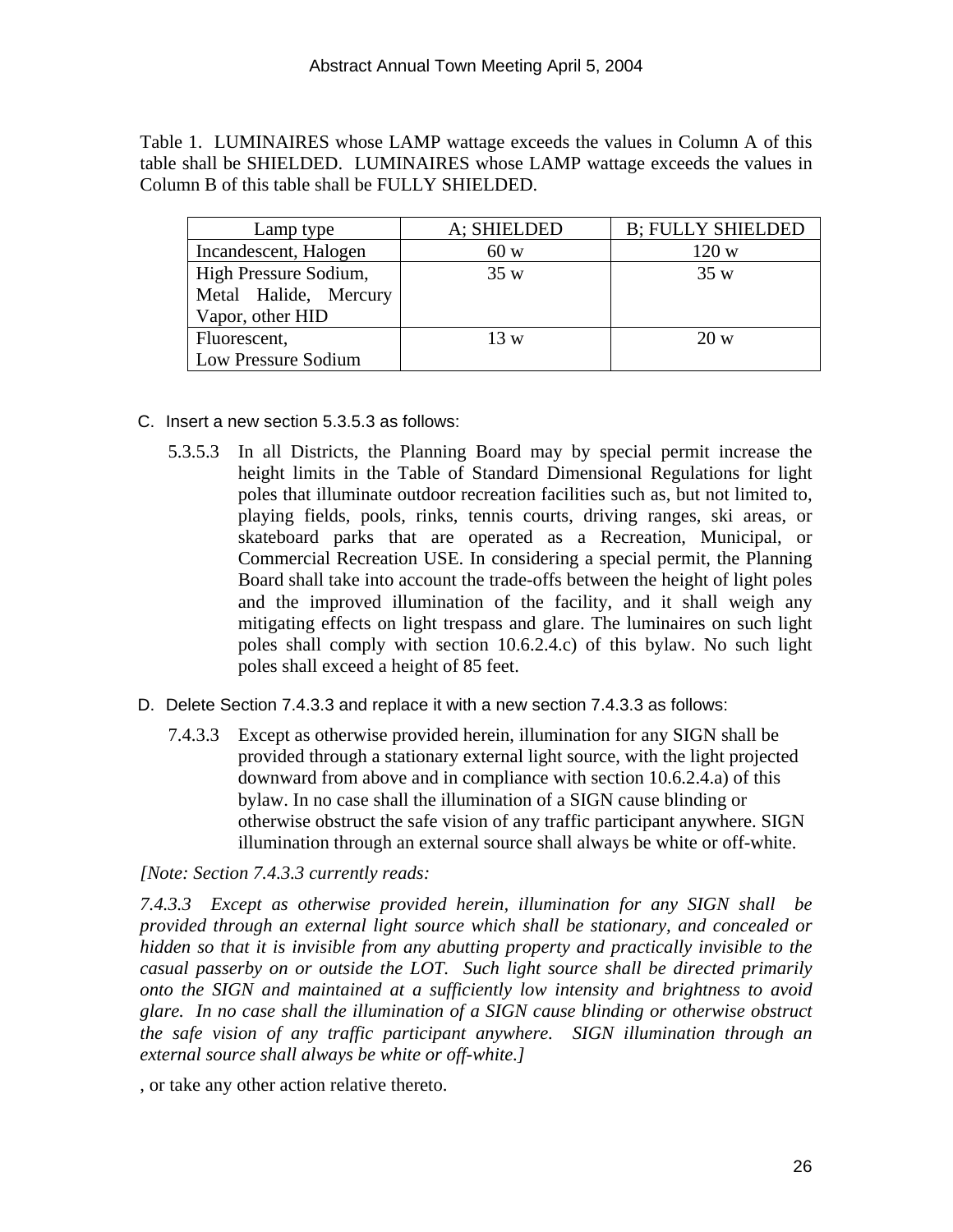# **MOTION;**

**Mr. Shupert** moves that the Town adopt the Zoning Bylaw amendments as set forth in the Article.

#### **MOTION CARRIES BY 2/3 VOTE**

#### **ARTICLE 27 # A RESOLUTION OF THE TOWN OF ACTON**  (Majority vote) **AFFIRMING OUR CIVIL LIBERTIES**

**Whereas**, the Town of Acton denounces terrorism and appreciates and supports those who defend

us from terrorism and terrorist attacks: the men and women serving in our armed forces, federal,

state and local law enforcement officers, firefighters, & health service professionals, and

**Whereas**, the Town of Acton values a diverse population whose contributions to the community

are essential to its vitality and character, and

**Whereas**, the Town of Acton has an historic and distinguished tradition of fighting for the civil

liberties for all people as expressed in the Constitution of the United States and the **Constitution** 

of the Commonwealth of Massachusetts, and

**Whereas**, the First Amendment to the United States Constitution states "Congress shall make no

law respecting an establishment of religion, or prohibiting the free exercise thereof; or abridging

the freedom of speech, or of the press; or the right of the people peaceably to assemble, and to

petition the Government for a redress of grievances," and

**Whereas**, the Fourth Amendment states "the right of the people to be secure in their persons,

houses, papers, and effects, against unreasonable searches and seizures, shall not be violated, and

no warrants shall issue, but upon probable cause, supported by oath or affirmation, and particularly describing the place to be searched, and the persons or things to be seized," and

**Whereas**, the Sixth Amendment guarantees defendants the following rights: "the right to a speedy

and public trial, by an impartial jury, to be informed of the nature and cause of the accusation, to

be confronted with the witnesses against him, to have the assistance of counsel for his defense,"

and

**Whereas**, the Eighth Amendment states "excessive bail shall not be required, nor excessive fines

imposed, nor cruel and unusual punishments inflicted," and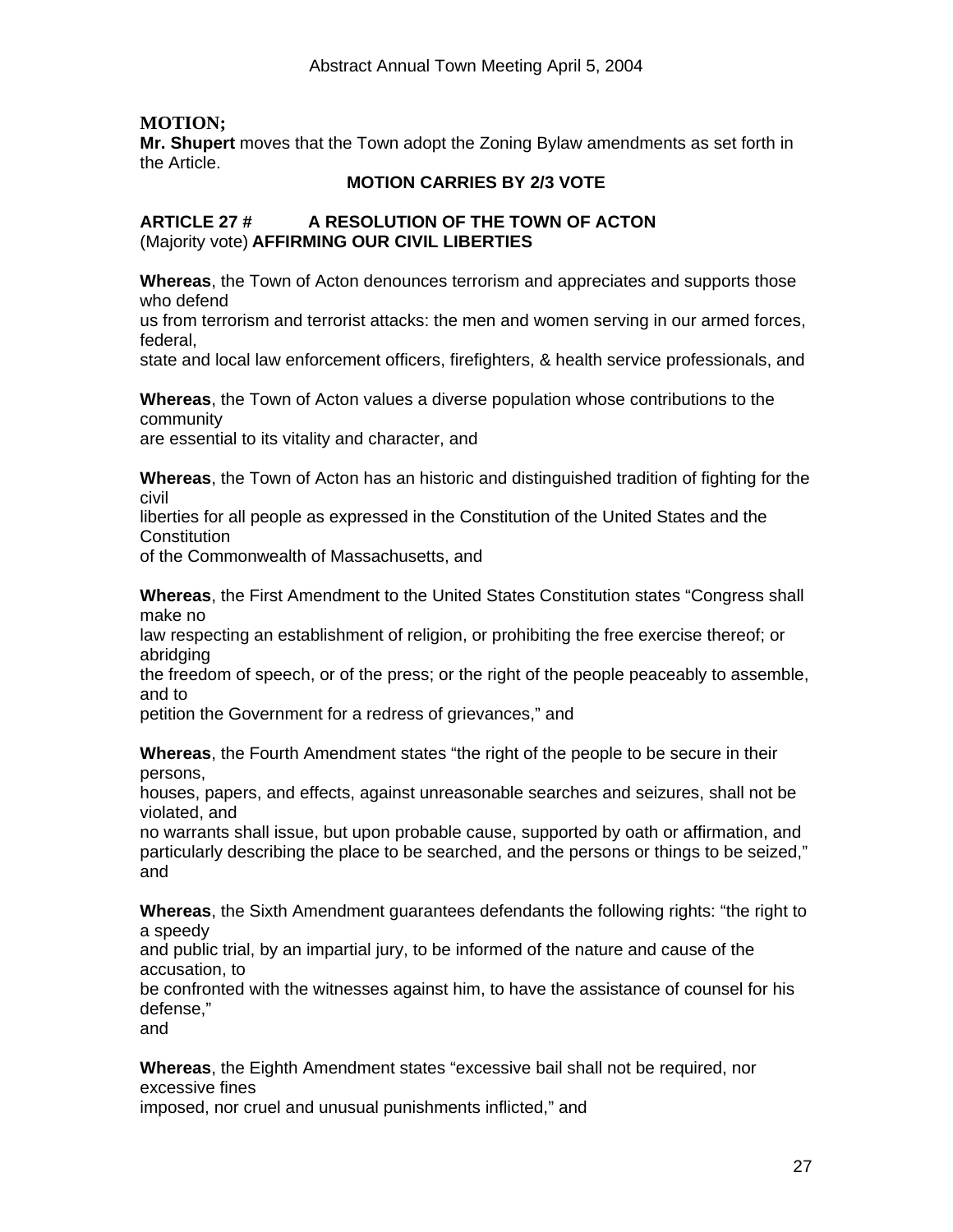**Whereas**, the Fourteenth Amendment states "… nor shall any State deprive any person of life,

liberty, or property without due process of law, nor deny to any person within its jurisdiction the

equal protection of laws," and

**Whereas**, we believe these liberties are precious & are now being threatened by the USA

PATRIOT Act, which:

- All but eliminates judicial supervision of telephone and Internet surveillance;
- Greatly expands the government's ability to conduct secret searches;
- Gives the U.S. Attorney General and the Secretary of State unchecked power to designate domestic groups as "terrorist organizations," and
- Grants the FBI broad and unsupervised access to sensitive medical, mental health, financial, and educational records about individuals without having to show evidence of a crime and without a court order; and

**Whereas**, Federal Executive Orders

- Establish secret military tribunals for terrorism suspects;
- Permit wiretapping of conversations between federal prisoners and their lawyers;
- Lift Department of Justice regulations against illegal COINTELPRO operations by the FBI (i.e., covert activities that in the past targeted domestic groups and individuals), and
- Limit the disclosure of public documents & records under the Freedom of Information Act;

**Whereas**, Town employees are prevented from protecting the constitutional rights of citizens of

Acton according to Section 215 of the USA PATRIOT Act and are at risk of prosecution due to

the conflict between said Section and the Constitution of the United States;

**NOW, THEREFORE**, in keeping with the spirit and history of the Town of Acton, **BE IT RESOLVED THAT**:

1. The Town of Acton has been and remains firmly committed to the protection of civil liberties.

We affirm our commitment to embody the spirit of democracy, to embrace and defend human

rights and civil liberties for all regardless of citizenship, gender, sexual orientation, racial identification, religious affiliation, age, or country of origin.

2. The Town of Acton calls upon all private citizens, including residents, employers, and business

owners, to demonstrate similar respect for each others' civil rights and civil liberties.

3. The Town of Acton affirms its strong opposition to those parts of the USA PATRIOT Act, any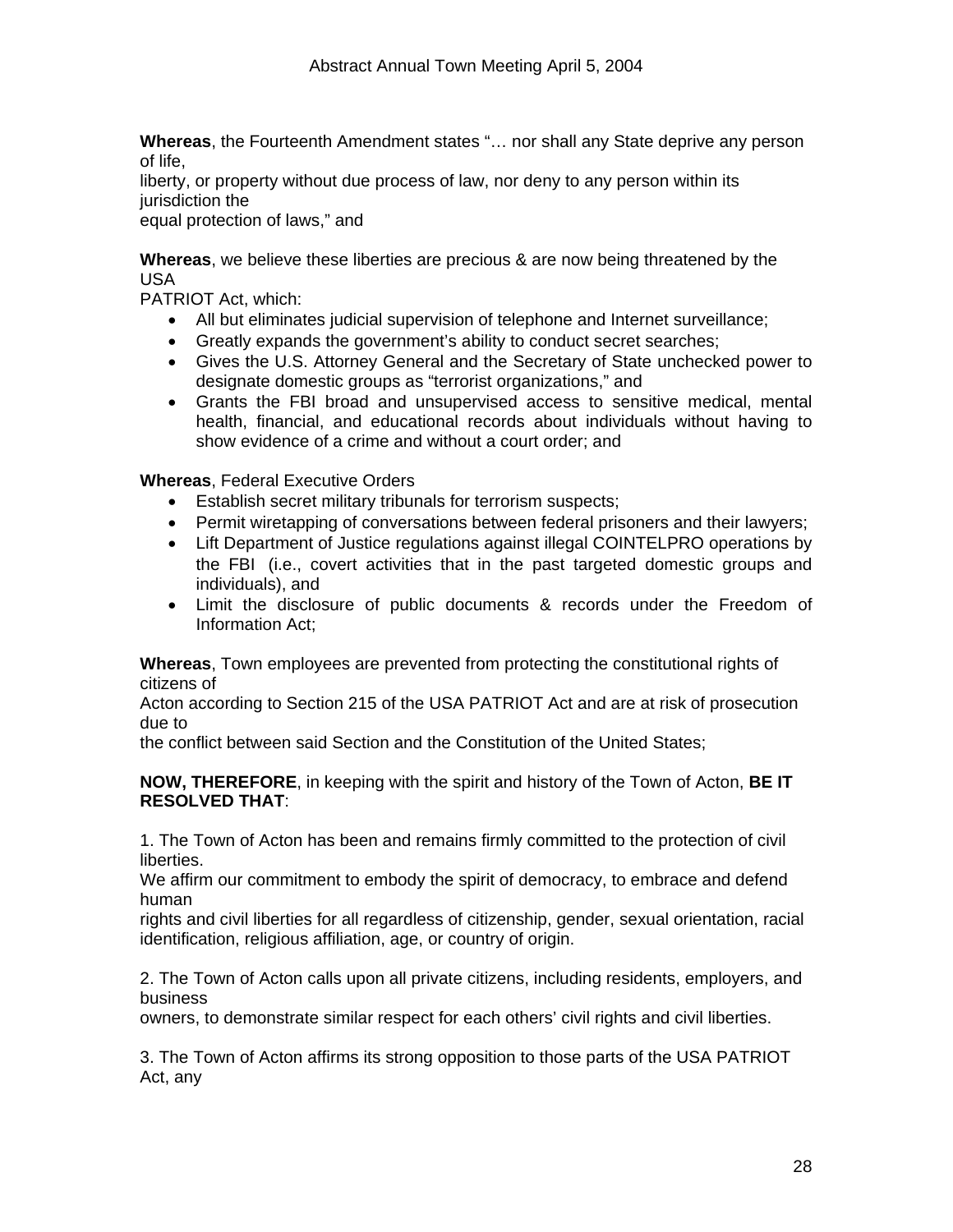Justice Department directives, or Executive Orders that weaken or destroy our civil liberties.

4. The Town Manager shall be directed to transmit a copy of this resolution to all members of the

Massachusetts Congressional Delegation, the President of the United States, and the U.S.

Attorney General accompanied by a letter urging them to:

- Thoroughly and immediately assess the impact of the USA PATRIOT Act on individual civil liberties;
- Work to repeal provisions of the USA PATRIOT Act and other laws and regulations that infringe on civil rights and liberties;
- Closely monitor federal anti-terrorism tactics;
- Oppose further legislation & Executive Branch Orders that violate our Bill of Rights.

5. The Town Manager shall be directed to transmit a copy of this resolution to the Governor,

Attorney General of the Commonwealth of Massachusetts, and Acton's delegation to the General

Court of Massachusetts.

#### **MOTION:**

**Ms. Kennedy** moves that the Town adopts the non-binding resolution as set forth in the Article.

# **MOTION CARRIES**

**MOTION: Mr. Foster** moves to adjourn the Annual Town Meeting at 10:22 PM until April 13, 2004 at the Acton-Boxborough Regional High School Auditorium at 7:00pm.

# **MOTION CARRIES UNANIMOUSLY**

**APRIL 13, 2004** 

**The Moderator, Mr. MacKenzie,** calls the adjourned session of the 2004 Annual Town Meeting to order at 7:04 PM

Planning Board Chairperson, Mrs. Lauren Rosenzweig introduces Dave Brown of the EAVC who presents and explains the articles to amend the Zoning Bylaws.

#### **ARTICLE 28 AMEND ZONING BYLAW – EAST ACTON VILLAGE PLAN**  (Two-thirds vote) **VILLAGE GREEN REZONING**

To see if the Town will vote to amend the zoning map, Map No. 1, by rezoning from Limited Business (LB) to Agriculture Recreation Conservation (ARC) an area of land shown in the 2003 Town Atlas on map G-4 as parcel 212, or take any other action relative thereto.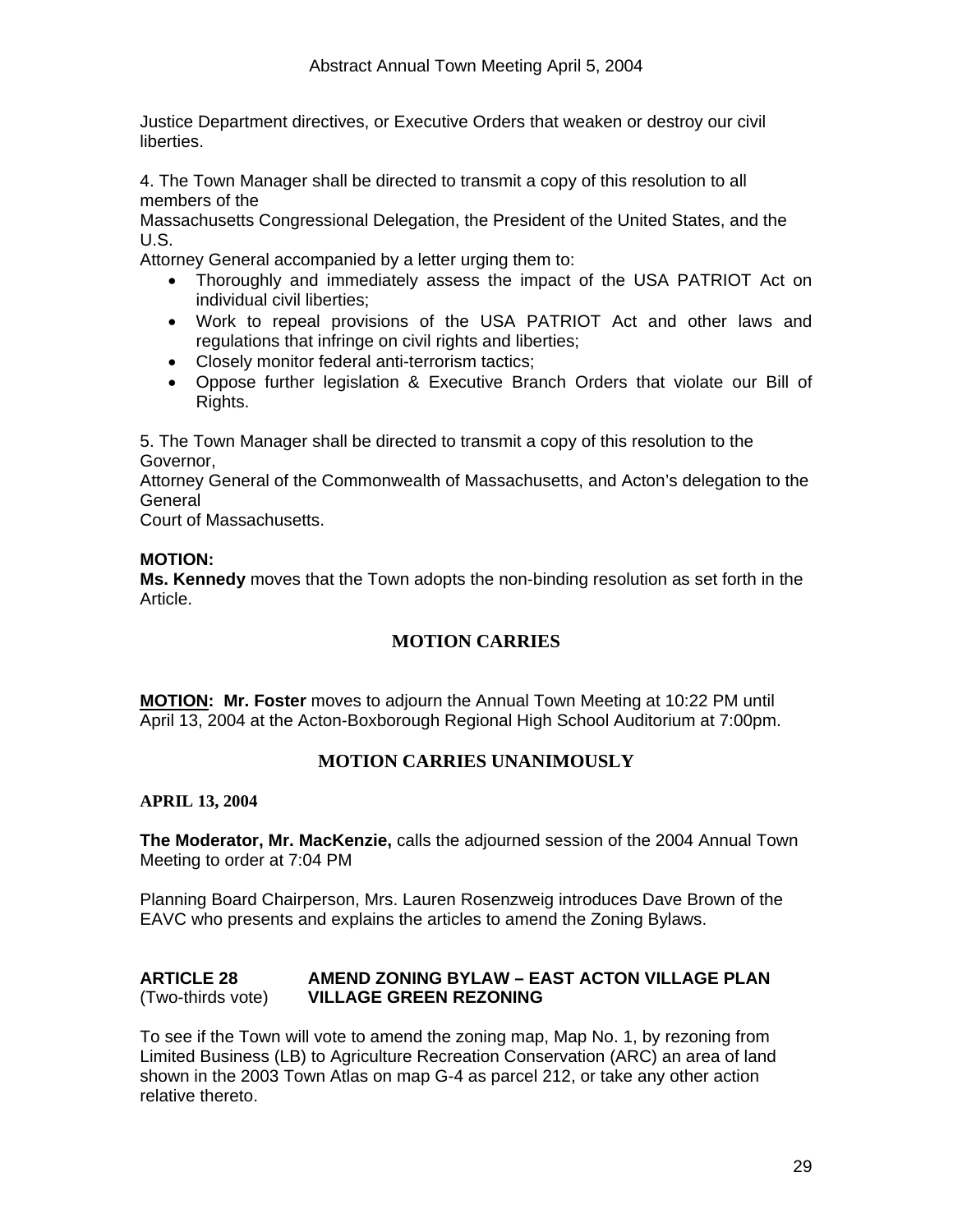**MOTION: Mr. Brown** moves that the Town adopt the Zoning Bylaw amendments as set forth in the Article.

# **MOTION CARRIES UNANIMOUSLY**

#### **ARTICLE 29 AMEND ZONING BYLAW – EAST ACTON VILLAGE PLAN**  (Two-thirds vote) **8 WETHERBEE STREET REZONING**

To see if the Town will vote to amend the zoning map, Map No. 1, by rezoning from Small Manufacturing (SM) to East Acton Village (EAV) an area of land shown in the 2003 Town Atlas on map G-5 as parcel 69, or take any other action relative thereto.

#### **MOTION:**

**Mr. Brown** moves that the Town adopt the Zoning Bylaw amendments as set forth in the Article.

# **MOTION CARRIES UNANIMOUSLY**

#### **ARTICLE 30 AMEND ZONING BYLAW – EAST ACTON VILLAGE PLAN**  (Two-thirds vote) **EAV DISTRICT USE REGULATIONS**

To see if the Town will vote to amend the zoning bylaw, section 3 as follows *[Notes in italic print are not part of the article but are intended for explanation only]:*

A. In the Table of Principal Uses, delete the EAV column and replace it with a new EAV column as follows  $\overline{Y}$  = the use is allowed;  $\overline{N}$  = the use is not allowed; SPA or *SPS = the use may be allowed by special permit. For reference purposes, where changes are proposed in the EAV district, the present designation is shown in brackets]*:

|                                      |                                                             | <b>VILLAGE</b><br><b>DISTRICTS</b> |
|--------------------------------------|-------------------------------------------------------------|------------------------------------|
| <b>PRINCIPAL USES</b>                |                                                             | <b>EAV</b>                         |
|                                      | 3.2 GENERAL USES                                            |                                    |
| 3.2.1                                | Agriculture                                                 | Y                                  |
| 3.2.2                                | Conservation                                                | Υ                                  |
| 3.2.3<br>Recreation                  |                                                             | N                                  |
| 3.3                                  | <b>RESIDENTIAL USES</b>                                     |                                    |
| 3.3.1                                | <b>Single FAMILY Dwelling</b>                               | Y                                  |
| 3.3.2                                | Single FAMILY Dwelling with One Apartment                   | Y                                  |
| 3.3.3                                | <b>Two-FAMILY Dwelling</b>                                  | $Y$ [N]                            |
| 3.3.4                                | <b>Dwelling Conversions</b>                                 | <b>SPA</b>                         |
| 3.3.5<br><b>Multifamily Dwelling</b> |                                                             | $Y(3)$ [N(3)]                      |
| 3.4                                  | <b>GOVERNMENTAL INSTITUTIONAL &amp; PUBLIC SERVICE USES</b> |                                    |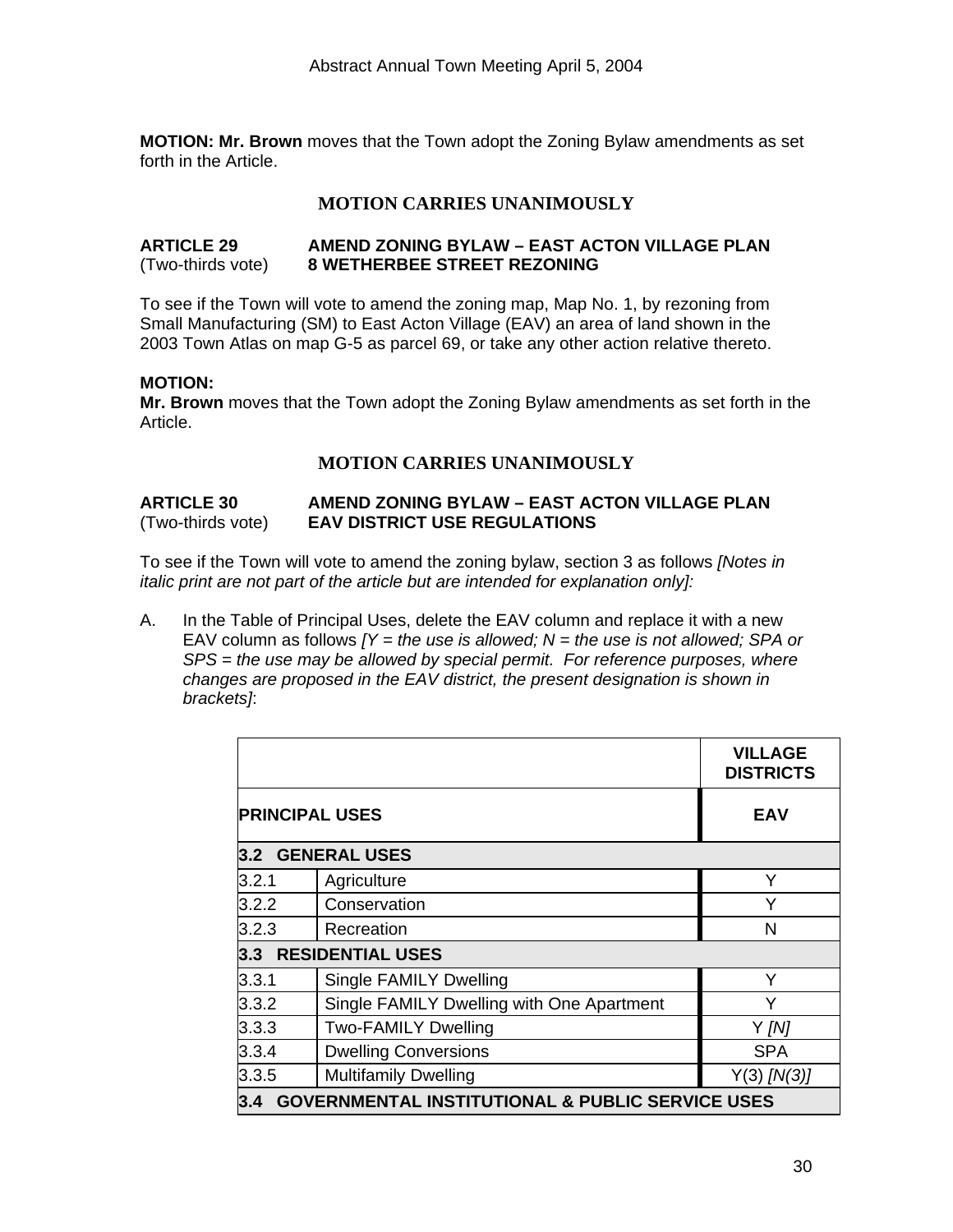|        |                                                      | <b>VILLAGE</b><br><b>DISTRICTS</b> |
|--------|------------------------------------------------------|------------------------------------|
|        | <b>PRINCIPAL USES</b>                                | <b>EAV</b>                         |
| 3.4.1  | Municipal                                            | Y                                  |
| 3.4.2  | Educational                                          | Y                                  |
| 3.4.3  | Religious                                            | Υ                                  |
| 3.4.4  | <b>Nursing Home</b>                                  | N [SPS]                            |
| 3.4.5  | <b>Public or Private Utility Facilities</b>          | SPS [Y]                            |
| 3.4.6  | <b>Child Care Facility</b>                           | Y                                  |
| 3.4.7  | Other Public Use (4)                                 | <b>SPS</b>                         |
| 3.4.8  | <b>Full Service Retirement Community</b>             | <b>SPS</b>                         |
| 3.4.9  | Assisted Living Residence (5)                        | <b>SPS</b>                         |
| 3.4.10 | Wireless Communication Facility (6)                  | N                                  |
| 3.4.11 | <b>Commercial Education or Instruction</b>           | Y [SPS]                            |
| 3.5    | <b>BUSINESS USES</b>                                 |                                    |
| 3.5.1  | <b>Retail Store</b>                                  | SPS (11) [Y]                       |
| 3.5.2  | Office                                               | SPS (11) [Y]                       |
| 3.5.3  | <b>Health Care Facility</b>                          | Y                                  |
| 3.5.4  | Hospital, Medical Center                             | N                                  |
| 3.5.5  | Restaurant (8)                                       | <b>SPS</b>                         |
| 3.5.6  | <b>Combined Business &amp; Dwelling</b>              | Y                                  |
| 3.5.7  | Hotel, Motel, Inn, Conference Center                 | <b>SPS</b>                         |
| 3.5.8  | Bed & Breakfast                                      | Y                                  |
| 3.5.9  | Lodge or Club                                        | <b>SPS</b>                         |
| 3.5.10 | <b>Veterinary Care</b>                               | SPS [N]                            |
| 3.5.11 | Animal Boarding                                      | N                                  |
| 3.5.12 | <b>Services</b>                                      | Υ                                  |
| 3.5.13 | Repair Shop, Technical Shop, Studio                  | Υ                                  |
| 3.5.14 | <b>Building Trade Shop</b>                           | N[Y]                               |
| 3.5.15 | Commercial Recreation (9)                            | SPS (11) [SPS]                     |
| 3.5.16 | <b>Commercial Entertainment</b>                      | Y [N]                              |
| 3.5.17 | Golf Course in Residential Districts                 | N                                  |
| 3.5.18 | <b>Cross-Country Skiing in Residential Districts</b> | N                                  |
| 3.5.19 | <b>Vehicle Service Station</b>                       | N [SPS]                            |
| 3.5.20 | Vehicle Repair                                       | N                                  |
| 3.5.21 | Vehicle Body Shop                                    | N                                  |
| 3.5.22 | Vehicle Sale, Rental                                 | N                                  |
| 3.5.23 | <b>Parking Facility</b>                              | N [Y]                              |
| 3.5.24 | <b>Transportation Services</b>                       | N                                  |
| 3.5.25 | <b>Adult Uses</b>                                    | N                                  |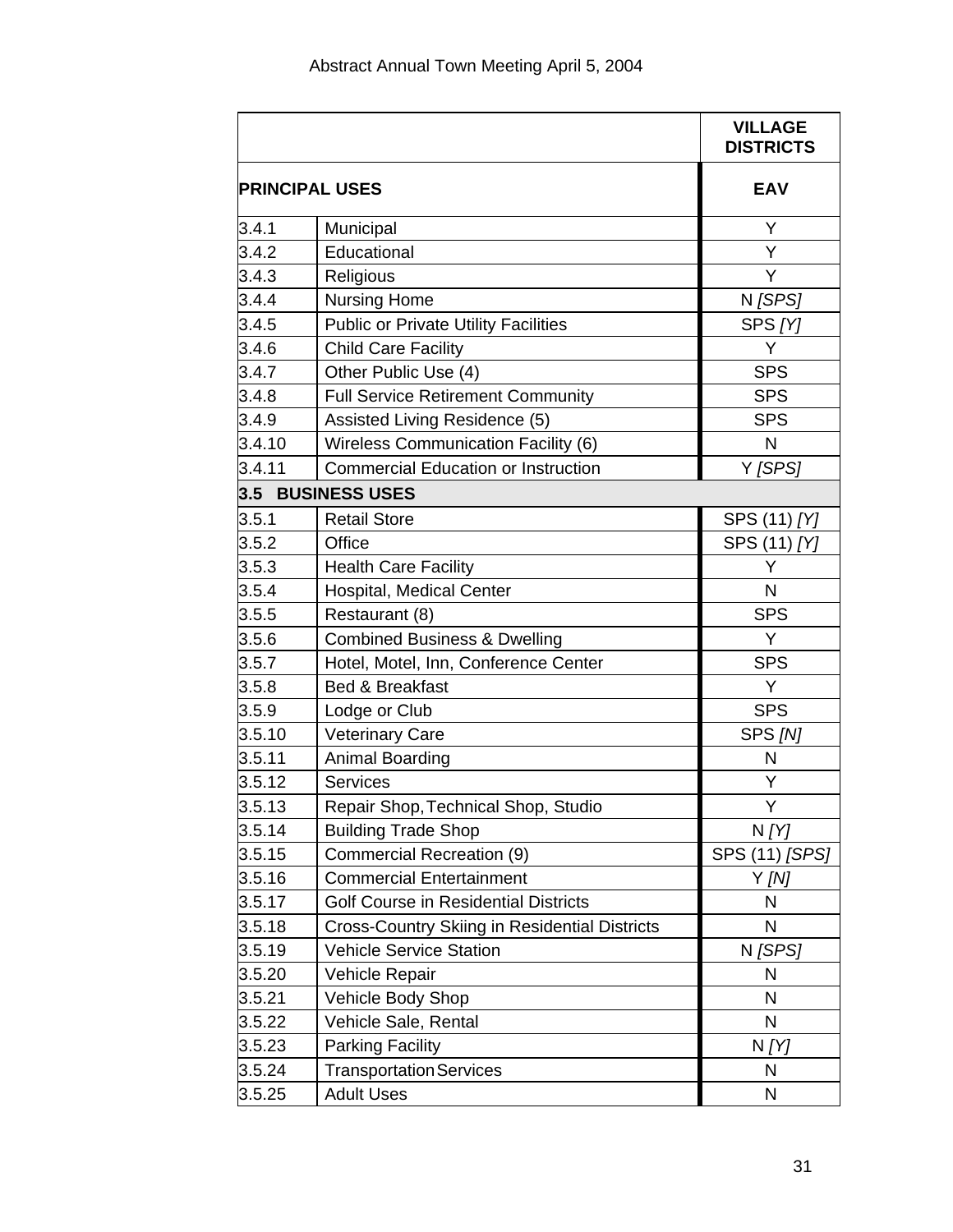|                       |                           | <b>VILLAGE</b><br><b>DISTRICTS</b> |
|-----------------------|---------------------------|------------------------------------|
| <b>PRINCIPAL USES</b> |                           | <b>EAV</b>                         |
| $3.6^{\circ}$         | <b>INDUSTRIAL USES</b>    |                                    |
| 3.6.1                 | Warehouse                 | N                                  |
| 3.6.2                 | <b>Distribution Plant</b> | N                                  |
| 3.6.3                 | Manufacturing             | N                                  |
| 3.6.4                 | Scientific                | N                                  |

- B. In the Table of Principal Uses, insert the following new footnotes:
	- (3) Not more than four DWELLING UNITS shall be permitted per multifamily dwelling.
	- (11) No special permit shall be required for this USE if its NET FLOOR AREA is 5000 square feet or less.

and renumber existing footnotes (3) through (9) to become footnotes (4) through (10) respectively.

C. Amend section 3.5.5 by adding at its end the following sentence:

"In the EAV District, service through walk-up windows may be allowed, and patios may be open and accessible from the outside."

*[Note: Section 3.5.5 currently reads:* 

*3.5.5 Restaurant – Establishment where food and beverages are sold within a BUILDING to customers for consumption 1) at a table or counter, or 2) on a patio closed on all sides with entrance to the patio normally available only from the BUILDING, or 3) off the premises as carry-out orders, except that drive-up service shall not be allowed, or 4) any combination of the above. In the OP-2 and the TD District, the minimum square footage for an individual restaurant shall be 5,000 square feet measured in NET FLOOR AREA.]* 

- D. Delete section 3.5.6 and replace it with a new section 3.5.6 as follows:
	- 3.5.6 Combined Business and Dwelling A LOT used for business USES and for not more than four DWELLING UNITS. Business USES and DWELLING UNITS may be in the same BUILDING or in separate BUILDINGS. In the EAV District, the limit of four DWELLING UNITS shall not apply provided that the DWELLING UNITS are in the same BUILDING as business USES, or that not more than four DWELLING UNITS are within a multifamily dwelling. In the NAV District the limit of four DWELLING UNITS shall not apply where dwelling units are created through the application of Sections 5.4 and 5.5.

*[Note: Section 3.5.6 currently reads:* 

*Combined Business and Dwelling – A LOT used for business USES and for not more than four DWELLING UNITS except as otherwise provided for*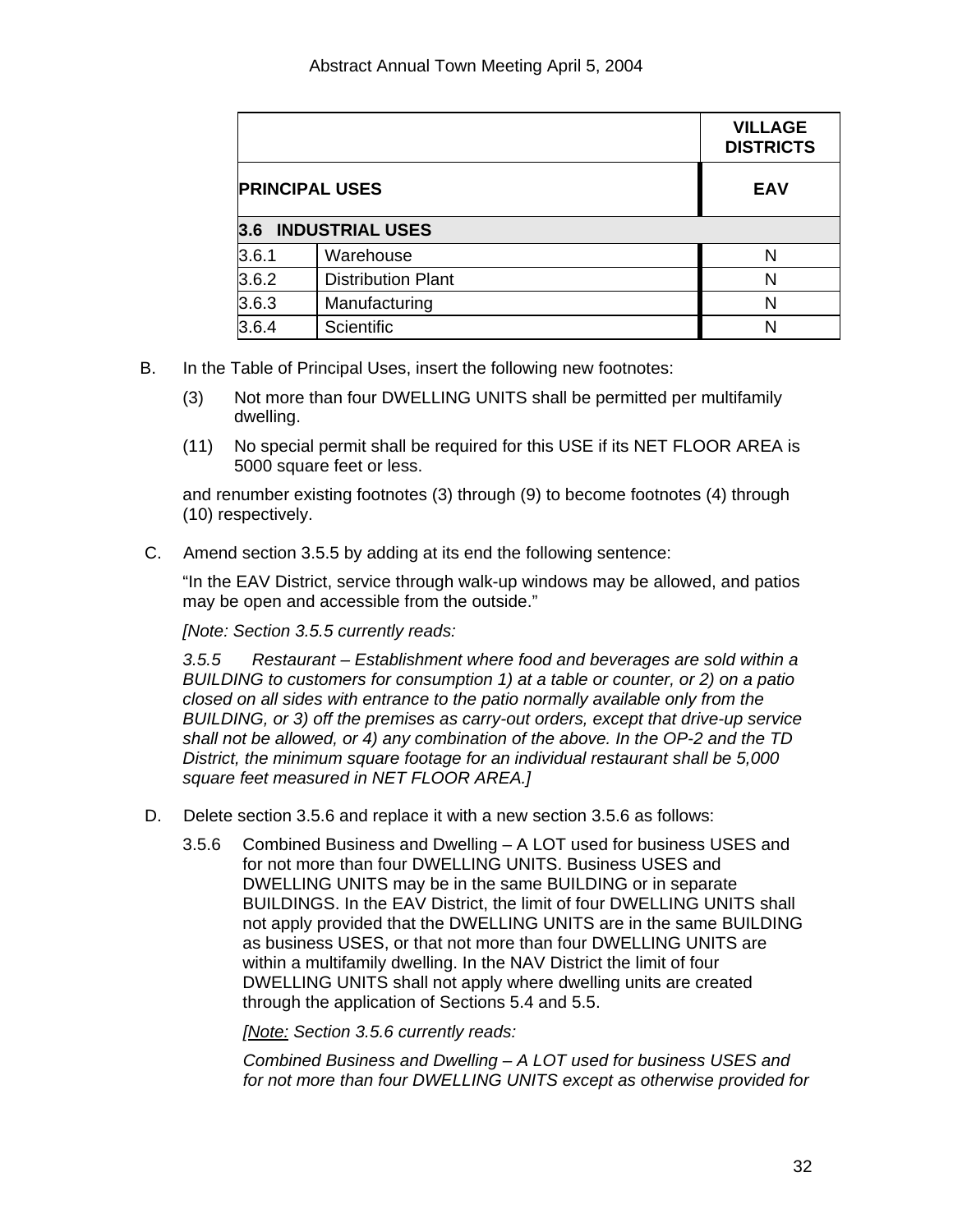*in the NAV and EAV Districts. Business USES and DWELLING UNITS may in the same BUILDING or in separate BUILDINGS.]* 

- E. Insert a new section 3.9.3 as follows:
	- 3.9.3 Nonresidential USES in the EAV District In the EAV District, only the following USES shall be allowed on the ground floor of commercial or mixed use BUILDINGS: Retail Stores; Restaurants; Hotel, Motel, Inn, Conference Center; Bed & Breakfast; Lodge or Club; Veterinary Care; Services; Commercial Entertainment; Commercial Recreation; real estate agency; insurance agency; travel agency; law office; medical and dental offices; walk-in clinic; and Repair Shop, Technical Shop, Studio.

, or take any other action relative thereto.

#### **MOTION:**

**Mr. Brown** moves that the Town adopt the Zoning Bylaw amendments as set forth in the Article.

# **MOTION CARRIES UNANIMOUSLY**

#### **ARTICLE 31 AMEND ZONING BYLAW – EAST ACTON VILLAGE PLAN**  (Two-thirds vote) **EAV DIMENSIONAL REGULATIONS**

To see if the Town will vote to amend the zoning bylaw, section 5, Table of Standard Dimensional Regulations, by deleting the line for EAV and replacing it with a new line for EAV as follows: *[Notes in italic print are not part of the article but are intended for explanation only. For reference purposes, where changes are proposed in the EAV district, the present designation is shown in brackets]:* 

|        | Minimum   | Minimum                           | Minimum    | Minimum | Minimum              |             |              | Minimum   Maximum   Maximum |
|--------|-----------|-----------------------------------|------------|---------|----------------------|-------------|--------------|-----------------------------|
| Zoning | LOT Area  | <b>LOT</b>                        | <b>LOT</b> | Front   | Side & Rear          | <b>OPEN</b> | <b>FLOOR</b> | Height                      |
|        |           | Districts   in sq. ft.   FRONTAGE | Width      | Yard    | Yard in feet   SPACE |             | AREA         | in feet                     |
|        |           | in feet                           | in feet    | in feet |                      | in percent  | <b>RATIO</b> |                             |
| EAV    | <b>NR</b> | <b>NR</b>                         | <b>NR</b>  | 10(10)  | NR(1)                | 25%         | 0.20(4)      | 36                          |
|        | [10,000]  | [100]                             | [50]       | [10(9)] | [10(1)]              | [35%]       |              |                             |

and, delete in the first sentence of footnote (10) the words "SAV District" and replace them with the words "SAV and EAV Districts".

*[Note: The first sentence of footnote (10) currently reads: "The maximum front yard shall be ten (10) feet in the WAV District and twenty feet (20') in the SAV District, or the lesser of the front yards of the two BUILDINGS or STRUCTURES on either side, whichever is the least".]* 

, or take any other action relative thereto.

#### **MOTION:**

**Mr. Brown** moves that the Town adopt the Zoning Bylaw amendments as set forth in the Article.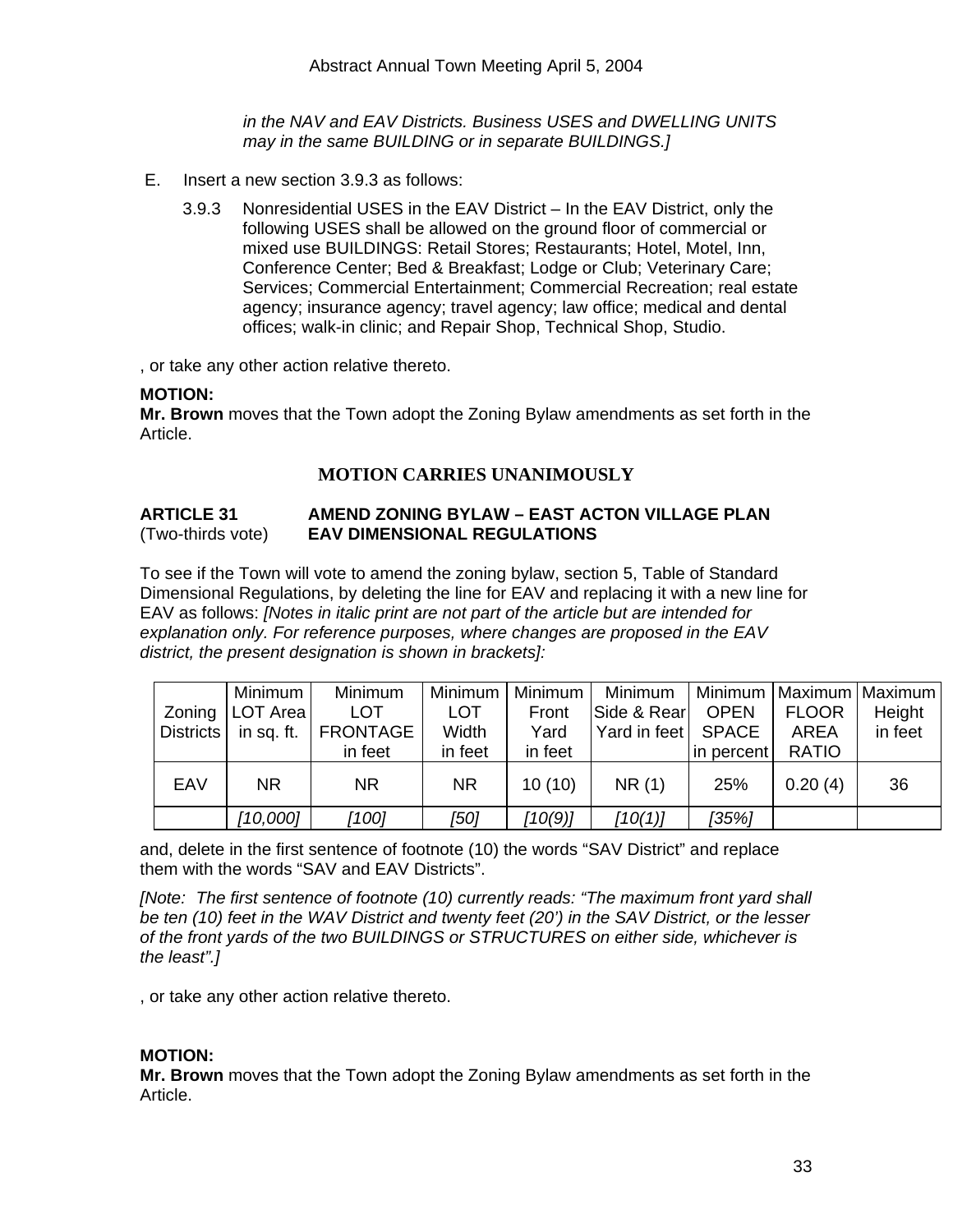# **MOTION CARRIES UNANIMOUSLY**

#### **ARTICLE 32 AMEND ZONING BYLAW – EAST ACTON VILLAGE PLAN**  (Two-thirds vote) **EAV SPECIAL PROVISIONS**

To see if the Town will vote to amend section 5.5 of the zoning bylaw as follows *[Notes in italic print are not part of the article but are intended for explanation only]:*

A. Delete section 5.5.1 and place a new purpose statement under the existing title of section 5.5 – Special Provisions for Village Districts, as follows:

"Purposes – The purposes of this section are to set forth specific provisions regarding development scale and intensity in the Village Districts in order to promote compact development patterns, a mixture of housing and businesses, the preservation and vitality of small businesses, pedestrian amenities and pedestrianscale environments, and environmentally sustainable design and construction."

*[Note: Section 5.5.1 currently reads:* 

*Purpose – The purpose of this Section is to set forth specific provisions regarding development intensity in the Village Districts in order to promote compact development patterns, preservation and vitality of small businesses; and pedestrianscale environments.]* 

B. After the Purpose statement of section 5.5, insert a new section title as follows:

"5.5A Business Size Limits in Village Districts"

and re-number section 5.5.2 – Maximum Floor Area of Businesses and Industries, to become new section 5.5A.1, and delete the column for EAV in the table of this section and replace it with a new column for EAV as follows *[All limits are expressed in square feet. Where changes are proposed, the current floor area limits are shown in italic print]*:

|       | <b>PRINCIPAL USES</b>                      | <b>VILLAGE DISTRICTS</b> |
|-------|--------------------------------------------|--------------------------|
|       |                                            | <b>EAV</b>               |
|       | 3.4.11 Commercial Education or Instruction | 5,000                    |
| 3.5.1 | <b>Retail Store</b>                        | 7,500 [5,000]            |
| 3.5.2 | Office                                     | 7,500 [5,000]            |
| 3.5.3 | <b>Health Care Facility</b>                | 5,000                    |
| 3.5.5 | Restaurant                                 | 5,000                    |
| 3.5.9 | Lodge or Club                              | 5,000 [NR]               |
|       | 3.5.10 Veterinary Care                     | 5,000 [NR]               |
|       | 3.5.12 Services                            | 5,000                    |
|       | 3.5.13 Repair Shop, Technical Shop, Studio | 5,000                    |
|       | 3.5.14 Building Trade Shop                 | 5,000                    |
|       | 3.5.15 Commercial Recreation               | 7,500 [NR]               |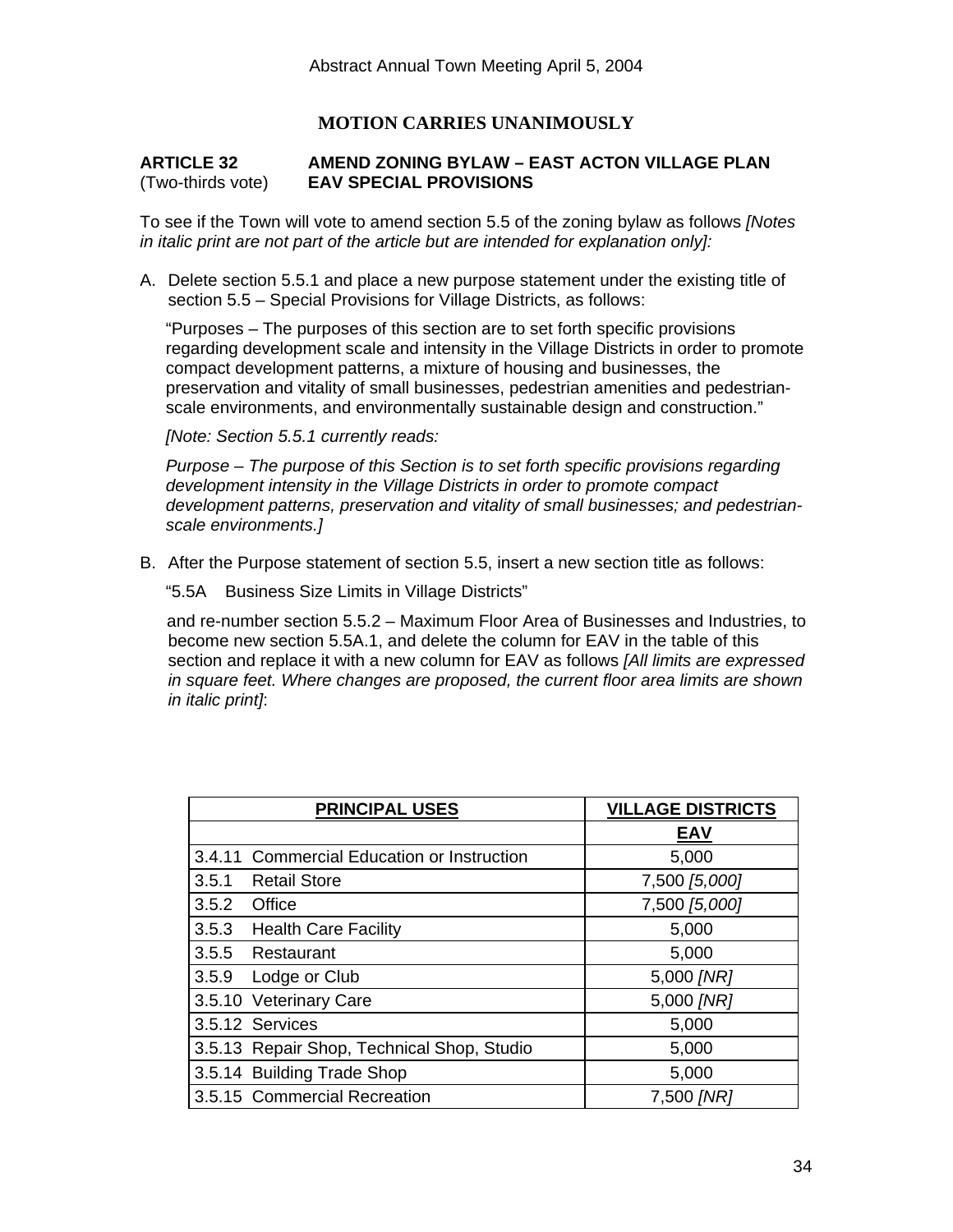#### Abstract Annual Town Meeting April 5, 2004

| 3.5.16 Commercial Entertainment | 5,000 [NR]           |
|---------------------------------|----------------------|
| $ 3.6.3$ Manufacturing          | <b>NR</b>            |
|                                 | $NR = No$ Regulation |

and, for line 3.4.11 insert the letters NR under the column headings NAV, SAV, and WAV.

*[Note: Line item 3.4.11 is a new entry in this table. It is an allowed use by special permit in the other Village Districts, but no size limitations exist for that use in those districts. Line 3.6.3 is an existing entry in the table, but Manufacturing is not an allowed use in the EAV District. Therefore, size regulations are not applicable in this district.]*

C. Insert a new section title 5.5B as follows:

5.5B Special Provisions for the East Acton Village District

and insert a new section 5.5B.1 as follows:

5.5B.1 Design Provisions for the East Acton Village District

5.5B.1.1 Purpose – In the East Acton Village District, the principal goal guiding the regulations set forth herein is to sustain and encourage a vital business center that provides needed goods, services, and jobs in a manner that is compatible with Acton's historic development pattern and establishes pedestrian accessibility and circulation throughout the East Acton Village area in order to limit vehicular congestion. These regulations will provide clear guidance to those who would like to expand or locate businesses in the East Acton Village District. They will also ensure that future development will help create the form, cohesion, order, and supporting infrastructure that will identify the East Acton Village District as an attractive, pleasant, and desirable center for business, shopping, and other commercial and community activities.

> The layout and design of the sites and BUILDINGS shall be conducive to pedestrian use. The purpose of the design principles herein is to provide convenient and efficient pedestrian access within the East Acton Village District; to connect the East Acton Village District via pedestrian ways to surrounding neighborhoods and facilities which are otherwise separated with landscape buffers; to provide a safe and comfortable pedestrian environment with walkways, pedestrian conveniences and amenities; and to encourage BUILDINGS with a pedestrian oriented scale and design. For more guidance related to the layout and design of sites and buildings in the East Acton Village (EAV) District, please refer to the East Acton Village Plan as amended.

5.5B.1.2 The following standards shall apply to all STRUCTURES and additions to STRUCTURES for which a Site Plan Special Permit is required on LOTS in the EAV District: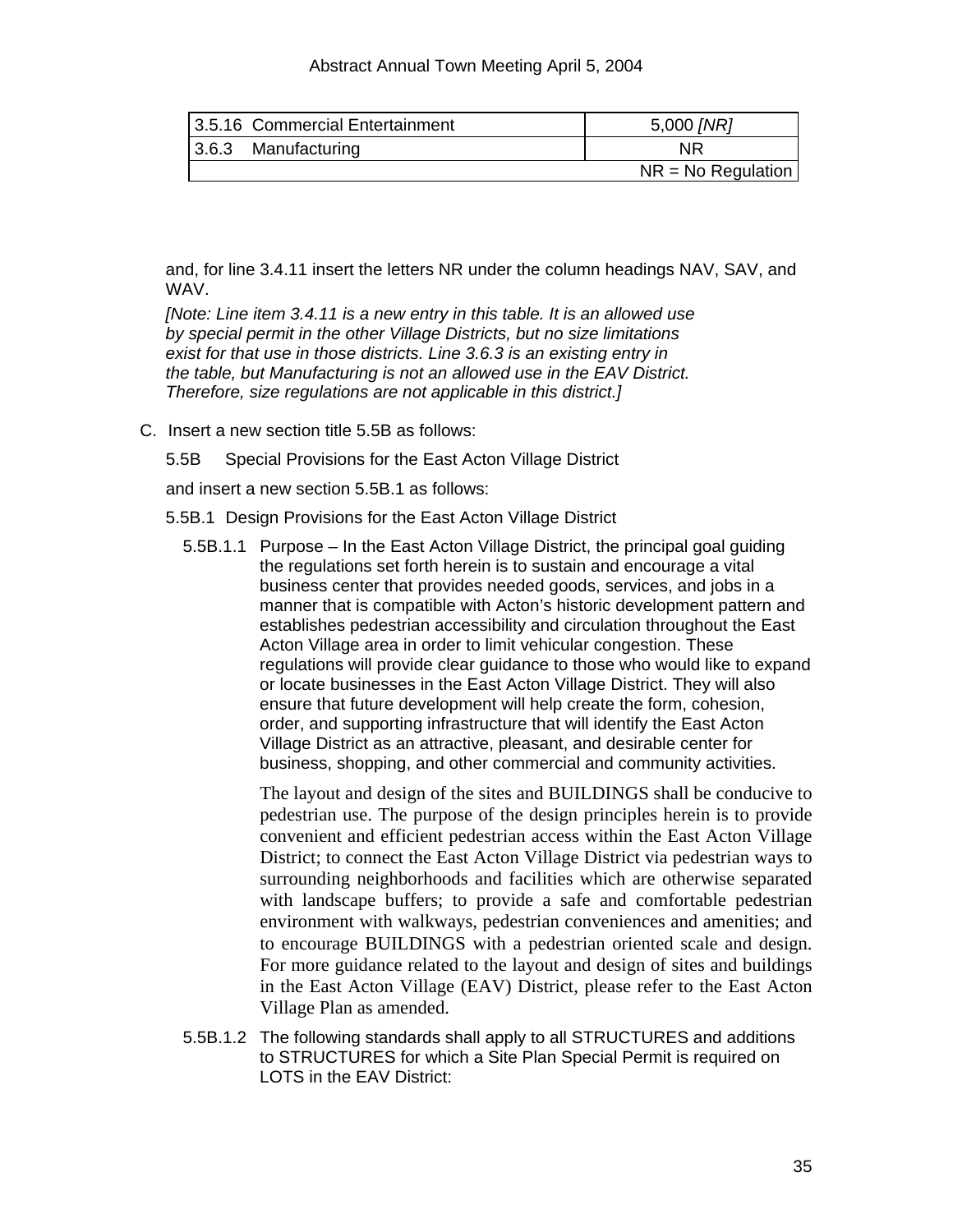- a) The Sidewalks The Site Plan Special Permit Granting Authority shall require sidewalks along the LOT'S FRONTAGE on a STREET or STREETS. The sidewalk shall be at least 10 feet wide but wider where necessary to allow pedestrian shopping and activities to spill out onto the sidewalk. Sidewalks may be located wholly or partially within the STREET layout. If on LOTS, sidewalks shall be considered part of the minimum required OPEN SPACE. The sidewalk shall be separated, where feasible, from the vehicular roadway with a landscaped buffer to provide both safety to pedestrians and to create the sense of village. The landscaped buffer shall consist of shade trees placed at appropriate intervals and other landscaping and STREET design elements such as benches and shrubs, and it may consist in part of on-STREET vehicular parking spaces.
- b) Walkways The Site Plan Special Permit Granting Authority shall require walkways among BUILDING entrances using straight and/or gently curving paths connecting BUILDINGS to BUILDINGS, BUILDINGS to STREETS, and BUILDINGS to sidewalks with minimal interruption by driveways. Parking lot aisles, along with access and interior driveways, do not count as walkways. Walkways should include "bulges" to allow for gathering points that may include special features (e.g., water elements, sculptures, statues, etc.). Special features should be designed for public interaction. Benches and other places for people to wait, bicycle racks, stroller bays, and other pedestrian amenities may be required near building entrances if deemed appropriate by the Site Plan Special Permit Granting Authority. Where feasible, walkways should have some degree of enclosure achieved through the use of BUILDING fronts, trees, low hedges, arcades, trellised walks, or other means in order to positively define its space. Walkways and related pedestrian amenities on LOTS under this Section b) and the following Sections c) and d) shall be considered part of the minimum required OPEN SPACE.
- c) Connections between LOTS The Site Plan Special Permit Granting Authority shall require driveway and walkway connections to abutting LOTS within the EAV District using the standards from Section b) above. Where such connections are not available due to existing conditions on abutting LOTS, provisions shall be required to connect to such abutting LOTS at a future date in locations determined by the Site Plan Special Permit Granting Authority.
- d) Connections to EAV Surroundings The Site Plan Special Permit Granting Authority shall require pedestrian connections to abutting neighborhoods and facilities outside the EAV District using the standards from Section b) above. Where such connections are not available due to existing conditions in the surrounding area, provisions shall be required for such connections at a future date in locations determined by the Site Plan Special Permit Granting Authority.
- e) The Pedestrian Plaza Where a LOT has on it STRUCTURES totaling a NET FLOOR AREA of 30,000 square feet or more, it shall have one or more pedestrian plazas on it.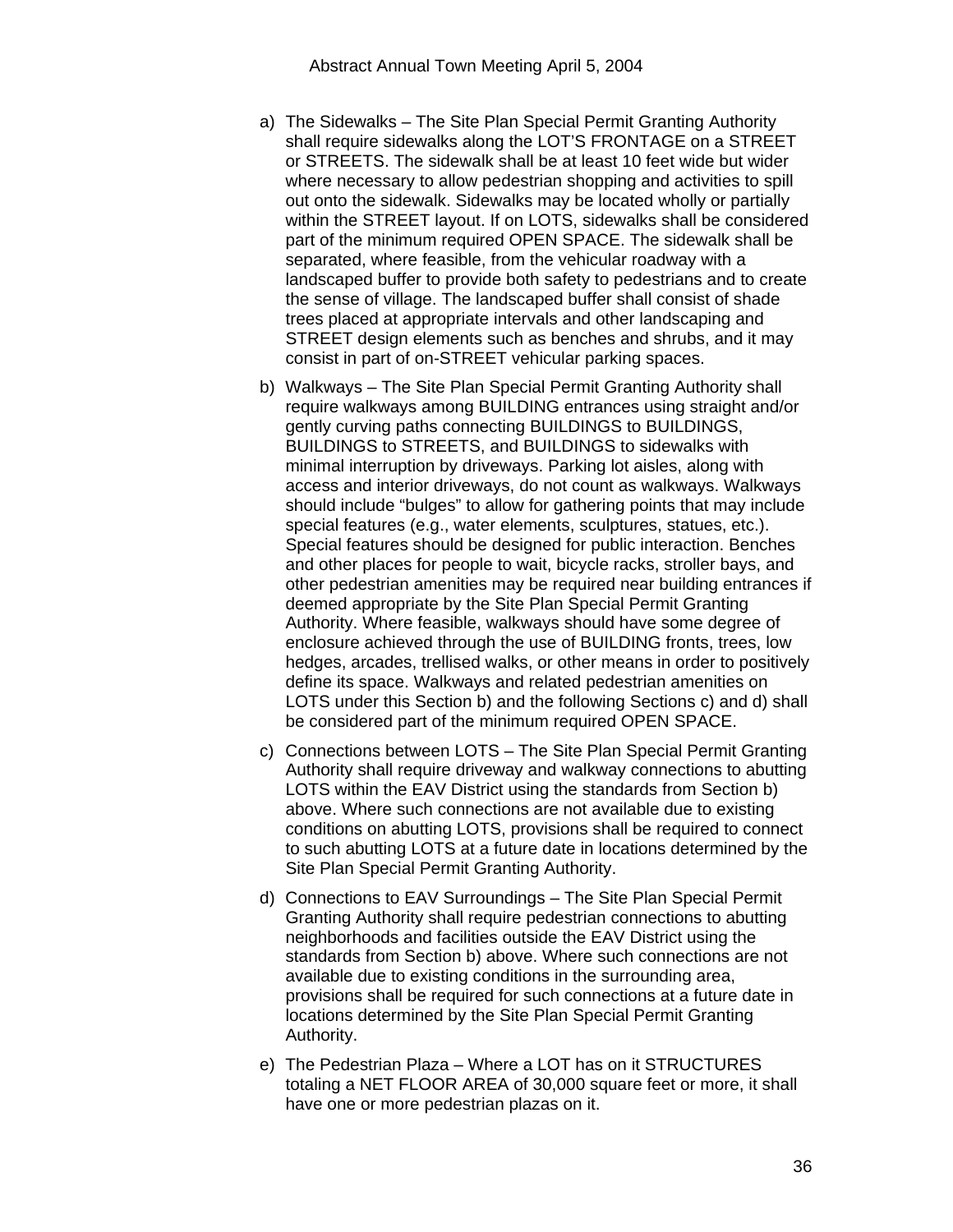- i. The combined area of pedestrian plazas shall measure at least 5% of the NET FLOOR AREA on the LOT, but not more than 3,000 square feet in combined area shall be required. At least one of the pedestrian plazas shall measure 1,500 square feet or more with a minimum side dimension of 20 feet. No pedestrian plaza shall measure more than 3,000 square feet.
- ii. The pedestrian plaza shall be a natural gathering spot at the STREET level in front of a BUILDING, on the side of a BUILDING, or in between BUILDINGS, which is to be used exclusively by pedestrians and connects to the sidewalk and walkways. For the purpose of this Section, a pedestrian arcade located within a BUILDING footprint and open to the outdoors may be counted towards the minimum area required for a pedestrian plaza.
- iii. The pedestrian plaza shall be designed open on one side to an adjacent larger space, natural view, or activity area such as an outdoor cafe, coffee cart, food stand, basketball hoop, game tables, or playground. Within the pedestrian plaza, at least one seating area or activity pocket shall be placed along the edge of the plaza looking into the plaza. The pedestrian plaza shall be accented with pedestrian amenities such as benches, kiosks and other partly enclosed outdoor structures to facilitate waiting and/or group activities. Where feasible, add a few steps at the edge where stairs come down or where there is a natural change in grade. Make these raised areas immediately accessible from below so that people may congregate and sit to watch the local activity. To create minor boundaries between outdoor areas and/or BUILDINGS where there is no grade change, add "sitting walls". Sitting walls should be no higher than 16 inches and wide enough to sit on (at least 12 inches wide).
- iv. Shade trees, ornamental trees and other landscaping shall be included to provide shelter from the sun, to reduce noise, to beautify/enhance the appearance of the EAV District and to mitigate fumes. All landscaping shall use species that are tolerant to the climatic conditions in Acton and shall be designed to facilitate ongoing maintenance and watering.
- v. Notwithstanding any other provisions of this Bylaw to the contrary, the serving of foods and drinks at outdoor tables shall be permitted in a pedestrian plaza.
- vi. A pedestrian plaza shall be considered part of the minimum required OPEN SPACE. The area required for a sidewalk shall not be included in the pedestrian plaza.
- f) Driveways and Parking Lots
	- i. No driveway or parking lot shall be placed in the portion of a LOT that is directly in front of a BUILDING as seen from a STREET, whether or not the BUILDING is located on the same LOT as the driveway or parking lot, except that a driveway and parking lot may be placed in the front of a BUILDING that is located in the rear of another BUILDING when viewed from a STREET. No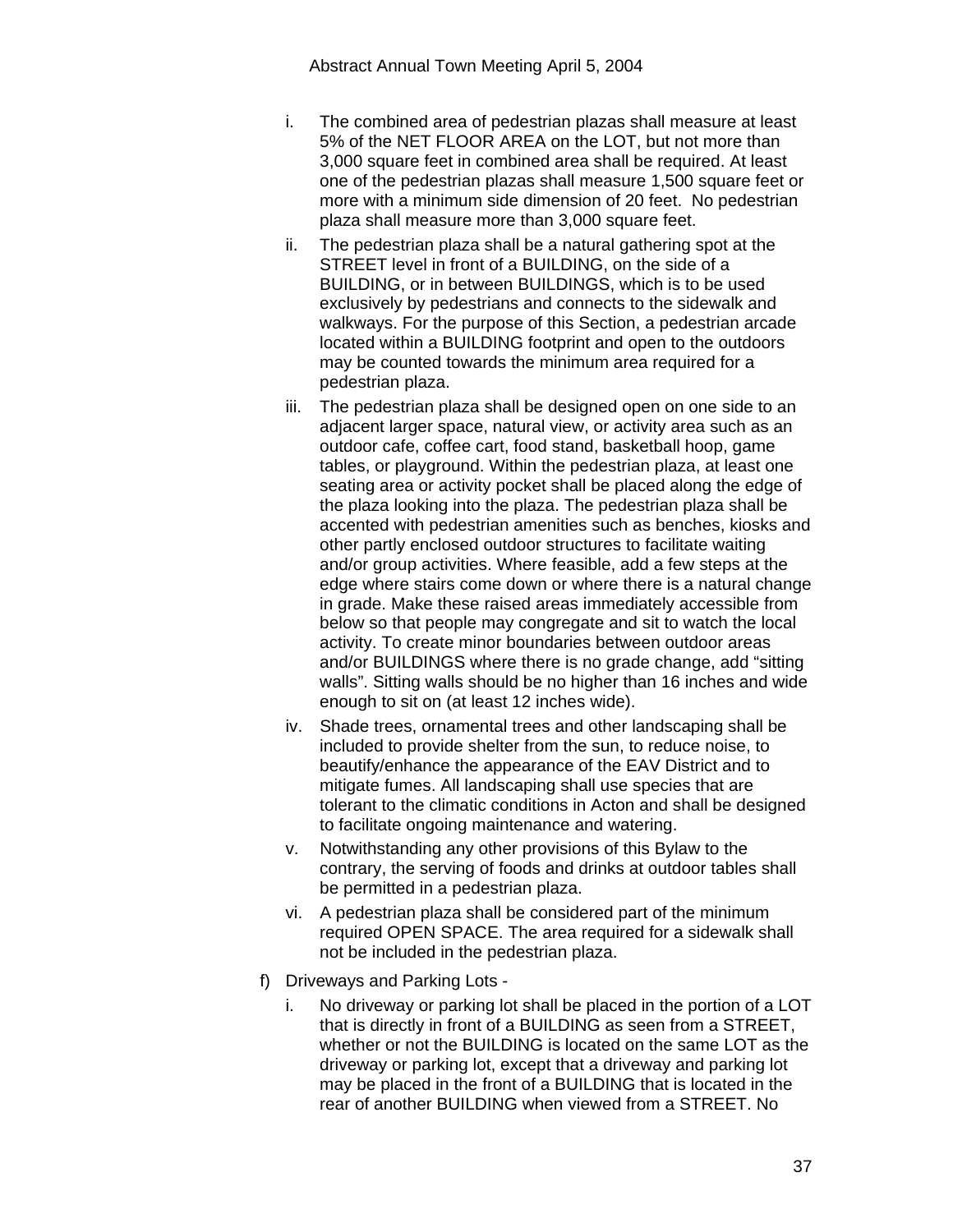driveways or parking lots shall be located between a pedestrian plaza and a STREET, nor shall any driveway or parking lot intersect or be mixed with a pedestrian plaza.

- ii. Vehicular driveways and parking lots may be located to the side and rear of BUILDINGS, to the rear of a pedestrian plaza or underground. Where parking is located to the rear of BUILDINGS with additional BUILDINGS behind, a quadrangle effect should be created allowing parking, landscaping, and walkways / bikeways within this center area surrounded on all sides by shops and activity centers.
- g) BUILDING Design
	- i. At least 60 percent of the front side of a LOT facing a STREET, measured in percentage of linear feet of the LOT FRONTAGE, shall be occupied by BUILDINGS or by a pedestrian plaza that are located within 20 feet of the STREET sideline. A reduction of this requirement of the front side of a LOT may be allowed provided the Site Plan Special Permit Granting Authority finds that the alternative design features are consistent with Section 5.5B.1.1 of this Bylaw.
	- ii. BUILDINGS shall be of a design similar to the architecture in historic commercial centers of New England in terms of scale, massing, roof shape, spacing, and exterior materials. Alternative designs may be allowed provided the Site Plan Special Permit Granting Authority finds the alternative design is consistent with Section 5.5B.1.1 of the Bylaw.
	- iii. BUILDING facades facing STREETS or pedestrian plazas are also referred to herein as the BUILDING front(s) or BUILDING front facade(s). Such BUILDING fronts shall have setbacks only to accommodate sidewalks and/or pedestrian plazas or amenities and shall have a vertical orientation, meaning either that the BUILDING shall actually have a greater height than width, or that the facades and roof lines of the BUILDING are designed to reduce the massing and bulk so that it appears as a group of smaller masses with a distinct vertical orientation.
	- iv. The BUILDING front facades shall be articulated to achieve a human scale and interest. The use of different textures, shadow lines, uneven angles, detailing and contrasting shapes is required. Not more than 50 feet of a BUILDING front shall be in the same vertical plane.
	- v. The BUILDING front facade(s) shall be faced with materials that resemble historic New England architecture.
	- vi. On the BUILDING fronts, the ground floor shall be designed to be occupied by businesses with a higher percentage of walk-in traffic (e.g., Retail Stores, Restaurants, Service related businesses, Commercial Entertainment).
	- vii. The main business entrance to each ground floor business, identified by the larger doors, signs, canopy, or similar means of highlighting, shall be from the BUILDING front.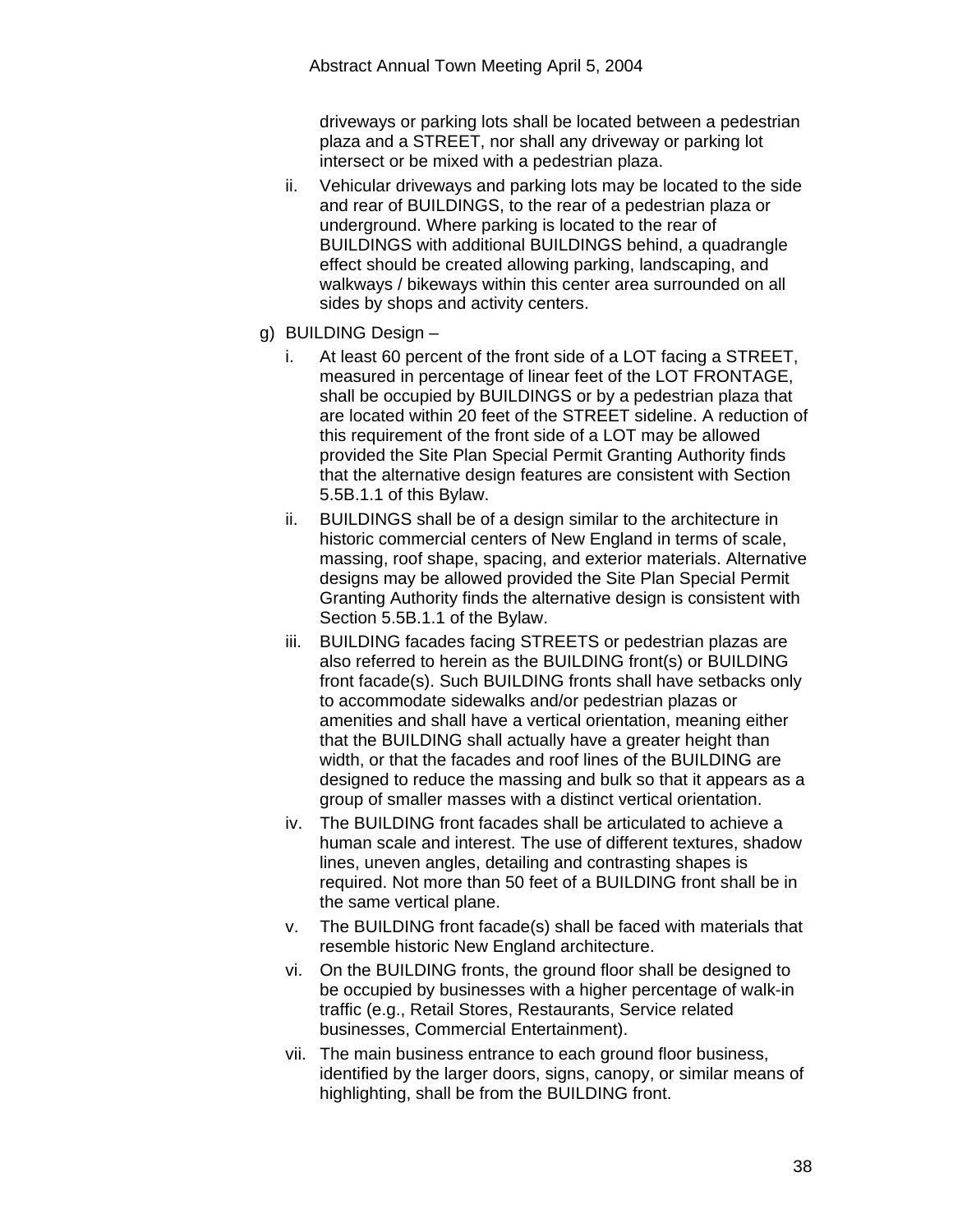- viii. Arcades and canopies are encouraged. They shall not be considered part of the BUILDING. These arcades and canopies should be used to connect the BUILDINGS to one another so that a person can walk from place to place under shelter. Arcades and canopies may be located within the 10-foot front yard setback where the Site Plan Special Permit Granting Authority finds such placement appropriate and consistent with Section 5.5B.1.1 of the Bylaw.
- ix. The BUILDING front(s) shall contain windows covering at least 15 percent of the facade surface. Windows shall be highlighted with frames, lintels, and sills, or equivalent trim features.
- x. Except for ground level display windows, windows shall have a 2:1 ratio of height to width. Alternative window designs may be allowed provided the Site Plan Special Permit Granting Authority finds them to be consistent with Section 5.5B.1.1 of the Bylaw and that they enhance one or more architectural features.
- xi. On the ground level portion of the BUILDING front, the amount of windows in the facade surface shall be at least 20 percent but not larger than 80 percent. Ground floor display windows shall be framed on all sides by the surrounding wall. They shall be highlighted with frames, lintels and sills or equivalent trim features, or may instead be recessed into the wall or projected from the wall.
- xii. Mirror windows and highly reflective surfaces shall not be allowed on the BUILDING fronts.
- xiii. Roofs shall be gabled with a minimum pitch of 9/12 (9" vertical for every 12" horizontal) and have overhanging eaves of at least one foot. Two or three story BUILDINGS, or two or three story portions of a BUILDING, may have a flat roof provided that the tops of the BUILDING front facades are treated with an articulated cornice, dormers, or other architectural treatment that appears an integral part of the BUILDING from all visible sides of the BUILDING.
- xiv. The main features of the architectural treatment of the BUILDING front facades, including the materials used, shall be continued around all sides of the BUILDING that are visible from a STREET or a pedestrian plaza. The Site Plan Special Permit Granting Authority may approve alternate treatment of side and rear BUILDING walls that is consistent with Section 5.5B.1.1 of the Bylaw and preserves the architectural integrity of the BUILDING as a whole.
- xv. Garage doors or loading docks shall not be allowed in the BUILDING fronts.
- xvi. BUILDING service and loading areas shall incorporate effective techniques for visual and noise buffering from adjacent USES.
- xvii. Accessory STRUCTURES, air conditioning equipment, electric utility boxes, satellite dishes, trash receptacles, and other ground level utilities shall be unobtrusive when viewed from the STREET and adjacent LOTS.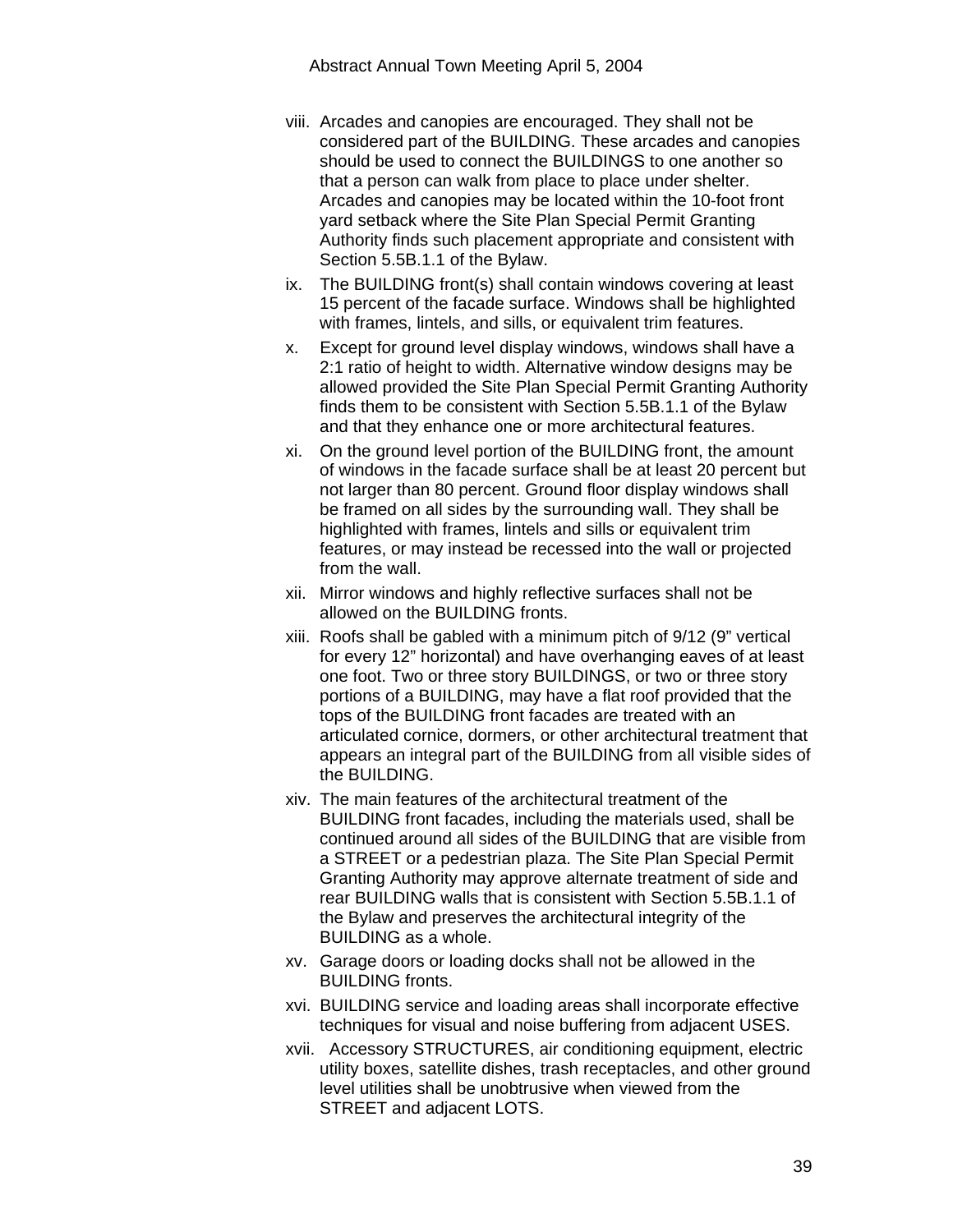xviii. Rooftop mechanical equipment shall be screened from public view by the use of architecturally compatible materials.

, or take any other action relative thereto.

#### **MOTION:**

**Ms. Williams** moves that the Town adopt the Zoning Bylaw amendments as set forth in the Article.

#### **MOTION CARRIES UNANIMOUSLY**

#### **ARTICLE 33 AMEND ZONING BYLAW – EAST ACTON VILLAGE PLAN**  (Two-thirds vote) **SITE PLAN REVIEW THRESHOLD FOR EAV**

To see if the Town will vote to amend the zoning bylaw, section 10, as follows *[Notes in italic print are not part of the article but are intended for explanation only]:* 

A. Delete the lead paragraph of section 10.4.1.1 and replace it with a new lead paragraph 10.4.1.1:

10.4.1.1 In the EAV, SAV, and WAV Districts, a Site Plan Special Permit shall be required in all instances

*[Note: Section 10.4.1.1 currently reads:* 

*10.4.1.1 In the WAV and SAV Districts, a Site Plan Special Permit shall be required in all instances* 

*1) for the initial development of land specified in Section 3, Table of*  **PRINCIPAL USES as requiring a Site Plan Special Permit and for all** *ACCESSORY USES thereto, or* 

*2) where the NET FLOOR AREA of an existing BUILDING is increased 500 square feet or more for USES designated as requiring a Site Plan Special Permit on the Table of PRINCIPAL USES, or* 

*3) where a USE designated as requiring a Site Plan Special Permit on the Table of PRINCIPAL USES is expanded in ground area by 500 square feet or more of either impervious material, open storage or any area of the site devoted to the conduct of the PRINCIPAL or ACCESSORY USE.]*

- B. Insert a new section 10.4.3.11 as follows:
	- 10.4.3.11 Special Provisions Applicable to the EAV District In the EAV District the site and BUILDING design shall be in compliance with Section 5.5B of this Bylaw.

, or take any other action relative thereto.

#### **MOTION:**

**Ms. Williams** moves that the Town adopt the Zoning Bylaw amendments as set forth in the Article.

#### **MOTION CARRIES UNANIMOUSLY**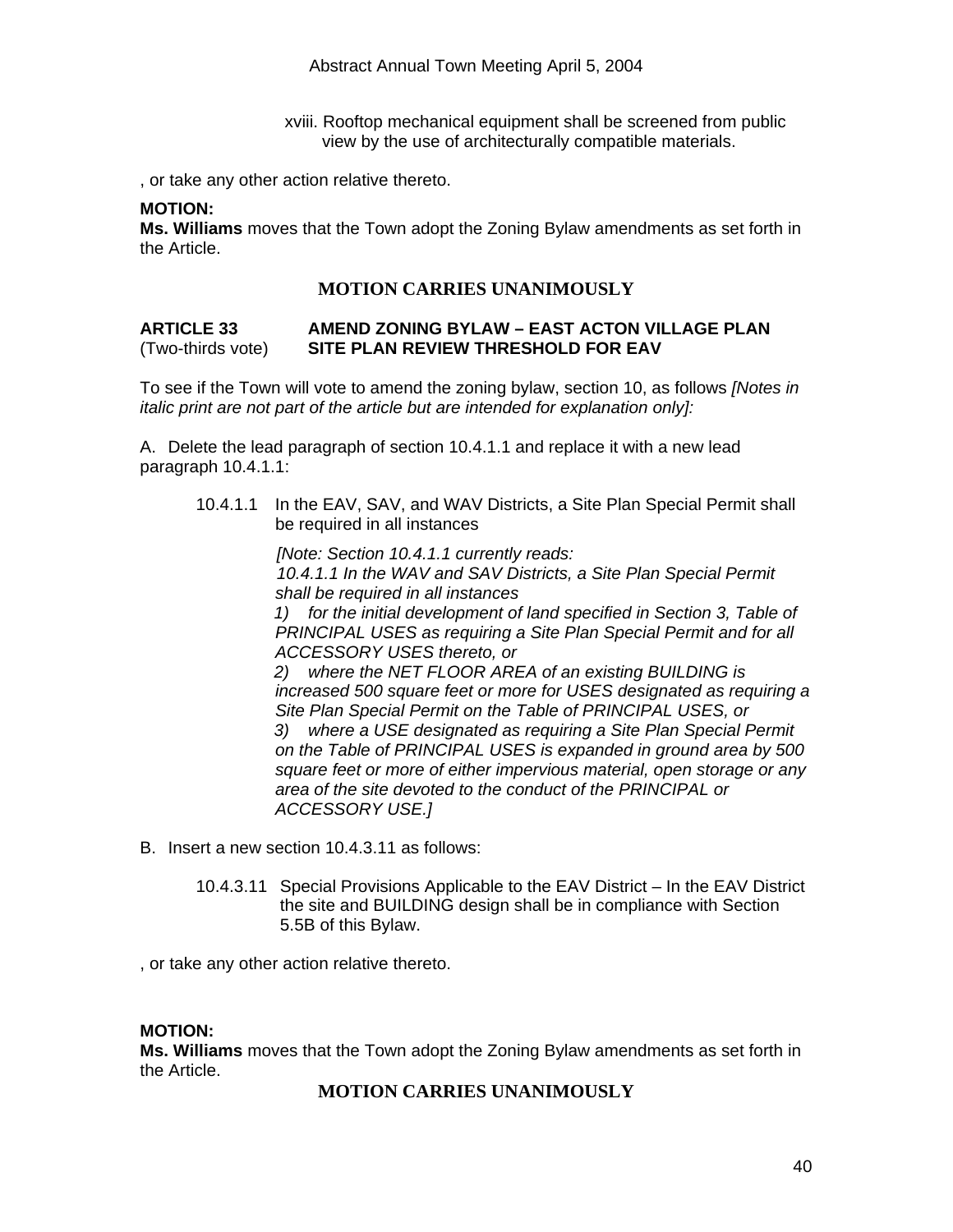#### **ARTICLE 34 AMEND ZONING BYLAW – EAST ACTON VILLAGE PLAN**  (Two-thirds vote) **EAV-2 DISTRICT**

To see if the Town will vote to amend the zoning map and bylaw, as follows *[Notes in italic print are not part of the article but are intended for explanation only]:*

A. **Zoning Map, Map No.1.** Rezone to East Acton Village 2 (EAV-2) the following parcels of land identified by their 2003 Town Atlas Map and Parcel numbers *[Street addresses and current zoning designation are shown for reference purposes only]*.

| Map   | <b>Parcel</b> | <b>Present</b> |           | <b>Street Address</b> |
|-------|---------------|----------------|-----------|-----------------------|
| F-4   | 54            | LВ             | 136       | Great Rd              |
| $F-4$ | 67            | LВ             | 134       | Great Rd              |
| $F-4$ | $67-1$        | LВ             | 132       | Great Rd              |
| $F-4$ | 69*           | $LB/R-8$       | 129 & 133 | Great Rd              |
| $F-4$ | 69-1          | LB / R-8       | 125       | Great Rd              |
| $F-4$ | 104           | LВ             | 128       | <b>Great Rd</b>       |
| $G-4$ | 10            | LВ             | 126       | Great Rd              |
| $G-4$ | 143           | SМ             | 13        | Wetherbee St          |
| $G-5$ | 82            | SМ             | 18        | Wetherbee St          |
| $G-5$ | $82 - 1$      | SМ             | 30 & 30A  | Great Rd              |
| $G-5$ | 83**          | SM/EAV         | $1 - 13$  | Keefe Rd              |
| G-5   | 90            | <b>SM</b>      | 19        | Keefe Rd              |
| G-5   | 92            | <b>SM</b>      | 21        | Keefe Rd              |
| G-5   | 93            | SM             | 25        | Keefe Rd              |

**\*** Rezone to EAV-2 only that portion of parcel F-4/69 that is shown as Lot 1C on a Plan of Land in Acton, Massachusetts for Distinctive Acton Homes by Stamski and McNary, Inc., dated April 4, 2003 and endorsed by the Acton Planning Board as an Approval-Not-Required-Plan on May 27, 2003 (Engineering Department plan file #3668).

- **\*\*** Rezone to EAV-2 only that portion of parcel G-5/83 that is presently zoned SM.
- B. **Zoning Bylaw Section 2.** In section 2.1 insert the following new zoning district classification under the heading of Village Districts:

East Acton Village 2 EAV-2

C. **Zoning Bylaw – Section 3.** In the Table of Principal Uses insert the following new EAV-2 column under the heading for Village Districts *[In the table below Y indicates that the use is allowed by right, N indicates that the use is prohibited, and SPA, SPS or SPP indicate that the use may be allowed by special permit.]*: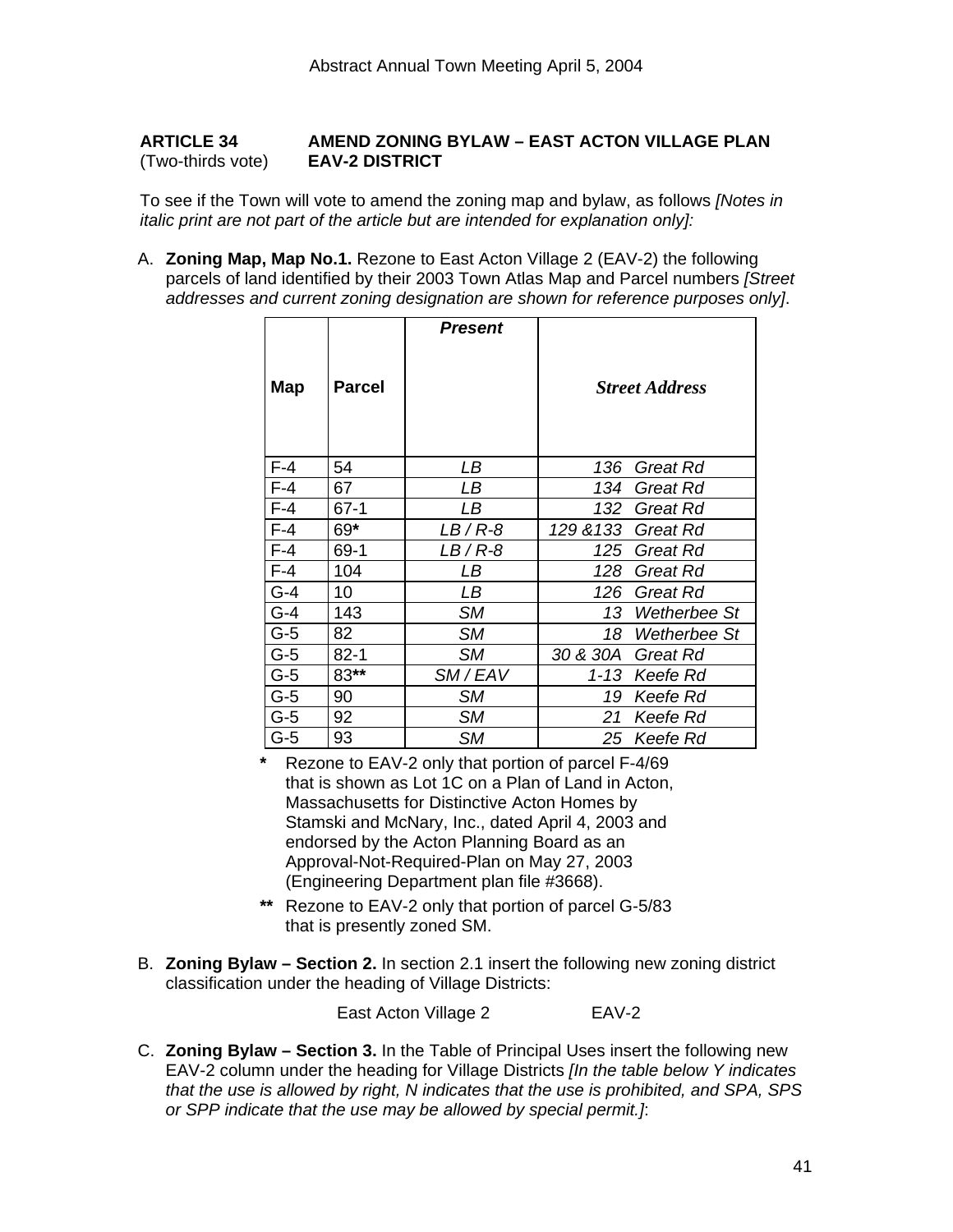|                       |                                                      | <b>VILLAGE</b><br><b>DISTRICTS</b> |
|-----------------------|------------------------------------------------------|------------------------------------|
| <b>PRINCIPAL USES</b> | <b>EAV-2</b>                                         |                                    |
|                       | 3.2 GENERAL USES                                     |                                    |
| 3.2.1                 | Agriculture                                          | Υ                                  |
| 3.2.2                 | Conservation                                         | Y                                  |
| 3.2.3                 | Recreation                                           | N                                  |
|                       | 3.3 RESIDENTIAL USES                                 |                                    |
| 3.3.1                 | <b>Single FAMILY Dwelling</b>                        | Y                                  |
| 3.3.2                 | Single FAMILY Dwelling with One Apartment            | Υ                                  |
| 3.3.3                 | <b>Two-FAMILY Dwelling</b>                           | Y                                  |
| 3.3.4                 | <b>Dwelling Conversions</b>                          | <b>SPA</b>                         |
| 3.3.5                 | <b>Multifamily Dwelling</b>                          | Y(3)                               |
|                       | 3.4 GOVERNMENTAL INSTITUTIONAL & PUBLIC SERVICE USES |                                    |
| 3.4.1                 | Municipal                                            | Υ                                  |
| 3.4.2                 | Educational                                          | Υ                                  |
| 3.4.3                 | Religious                                            | Y                                  |
| 3.4.4                 | <b>Nursing Home</b>                                  | <b>SPS</b>                         |
| 3.4.5                 | <b>Public or Private Utility Facilities</b>          | <b>SPS</b>                         |
| 3.4.6                 | <b>Child Care Facility</b>                           | Y                                  |
| 3.4.7                 | Other Public Use (4)                                 | <b>SPS</b>                         |
| 3.4.8                 | <b>Full Service Retirement Community</b>             | <b>SPS</b>                         |
| 3.4.9                 | Assisted Living Residence (5)                        | <b>SPS</b>                         |
| 3.4.10                | Wireless Communication Facility (6)                  | <b>SPP</b>                         |
| 3.4.11                | <b>Commercial Education or Instruction</b>           | Y                                  |
| 3.5                   | <b>BUSINESS USES</b>                                 |                                    |
| 3.5.1                 | <b>Retail Store</b>                                  | Υ                                  |
| 3.5.2                 | Office                                               | Y                                  |
| 3.5.3                 | <b>Health Care Facility</b>                          | SPS (11)                           |
| 3.5.4                 | Hospital, Medical Center                             | N                                  |
| 3.5.5                 | Restaurant (8)                                       | <b>SPS</b>                         |
| 3.5.6                 | <b>Combined Business &amp; Dwelling</b>              | Y                                  |
| 3.5.7                 | Hotel, Motel, Inn, Conference Center                 | <b>SPS</b>                         |
| 3.5.8                 | Bed & Breakfast                                      | <b>SPS</b>                         |
| 3.5.9                 | Lodge or Club                                        | <b>SPS</b>                         |
| 3.5.10                | <b>Veterinary Care</b>                               | <b>SPS</b>                         |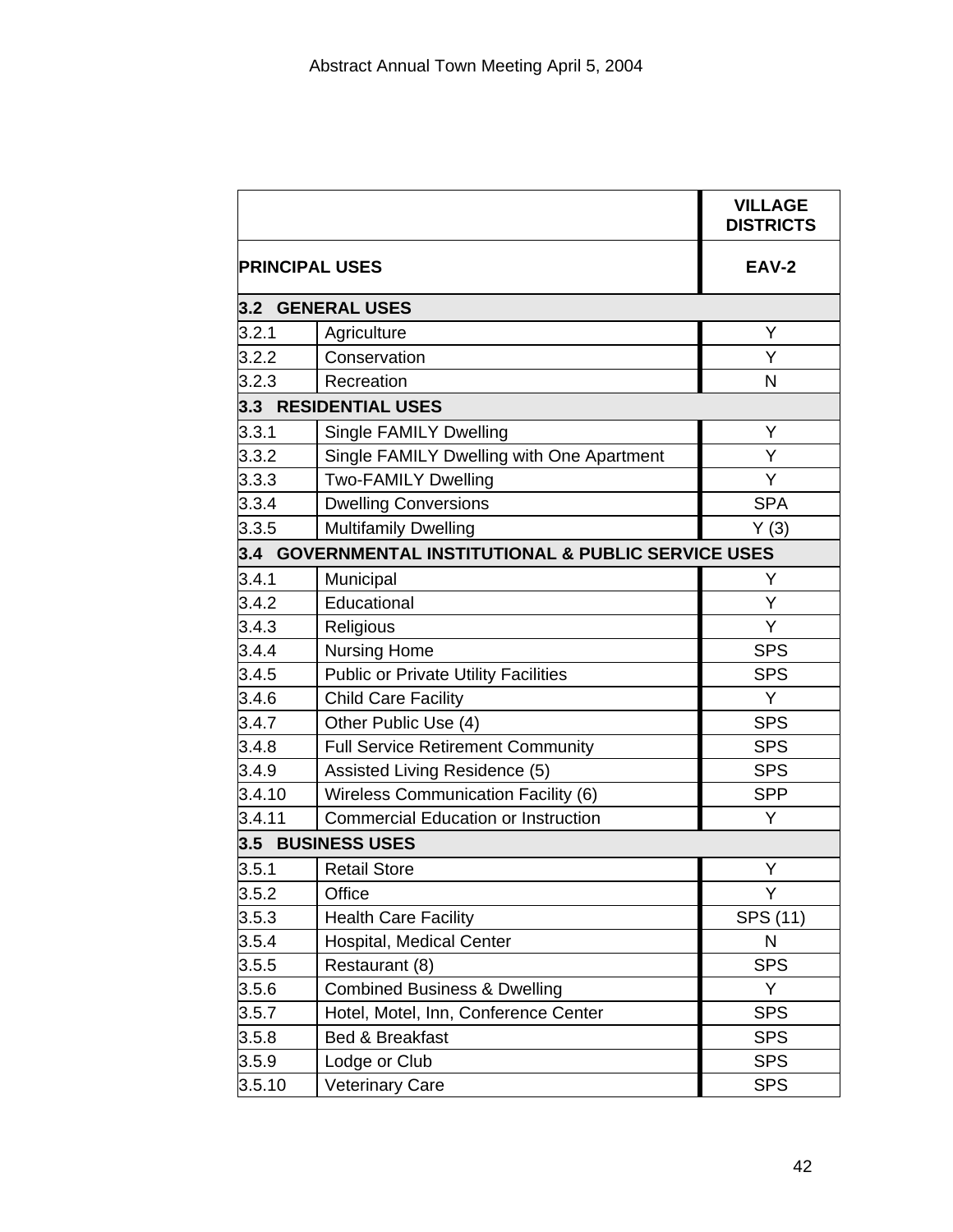|                       |                                                      | <b>VILLAGE</b><br><b>DISTRICTS</b> |
|-----------------------|------------------------------------------------------|------------------------------------|
| <b>PRINCIPAL USES</b> | <b>EAV-2</b>                                         |                                    |
| 3.5.11                | Animal Boarding                                      | N                                  |
| 3.5.12                | <b>Services</b>                                      | Y                                  |
| 3.5.13                | Repair Shop, Technical Shop, Studio                  | Y                                  |
| 3.5.14                | <b>Building Trade Shop</b>                           | Y                                  |
| 3.5.15                | Commercial Recreation (9)                            | <b>SPS</b>                         |
| 3.5.16                | <b>Commercial Entertainment</b>                      | Y                                  |
| 3.5.17                | <b>Golf Course in Residential Districts</b>          | N                                  |
| 3.5.18                | <b>Cross-Country Skiing in Residential Districts</b> | N                                  |
| 3.5.19                | <b>Vehicle Service Station</b>                       | N                                  |
| 3.5.20                | Vehicle Repair                                       | N                                  |
| 3.5.21                | Vehicle Body Shop                                    | N                                  |
| 3.5.22                | Vehicle Sale, Rental                                 | N                                  |
| 3.5.23                | <b>Parking Facility</b>                              | N                                  |
| 3.5.24                | <b>Transportation Services</b>                       | N                                  |
| 3.5.25                | <b>Adult Uses</b>                                    | N                                  |
|                       | 3.6 INDUSTRIAL USES                                  |                                    |
| 3.6.1                 | Warehouse                                            | N                                  |
| 3.6.2                 | <b>Distribution Plant</b>                            | N                                  |
| 3.6.3                 | Manufacturing                                        | N                                  |
| 3.6.4                 | Scientific                                           | N                                  |

and insert the following new footnotes:

- (3) Not more than four DWELLING UNITS shall be permitted per multifamily dwelling.
- (11) No special permit shall be required for this USE if its NET FLOOR AREA is 5000 square feet or less.

and renumber existing footnotes (3) through (9) to become footnotes (4) through (10) respectively.

D. **Zoning Bylaw – Section 5.** In the Table of Standard Dimensional Regulations, insert the following entry for EAV-2:

|                  | Minimum I | <b>Minimum</b>              |            |         | Minimum   Minimum   Minimum   Minimum   Maximum   Maximum |             |              |         |
|------------------|-----------|-----------------------------|------------|---------|-----------------------------------------------------------|-------------|--------------|---------|
| Zoning           | LOT Area  | <b>LOT</b>                  | <b>LOT</b> | Front   | Side &                                                    | <b>OPEN</b> | <b>FLOOR</b> | Height  |
| <b>Districts</b> |           | in sq. ft. $\vert$ FRONTAGE | Width      | Yard    | Rear Yard SPACE                                           |             | AREA         | in feet |
|                  |           | in feet                     | in feet    | in feet | in feet                                                   | in percent  | RATIO        |         |
| EAV-2            | 15,000    | 50                          | <b>NR</b>  | 10      | 10(1)                                                     | 35%         | 0.20         | 36      |

And add at the end of footnote (1) the words "and EAV-2".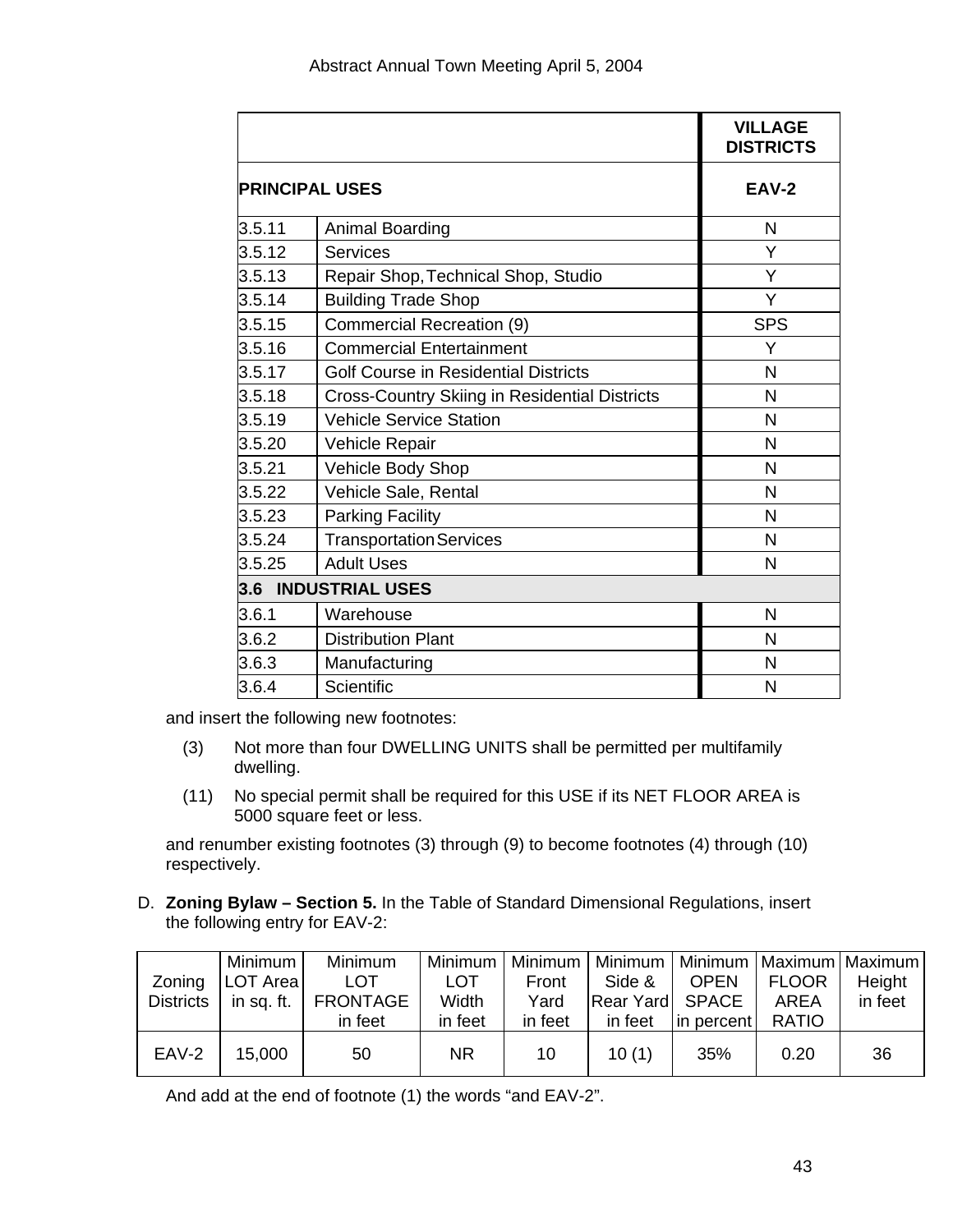*[Note: Footnote (1) currently reads:* 

*(1) Where a nonresidential USE abuts a residential district the yard or yards abutting the residential district shall be 20 feet in WAV, 30 feet in NAV and 30 feet in EAV.]* 

- E **Zoning Bylaw Section 6.** Insert a new section 6.9.3 as follows:
	- 6.9.3 In the EAV-2 District, the following special provisions for parking shall apply:
		- a) Connection of Parking A Special Permit Granting Authority shall require that all parking facilities be connected by a common driveway to the parking facilities of all adjacent USES and to all adjacent land in the EAV, EAV-2, and LB zoning districts, unless it finds that physical constraints, present site configuration, uncooperative abutters, or land vacancy precludes strict compliance. In such cases, the site and the parking facility shall be designed to provide for the future construction of common driveways. For the purposes of this Section, common driveway shall be defined as a driveway that is shared by two or more LOTS and located at least partially within the required setback areas of such LOTS. Such a common driveway can be either a shared ACCESS driveway to a STREET, or a driveway to a STREET, or a driveway connecting such LOTS with each other.
		- b) Collective Use of Parking Facilities Off-STREET parking facilities may serve, collectively or jointly, different USES located throughout the same zoning district where such a collective use of the parking facility is based on a written agreement that: 1) assures the continued collective use; 2) states the number of parking spaces allocated to each participating USE; and 3) assures ACCESS to and maintenance of the common parking facility. In the case of such collective use of a parking facility, the minimum number of required parking spaces shall be 70% of the requirements in Section 6.3.1.

and renumber existing sections 6.9.2, 6.9.3, and 6.9.4, including their subsections, to become sections 6.9.4, 6.9.5, and 6.9.6, including their subsections, respectively.

, or take any other action relative thereto.

#### **MOTION:**

**Ms. Williams** moves that the Town adopt the Zoning Bylaw amendments as set forth in the Article.

#### **MOTION CARRIES UNANIMOUSLY**

#### **ARTICLE 35 AMEND ZONING BYLAW – EAST ACTON VILLAGE PLAN**  (Two-thirds vote) **OPTIONS FOR DENSITY INCREASES IN EAV**

To see if the Town will vote to amend the zoning bylaw, section 5, as follows *[Notes in italic print are not part of the article but are intended for explanation only]:*

A. Insert a new section 5.5B.2 as follows:

5.5B.2 Variable Density Provisions for the East Acton Village Districts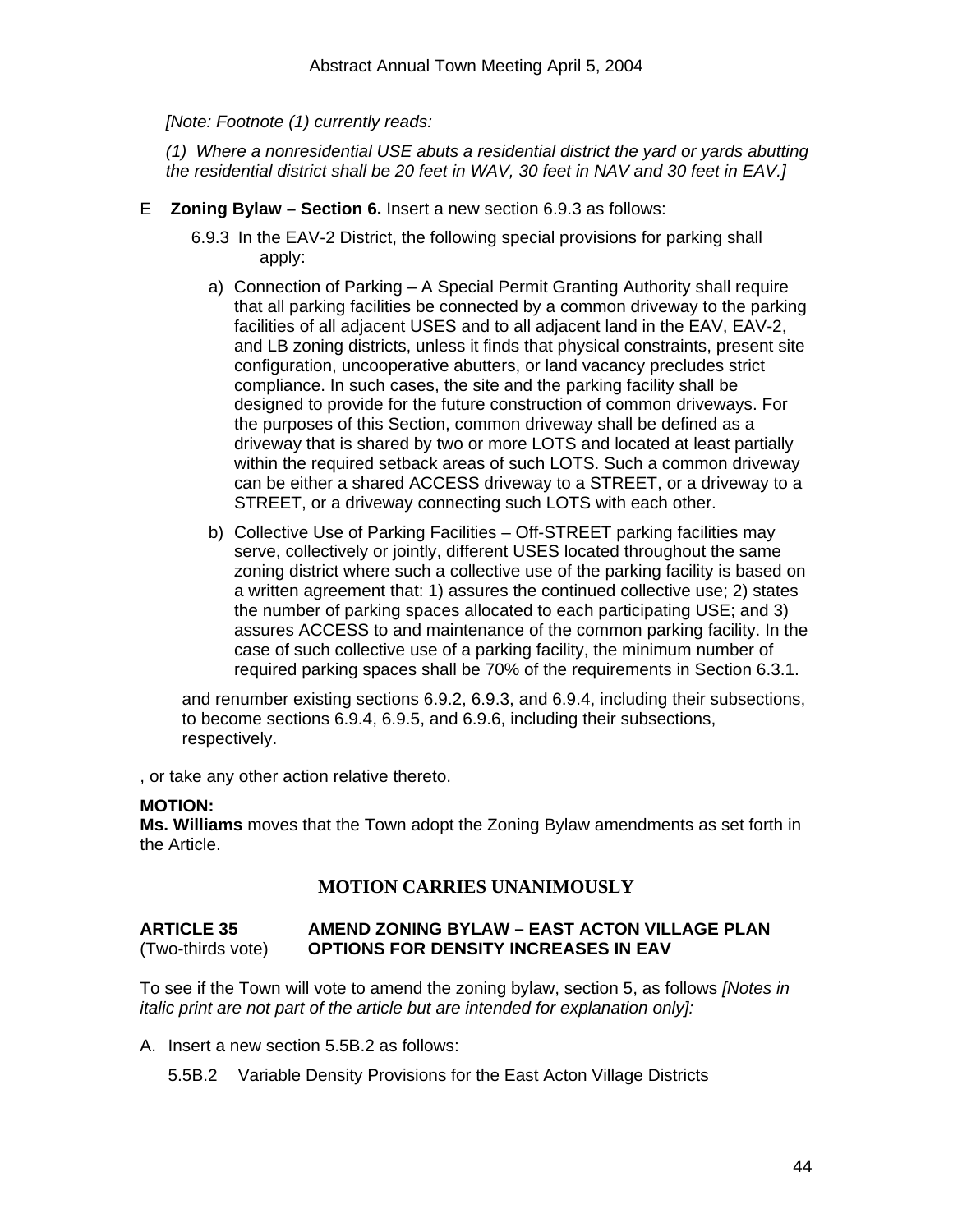- 5.5B.2.1 Purpose The purposes of this section are to better distinguish the East Acton Village District visually and aesthetically from the rest of the development along Great Road (Route 2A); to keep it compact; to maintain its historic structures; to increase business variety; to promote a pedestrian-friendly village environment; to encourage affordable housing; and to promote environmentally sustainable designs and construction methods. The density incentives offered in this section are intended to entice property owners to redevelop their properties in accordance with the design provisions of the previous Section 5.5B.1, and to help overcome redevelopment obstacles, such as cost of redevelopment and loss of income during construction time. Vehicle parking, OPEN SPACE, and waste water management requirements impact the development potential of properties in different ways. Therefore, not all properties may be able to achieve the maximum density level set forth in this section. Density in the East Acton Village District shall not be considered as an end in itself, but as a prerequisite to achieve the critical mass required for a vibrant village.
- 5.5B.2.2 Variable Density Options For a LOT in the East Acton Village District, the Board of Selectmen may grant a Special Permit for increases in density by allowing additional NET FLOOR AREA above the FLOOR AREA RATIO of 0.20 set forth in the Table of Standard Dimensional Regulations. To increase the density, the options a) through d) set forth below may be selected and combined in a flexible manner to increase the NET FLOOR AREA up to a maximum FLOOR AREA RATIO of 0.50 on the LOT. To the extent that this Special Permit may coincide or overlap with other special permits from the Board of Selectmen in other Sections of this Bylaw, they shall be processed concurrently so far as practical:
	- a) Transfer of Development Rights Density on the LOT may be increased through the Transfer of Development Rights according to one or more of the methods, procedures, and requirements set forth in the following subsections. The amount of NET FLOOR AREA that is added under this option shall not exceed the equivalent of a FLOOR AREA RATIO of 0.20 on the LOT:
		- i. Transfer of Development Rights under Section 5.4 Transfer of Development Rights from the Sending District as defined in Section 5.4.2.2 to a receiving LOT in the East Acton Village District subject to the provisions for such transfers set forth in Section 5.4 and its subsections of this Bylaw.
		- ii. Transfer of Development Rights within the East Acton Village Districts - Transfer of Development Rights from a sending LOT within the East Acton Village District or the East Acton Village 2 (EAV-2) District to a receiving LOT in the East Acton Village District. The effect of such a transfer shall be an increase in NET FLOOR AREA on the receiving LOT compensated by an equal reduction in the maximum NET FLOOR AREA, and the concurrent maximum FAR, on the sending LOT, subject to the bonus provision iii. below.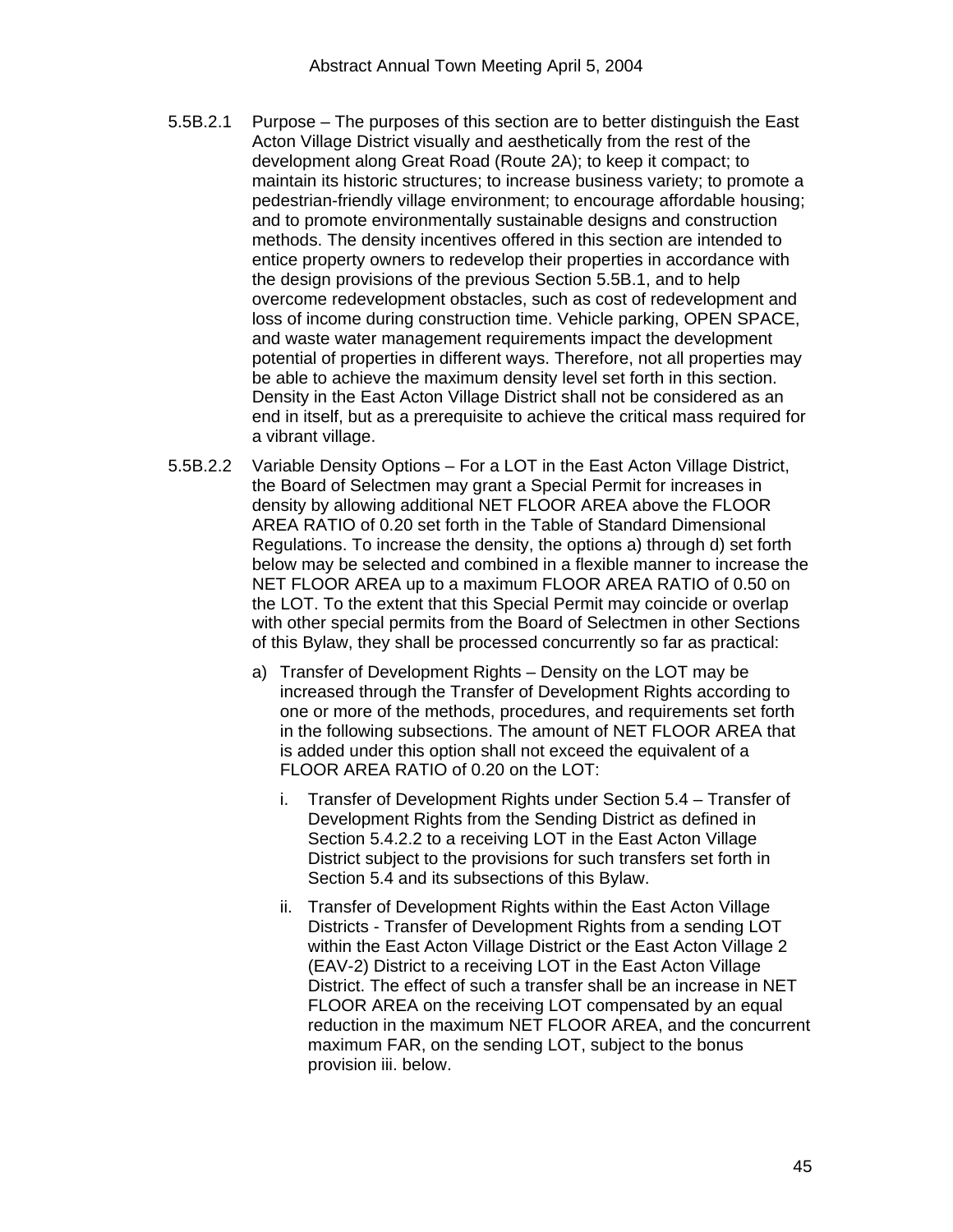- iii. Bonus for Certain Transfers Where the receiving LOT within the East Acton Village District is located on the east side of Great Road, and the sending LOT is located in the East Acton Village District on the west side of Great Road or within the East Acton Village 2 (EAV-2) District, and the sending LOT contains or has stream frontage on Nashoba Brook, the receiving LOT shall be entitled to a 25% density bonus on the transferred NET FLOOR AREA. However, this bonus shall not result in exceeding the maximum FAR 0.20 factor allowed for receiving LOTS in Section 5.5B.2.2.a). For example, under this bonus, an additional 1,250 square feet of NET FLOOR AREA on the receiving LOT requires the purchase of only 1,000 square feet of NET FLOOR AREA from the sending LOT. 250 square feet constitutes the bonus.
- iv. Determination of Development Rights for affected LOTS under Sections ii. and iii. above – Before granting a Special Permit for the Transfer of Development Rights under Section ii. or iii. above, the Board of Selectmen shall determine the total development rights for all LOTS to be affected by the proposed transfer, expressed in NET FLOOR AREA as computed in Section 10.4.3.8 of this Bylaw, counting any development rights previously added or removed from such LOTS. The application for a Special Permit under this Section shall contain sufficient information to permit the Board of Selectmen's determination of the development rights that may be transferred.
- v. The Board of Selectmen shall require that, upon transfer of the development rights authorized in its special permits, the owner of the sending LOT shall file with the Middlesex South District Registry of Deeds or the Land Court (as applicable) an irrevocable restrictive covenant, approved by the Board of Selectmen, running with the land, permanently restricting the development of the sending LOT. The covenant shall restrict the sending LOT by the amount of development rights transferred to another LOT, permitting only the amount of development rights that remain on the LOT, if any, all as specified in the Special Permit authorizing the transfer.
- vi. Implementation of Transfer Following the approval of a Special Permit under this Section, the applicant shall complete the transfer procedures set forth in Sections 5.4.4 and 5.4.5, except that the formulas in Section 5.4.4.2 shall not apply to transfers within the East Acton Village and East Acton Village 2 Districts.
- b) Historic Preservation Density on the LOT may be increased if the proposed development includes the restoration or preservation of a historic STRUCTURE on the LOT, subject to the requirements and penalties set forth in the following subsections. The amount of NET FLOOR AREA that is added under this option shall not exceed the equivalent of a FLOOR AREA RATIO of 0.10 on the LOT.
	- i. Detailed Proposal The application for a Special Permit to increase density shall include a detailed proposal for the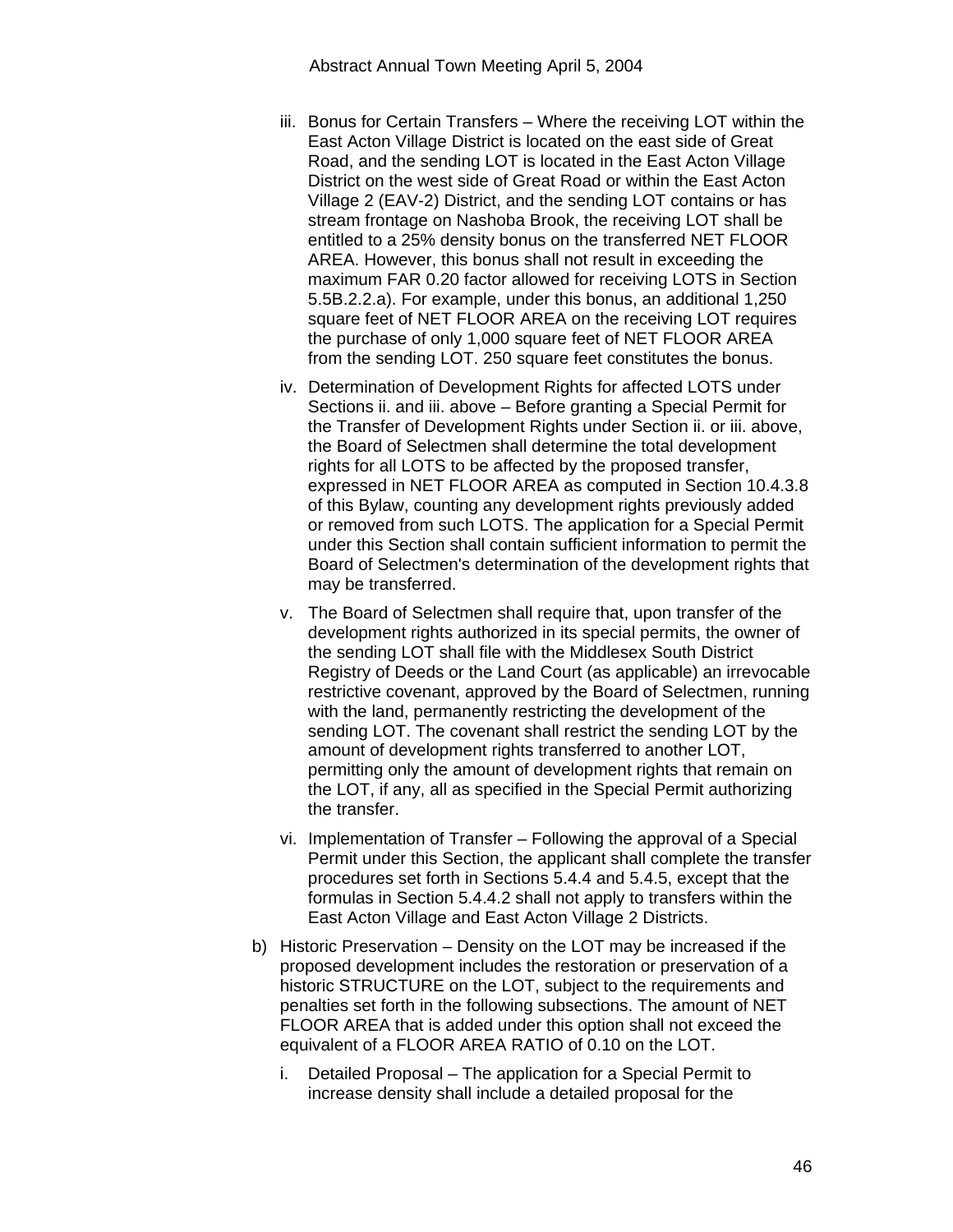restoration or preservation of a historic STRUCTURE, including architectural drawings, building materials, cost estimates, and an architect's opinion regarding its feasibility and risks.

- ii. Historical Commission Certification The application for a Special Permit to increase density shall include a written certification from the Acton Historical Commission that the STRUCTURE is included in Acton's Cultural Resources Inventory or that the completion of a survey leading to its inclusion is pending.
- iii. Historical Commission Recommendation The application for a Special Permit to increase density shall include a written recommendation from the Acton Historical Commission stating its support for the restoration or preservation of the STRUCTURE and the methods to achieve it.
- iv. Performance Guarantee to Secure Preservation Commitment In granting a Special Permit to increase density under this Section, the Board of Selectmen may require a performance guarantee to secure the restoration or preservation of the historic STRUCTURE.
- v. Penalty The intentional demolition of a historic STRUCTURE, for which the Acton Historical Commission certifies that it is included in Acton's Cultural Resources Inventory or that the completion of a survey leading to its inclusion is pending, shall result in the prohibition of any and all density increases available under this Bylaw on the subject LOT for a period of 25 years following the demolition. However, this penalty shall not apply, where the Acton Historical Commission has, prior to the demolition, provided its written consent to the demolition in accordance with its authority and jurisdiction under Chapter N of the Bylaws of the Town of Acton.
- c) Affordable Housing Density on the LOT may be increased if the proposed development includes at least 1 affordable DWELLING UNIT or 10% affordable DWELLING UNITS on the LOT, whichever is greater, subject to the standards and requirements set forth in the following subsections. The amount of NET FLOOR AREA that is added under this option shall not exceed the equivalent of a FLOOR AREA RATIO of 0.10 on the LOT.
	- i. The term "affordable DWELLING UNIT" as used in this Section shall mean a DWELLING UNIT that is restricted to sale, lease or rental to persons or households within specific income and asset limitations, and at specific price limits, both as established in provisions of any State or Federal rental assistance programs, subsidy programs for reducing mortgage payments, or other programs that provide for affordable housing for low and moderate income persons or households, and that are in effect at the time that the Board of Selectmen receive the Special Permit application.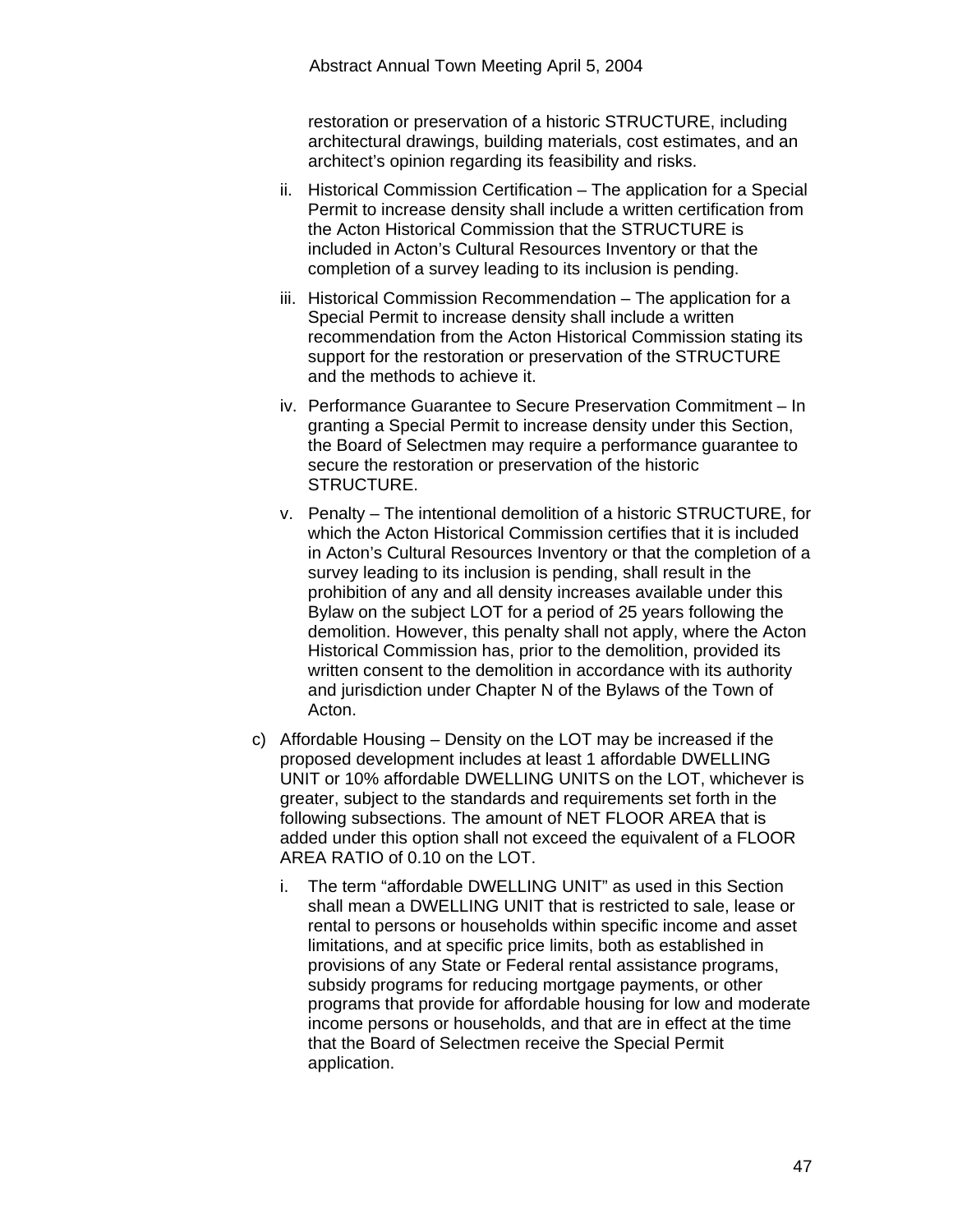- ii. Affordability Standards Subject to the Board of Selectmen's approval, an applicant for a density bonus under this option may utilize an available State or Federal assistance program or choose to meet affordability requirements by utilizing income and asset standards, and by establishing rents, leases, sales prices, entry fees, condominium fees, and other costs for affordable DWELLING UNITS that are generally consistent with available affordable housing assistance programs.
- iii. Affordability Restrictions Affordable DWELLING UNITS shall be maintained as such in perpetuity. Each affordable DWELLING UNIT shall be rented or sold to its initial and all subsequent buyers or tenants subject to deed riders, restrictive covenants, contractual agreements, or other mechanisms restricting the USE and occupancy, rent levels, sales prices, resale prices, and other cost factors to assure their long term affordability. These restrictions shall be in force for perpetuity. They shall be enforceable and renewable by the Town of Acton through standard procedures provided by applicable law.
- iv. The Board of Selectmen may require that the restrictions for affordable DWELLING UNITS contain a Right of First Refusal to the Town of Acton or its designee at the restricted resale value, and that the owner provides notice of such Right of First Refusal to the Town of Acton or its designee prior to selling the affordable DWELLING UNITS with adequate time for the Town or its designee to exercise the Right of First Refusal.
- v. Nothing in this Section shall be construed to cause eviction of an owner or tenant of an affordable DWELLING UNIT due to loss of his/her income eligibility status during the time of ownership or tenancy. Rather, the restrictions governing an affordable DWELLING UNIT shall be enforced upon resale, re-rental, or release of the affordable DWELLING UNIT. The mechanisms and remedies to enforce the restrictions governing an affordable DWELLING UNIT upon resale, re-rental, or re-lease shall be set forth in its deed restrictions.
- vi. All contractual agreements with the Town of Acton and other documents necessary to insure the long term affordability of an affordable DWELLING UNIT shall be executed prior to the issuance of any building permit that will implement the increase in density authorized under the Special Permit.
- vii. Locations and compatibility of affordable DWELLING UNITS Affordable DWELLING UNITS shall be dispersed throughout the development to insure a true mix of market-rate and affordable DWELLING UNITS. The exterior of affordable DWELLING UNITS shall be compatible with, and as much as possible indistinguishable from, market-rate DWELLING UNITS on the same LOT. All internal design features of affordable DWELLING UNITS shall be substantially the same as those of market-rate DWELLING UNITS.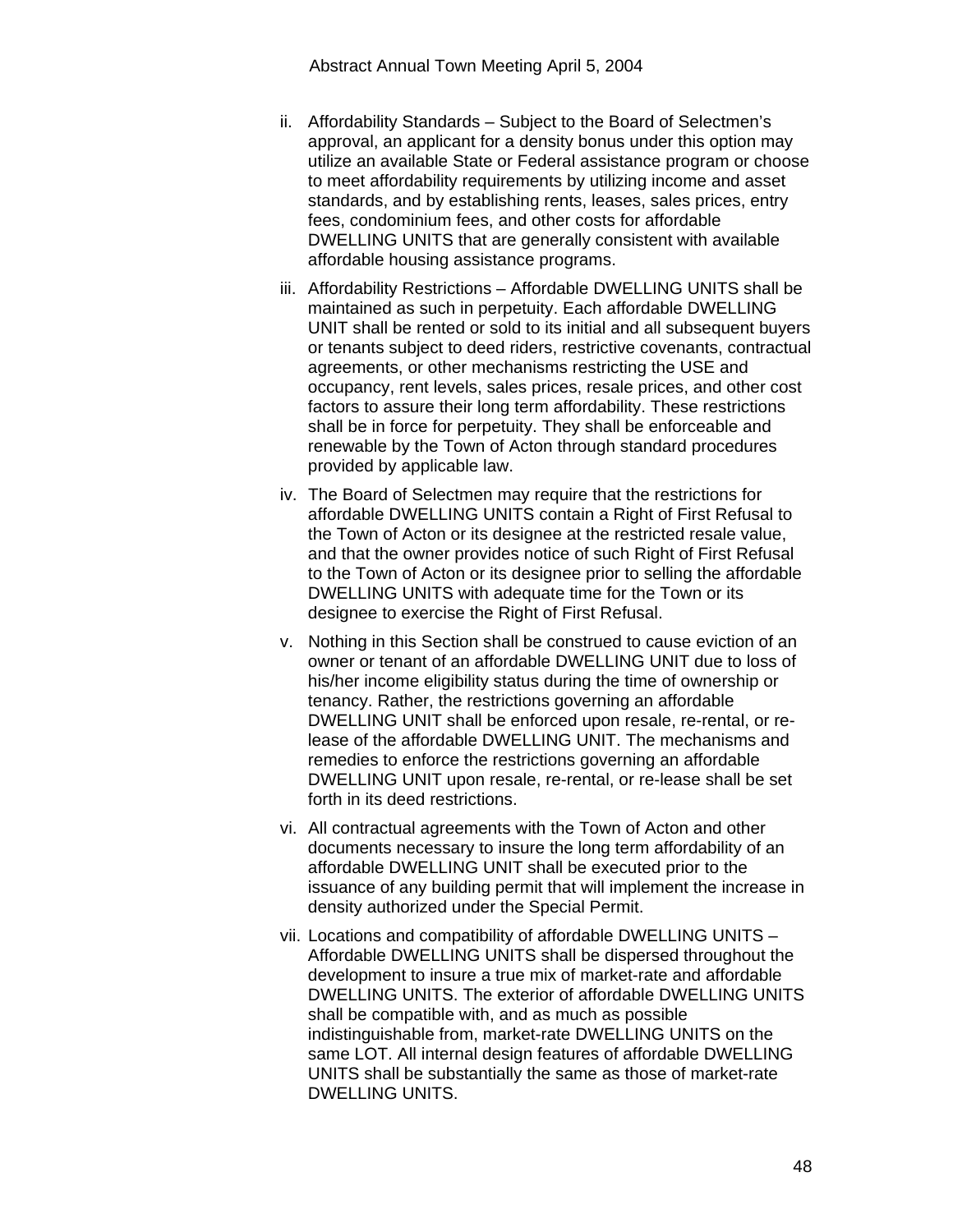- viii. Local Preference To the maximum extent practical and subject to applicable Federal or State financing or subsidy programs, the affordable DWELLING UNITS shall be initially offered to qualified low and moderate income households that meet local preference criteria established from time to time by the Town of Acton or the Acton Community Housing Corporation. Procedures for the selection of purchasers and/or tenants shall be subject to approval by the Town of Acton or its designee. The local preference restriction shall be in force for 120 days from the date of the first offering of sale or rental of a particular affordable DWELLING UNIT. The applicant shall make a diligent effort to locate eligible purchasers or renters for the affordable DWELLING UNIT who meet the local preference criteria and the applicable income requirements.
	- ix. Timing of construction As a condition of the issuance of a Special Permit under this Section, the Board of Selectmen may set a time or development schedule for the construction of affordable DWELLING UNITS and market-rate DWELLING UNITS on the LOT.
- d) LEED certification Density on the LOT may be increased if the proposed development is certified under the United States Green Building Council's LEED (Leadership in Energy and Environmental Design) program. The amount of NET FLOOR AREA that is added under this option shall not exceed the equivalent of a FLOOR AREA RATIO of 0.05 on the LOT. To qualify for the density bonus for LEED certification in the East Acton Village District, a project would have to meet the LEED standards for New Construction & Major Renovation Projects.
- B. In the Table of Standard Dimensional Regulations, delete footnote (4) and replace it with a new footnote (4) in the same locations and in the line for the EAV-2 District and the column under Maximum Floor Area Ratio, to read as follows:
	- (4) In the EAV District, subject to the provisions in Sections 5.4 and 5.5B.2. In the EAV-2 District, subject to the provisions in Section 5.5B.2. In the NAV District, subject to the provisions in Section 5.4 and 5.5C. In the LB District, subject to the provisions in Section 5.4.
- C. Delete sections 5.5.3 and its subsections, and section 5.5.5, and replace them with a new section 5.5C and new subsections as follows:

*[Note: Existing section 5.5.3 and its subsection are identical to the proposed section 5.5C.1 and its subsections, except that all references to the East Acton Village District have been deleted. Existing section 5.5.5 is identical to the proposed section 5.5C.2, except for the new section title. No changes are proposed for the North Acton Village District.]*

- 5.5C Special Provisions for the North Acton Village District
	- 5.5C.1 Variable Density Provisions for the North Acton Village District
		- 5.5C.1.1 Purpose These provisions are intended to permit flexible density levels for individual LOTS in the North Acton Village District, while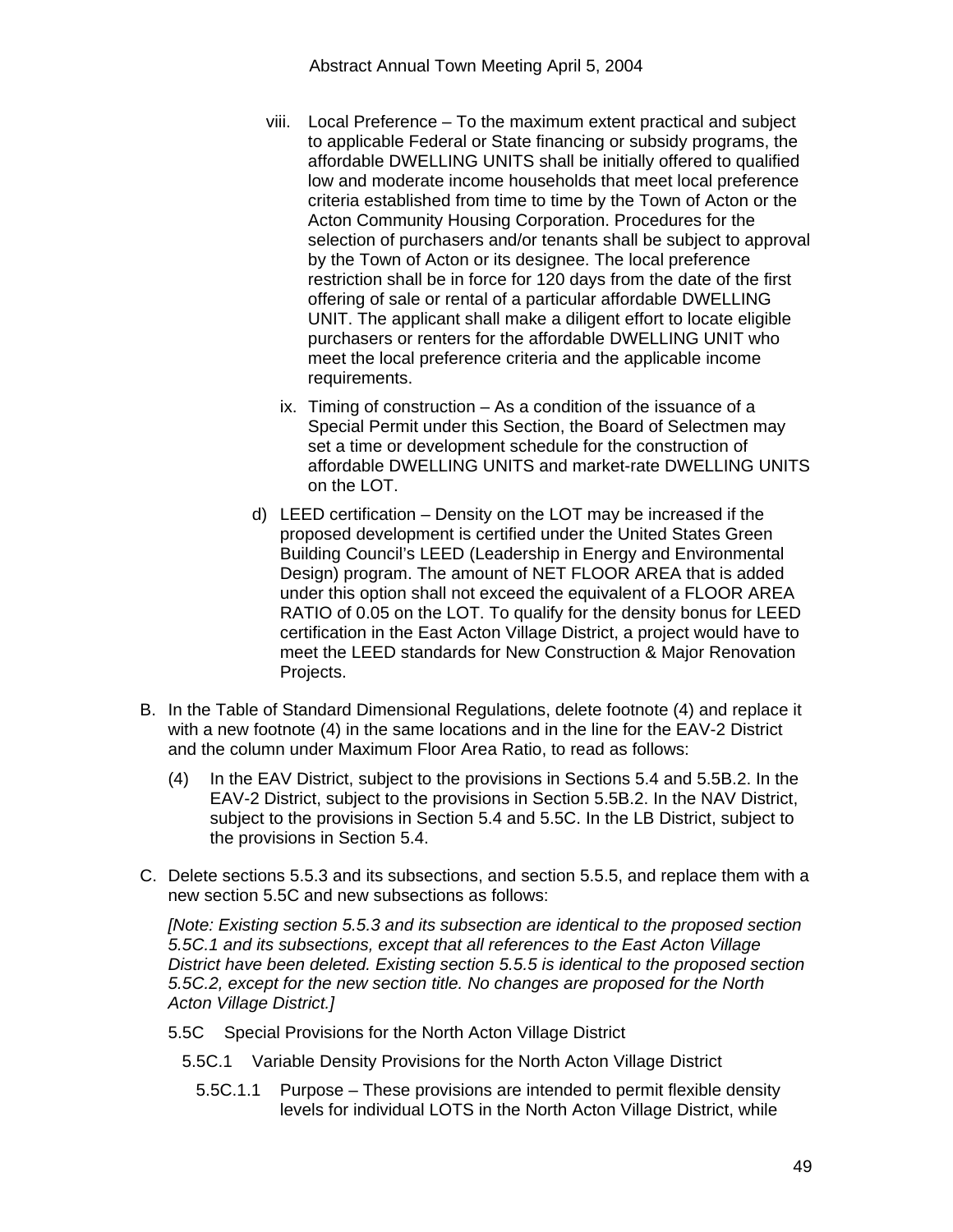maintaining an overall ceiling on total NET FLOOR AREA. The purpose of permitting variable density levels is to permit further clustering of USES in a compact village pattern, while limiting total traffic generation and providing for sufficient OPEN SPACE and off-STREET parking areas. The provisions should be interpreted as permitting the Transfer of Development Rights within the North Acton Village District, but not as permitting an increase in the total amount of maximum development in that District.

- 5.5C.1.2 Transfer of Development Rights Within the North Acton Village District
	- a) For a LOT in the North Acton Village District, the Board of Selectmen may grant a Special Permit for the Transfer of Development Rights within the District. The effect of such Special Permit shall be to permit an increase in NET FLOOR AREA above the total amount permitted by:
		- i. the applicable maximum FLOOR AREA RATIO set forth in the Table of Standard Dimensional Regulations, and
		- ii. if applicable, any Certificate of Development Rights previously transferred to the LOT from within or from outside the District.
	- b) Any such increase in NET FLOOR AREA shall be compensated by an equal reduction in the maximum NET FLOOR AREA for another LOT in the North Acton Village District.
- 5.5C.1.3 Standards of Review In deciding on the merits of a proposal for Transfer of Development Rights within the North Acton Village District, the Board of Selectmen shall consider the following criteria and objectives:
	- a) Increased density on a LOT should support a sense of community through a concentration of a variety of USES; therefore, density increases should be granted only where such concentrations are compatible with surrounding USES. The implementation of this provision should tend to facilitate the development of a viable village center through the grouping of higher density USES around an identifiable core, such as a plaza, common or other municipal facility.
	- b) In addition, the Transfer of Development Rights should serve a public purpose on the LOT from which development rights are to be transferred, by providing shared off-STREET parking, usable public or semi-public OPEN SPACE or other public amenities.
	- c) The Board of Selectmen shall grant a Special Permit for the Transfer of Development Rights within the North Acton Village District only if it can make appropriate findings that the criteria and objectives of a) and b) are promoted by granting the transfer.
- 5.5C.1.4 Administration
	- a) Determination of Development Rights for Affected LOTS Before granting a Special Permit under Section 5.5C.1, the Board of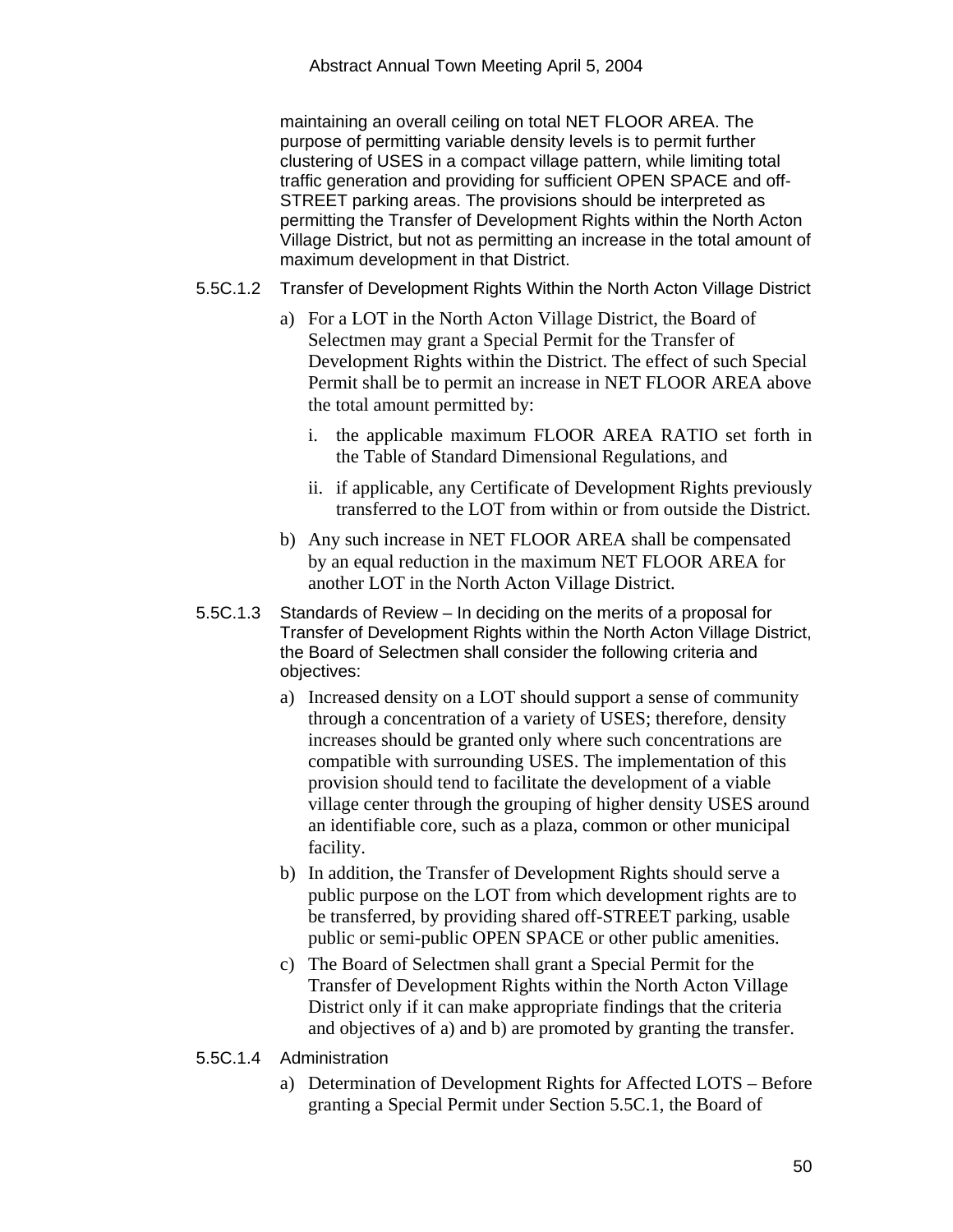Selectmen shall determine the development rights for all LOTS to be affected by the proposed transfer. The Special Permit shall specify the residential, nonresidential, and total development rights for each LOT, expressed in NET FLOOR AREA as computed in Section 10.4.3.8 of this Bylaw, less any development rights previously removed from such LOTS. The application for a Special Permit under this Section shall contain sufficient information to permit the Board of Selectmen's determination of the development rights that may be transferred.

- b) The Board of Selectmen shall require that upon Transfer of the Development Rights authorized in its special permits, the owner of a LOT from which development rights have been removed, shall file with the Middlesex South District Registry of Deeds or the Land Court (as applicable) an irrevocable restrictive covenant, approved by the Board of Selectmen, running with the land, permanently restricting the development of the LOT. The covenant shall restrict the LOT by the amount of development rights transferred to another LOT, permitting only the amount of development rights that remain on the LOT, if any, all as specified in the Special Permit authorizing the transfer.
- c) Implementation of Transfer Following the approval of a Special Permit under this Section, the applicant shall complete the transfer procedures set forth in Sections 5.4.4 and 5.4.5, except that the formulas in Section 5.4.4.2 shall not apply to transfers within the North Acton Village District.
- 5.5C.2 STREET reservations in the North Acton Village District In the North Acton Village District, a Special Permit or Site Plan Special Permit Granting Authority may require the reservation of STREET rights of way for all purposes, for which public STREETS and ways are used in the Town of Acton. It may further require that new STREETS be constructed following approval in accordance with MGL Ch. 41, s. 81K - 81GG and the Acton Subdivision Rules and Regulations to connect with existing approved STREETS. Where such STREET rights of way are reserved, the FLOOR AREA RATIO on the remaining land shall be calculated by including the rights of way reserved hereunder, including any necessary easements, in the DEVELOPABLE SITE AREA.

, or take any other action relative thereto.

**MOTION: Ms. Williams** moves that the Town adopt the Zoning Bylaw amendments as set forth in the Article.

# **MOTION TO AMEND**:

Mr. Davis Hardt moves to amend section 5.5B.2.2 by replacing the words "may be selected and combined to must be selected and can be combined" in line 5. **MOTION TO AMEND IS LOST** 

#### **ORGINAL MOTION CARRIES UNANIMOUSLY**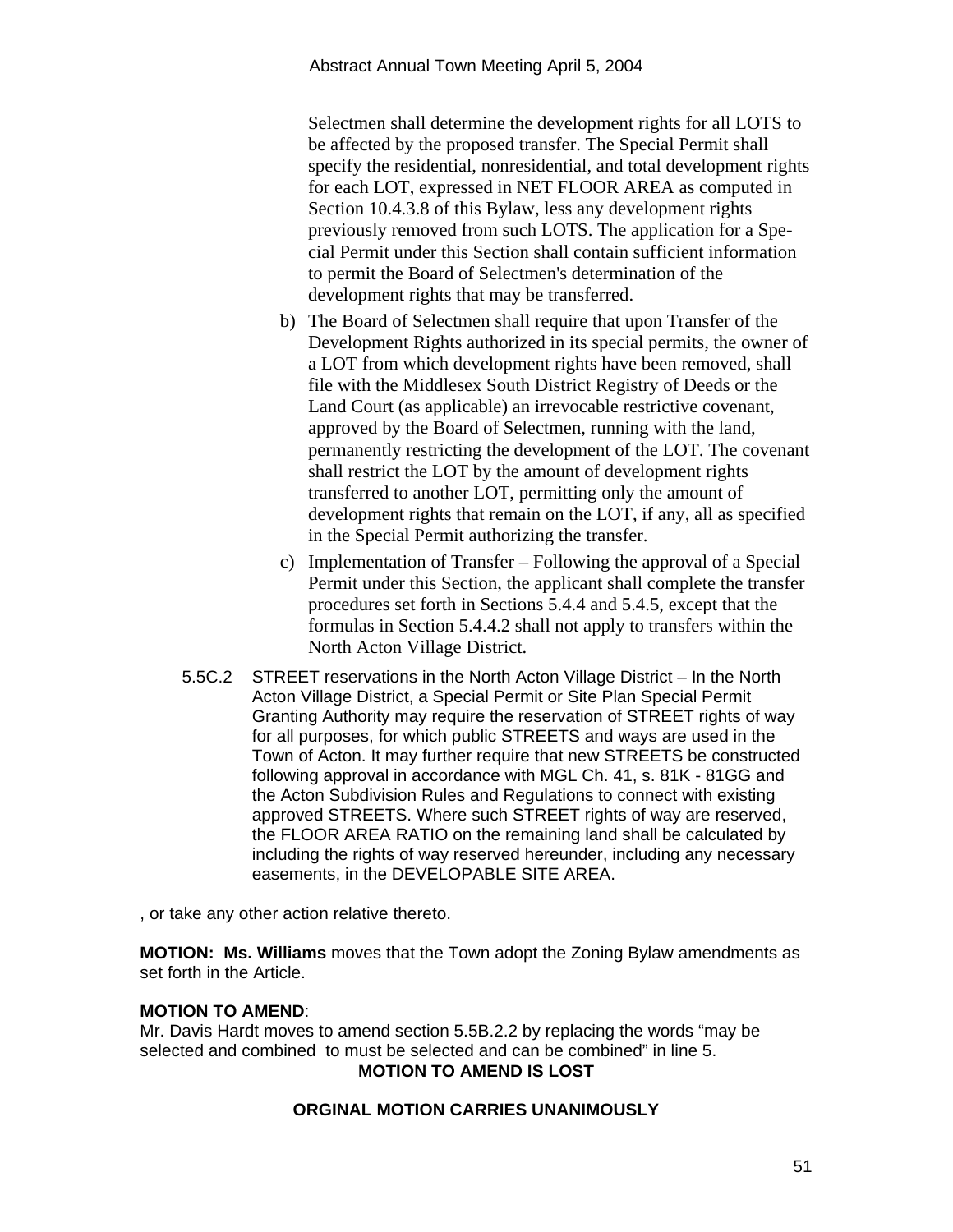#### **ARTICLE 36 AMEND ZONING BYLAW – EAST ACTON VILLAGE PLAN**  (Two-thirds vote) **EAV DISTRICT PARKING REQUIREMENTS**

To see if the Town will vote to amend the zoning bylaw, section 6, as follows *[Notes in italic print are not part of the article but are intended for explanation only]*:

- A. Delete section 6.9.1 and its subsections, and replace them with the following new sections 6.9.1 and 6.9.2.
	- 6.9.1 In the EAV District, except as otherwise provided herein, no BUILDING or STRUCTURE shall be located on any LOT and no activity shall be conducted upon any LOT unless off-STREET parking is provided in accordance with the following requirements:
		- 6.9.1.1 No off-STREET parking spaces shall be established between the front line of the principal BUILDING and the sideline of a STREET, except as may be provided otherwise in the Design Provisions for the East Acton Village District.
		- 6.9.1.2 Required off-STREET parking for a USE may be provided on any LOT within the same Zoning District as the USE, but not necessarily on the same LOT as the USE.
		- 6.9.1.3 Connection of Parking A Special Permit Granting Authority shall require that all parking lots be connected by a common driveway to the parking lots of all adjacent USES and to all adjacent land in the EAV and EAV-2 Districts, unless it finds that physical constraints, present site configuration, uncooperative abutters, or land vacancy precludes strict compliance. In such cases, the site and the parking lot shall be designed to provide for the future construction of common driveways. For the purposes of this section, common driveway shall be defined as a driveway that is shared by two or more LOTS and located at least partially within the required setback areas of such LOTS. Such a common driveway can be either a shared ACCESS driveway to a STREET, or a driveway to a STREET, or a driveway connecting such LOTS with each other.
		- 6.9.1.4 Number of Parking Spaces The minimum number of required parking spaces shall be 70% of the requirements in Section 6.3.1. In the case of collective use of a parking lot in accordance with Section 6.9.1.5 below, the minimum number of required parking spaces shall be 50% of the requirements in Section 6.3.1.
		- 6.9.1.5 Collective Use of Parking Lots Off-STREET parking lots may serve, collectively or jointly, different USES located throughout the EAV District where such a collective use of the parking lot is based on a written agreement that: 1) assures the continued collective use; 2) states the number of parking spaces allocated to each participating USE; and 3) assures ACCESS to and maintenance of the common parking lot. The parking spaces provided through the collective use of parking lots shall be counted towards the minimum required number of spaces for the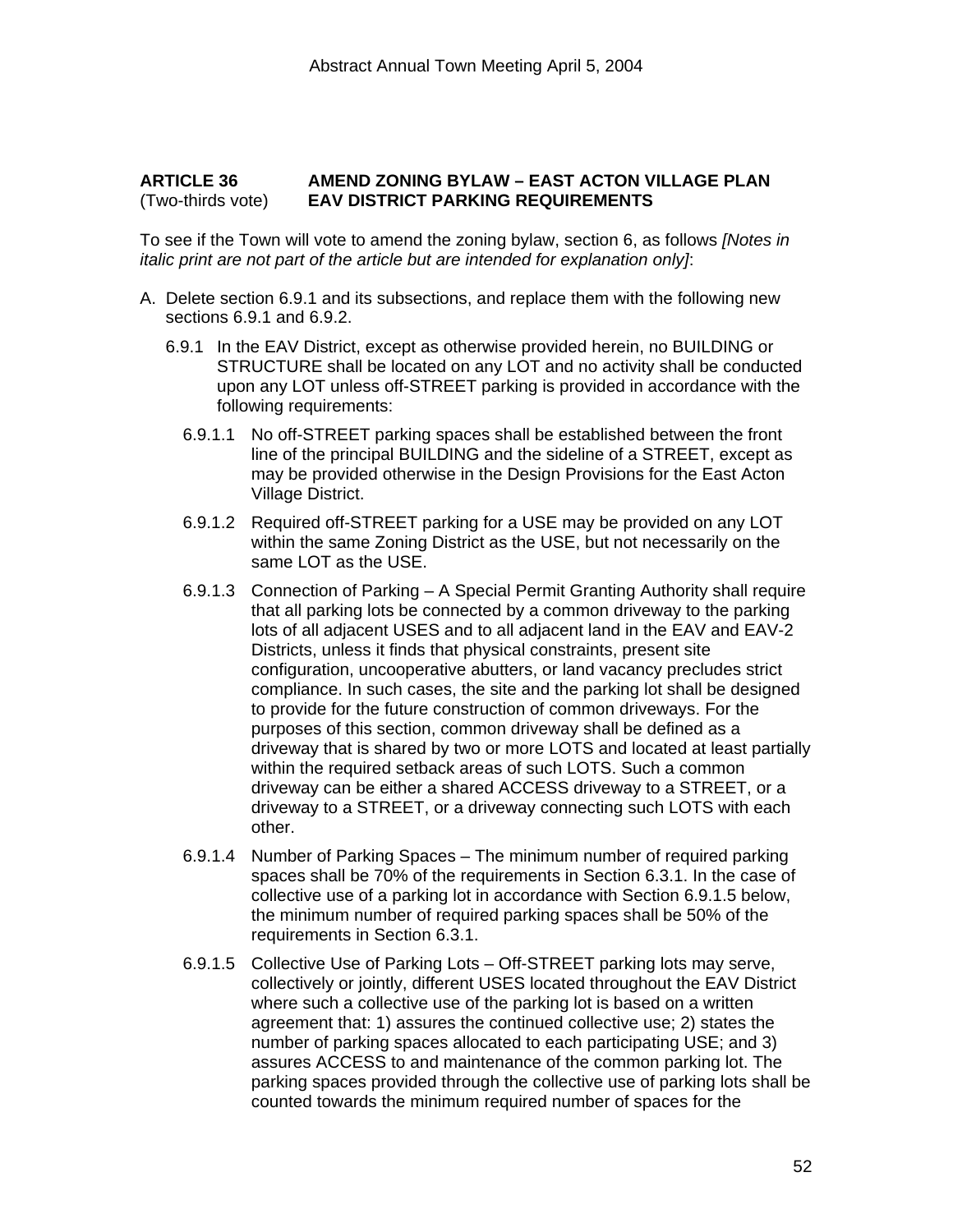participating USES applying the discount as set forth in Section 6.9.1.4 above.

- 6.9.1.6 Structured Parking shall not be allowed except under ground.
- 6.9.1.7 The parking lot design requirements of Section 6.7 shall apply in the EAV District, except that:
	- a) The requirements for parking lot cells and separation of cells (Section 6.7.1) shall not apply.
	- b) The requirements for set-backs (Section 6.7.2) shall not apply. This does not waive the requirements for perimeter landscaping (Section 6.7.6).
	- c) The interior area landscaping (Section 6.7.7) may be substituted with one or more consolidated bioretention areas with minimum side dimensions measuring at least 38 X 12 feet each. Bioretention areas shall be designed and landscaped to trap and mitigate runoff from paved surfaces consistent with the description and intent of EPA Storm Water Technology Fact Sheet – Bioretention (EPA 832-F-99- 012, September 1999), or equivalent. The landscaping requirements of Sections 6.7.8.1 through 6.7.8.5 shall not apply to bioretention areas. Bioretention areas may be sited anywhere in the parking lot that is convenient to manage parking lot traffic and facilitate pedestrian use, including adjacent to and connecting with vegetated areas on the perimeter of a parking lot. Bioretention areas shall be considered part of the minimum required OPEN SPACE.
- 6.9.2 In the NAV District, the following special provisions for parking shall apply:
	- 6.9.2.1 No off-STREET parking spaces shall be established between the front line of the principal BUILDING and the sideline of a STREET.
	- 6.9.2.2 The Board of Selectmen may authorize by Special Permit an off-STREET parking lot or STRUCTURE not located upon the same LOT with the associated USE, provided said parking lot or STRUCTURE lies also within the NAV District.
- B. Delete section 5.5.4 and insert a new section 6.9.2.3 as follows:
	- 6.9.2.3 The number of parking spaces to be provided for a mixed-USE development in the North Acton Village District shall be equal to 85 percent of the sum of the number of parking spaces for each USE on the LOT, determined separately for each USE based upon the standards set forth in Section 6.

*[Note: Section 5.5.4 currently reads:* 

*5.5.4 Off-STREET Parking Discount for Mixed USES in the North Acton and East Acton Village Districts – The number of parking spaces to be provided for a mixed-USE development in the North Acton and East Acton Village Districts shall be equal to 85 percent of the sum of the number of parking spaces for each USE on the LOT, determined separately for each USE based upon the standards set forth in Section 6.]* 

, or take any other action relative thereto.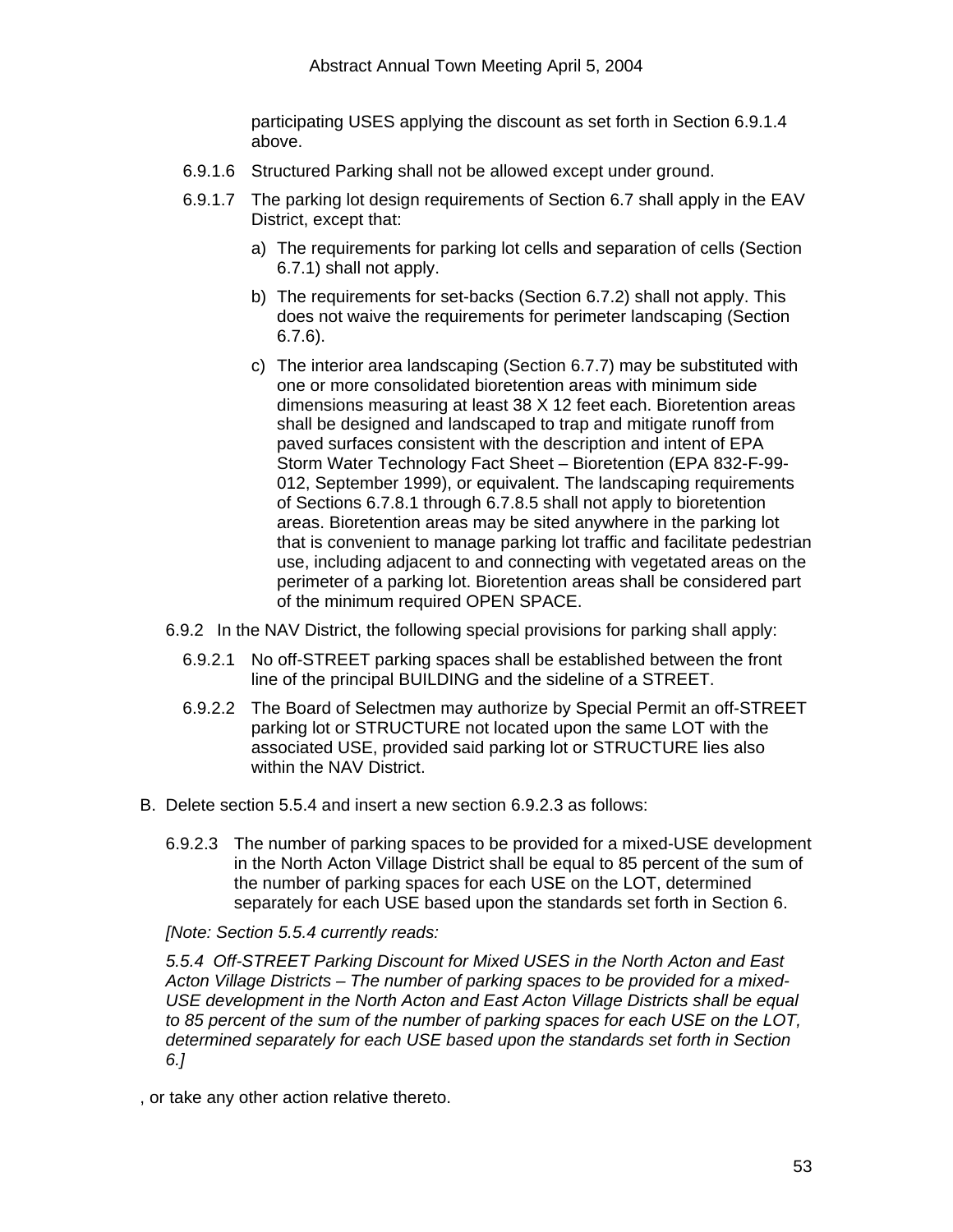## **MOTION:**

**Ms. Williams** moves that the Town adopt the Zoning Bylaw amendments as set forth in the Article

# **MOTION CARRIES UNANIMOUSLY**

#### **ARTICLE 37 AMEND ZONING BYLAW – EAST ACTON VILLAGE PLAN**  (Two-thirds vote) **MODIFIED SIGN REGULATIONS FOR EAV**

To see if the Town will vote to amend section 7 of the zoning bylaw as follows *[Notes in italic print are not part of the article but are intended for explanation only]:*

- A. Delete section 7.4.1 and replace it with a new section 7.4.1 as follows:
	- 7.4.1 Design In the Village Districts no visible portion or exterior surface of any SIGN shall be made of plastic, other petroleum based products, or sheet metal, except that in the EAV District such materials may be used provided that the visible portions and exterior surfaces of a SIGN have a wooden appearance.

*[Note: Section 7.4.1 currently reads:* 

*7.4.1 Design – In the Village Districts no visible portion or exterior surface of any SIGN shall be made of plastic, other petroleum based product or sheet metal.]* 

- B. Delete section 7.4.3.5 and replace it with new sections 7.4.3.5 and 7.4.3.6 as follows:
	- 7.4.3.5 In the EAV District, PROJECTING SIGNS, AWNING SIGNS, WALL SIGNS and FREESTANDING SIGNS shall not be illuminated except as described in Sections 7.4.3.4 b) or c), or from an external light source with the light projected downward from above.
	- 7.4.3.6 In all other Village Districts, PROJECTING SIGNS and AWNING SIGNS shall not be illuminated, WALL SIGNS shall not be illuminated except as described in Sections 7.4.3.4 b) or c), and FREESTANDING SIGNS shall not be illuminated except as described in Sections 7.4.3.4 b) or c) or from an external light source.

And, renumber existing sections 7.4.3.6 and 7.4.3.7 to become sections 7.4.3.7 and 7.4.3.8 respectively.

*[Note: Section 7.4.3.5 currently reads:* 

*7.4.3.5 In the Village Districts, PROJECTING SIGNS and AWNING SIGNS shall not be illuminated, WALL SIGNS shall not be illuminated except as described in Sections 7.4.3.4 b) or c), and FREESTANDING SIGNS shall not be illuminated except as described in Sections 7.4.3.4 b) or c) or from an external light source.]* 

- C. Delete section 7.4.5.1 and replace it with a new section 7.4.5.1 as follows:
	- 7.4.5.1 Where more than one SIGN is permitted for a PRINCIPAL USE, a combination of not more than two of the following types of SIGNS shall be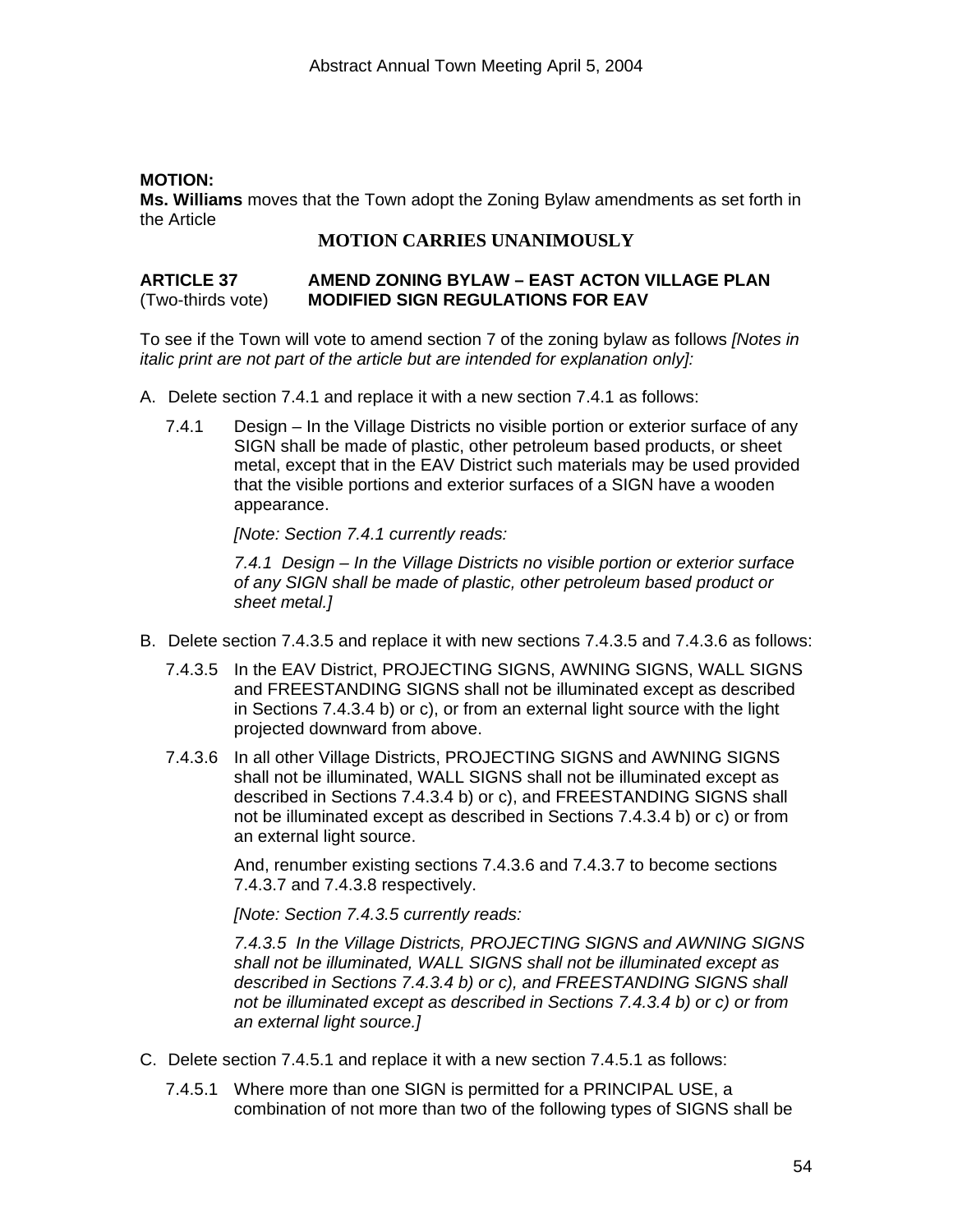permitted per PRINCIPAL USE: WALL SIGN, PROJECTING SIGN, AWNING SIGN, and FREESTANDING SIGN. However, in the EAV District, a combination of up to three such SIGN types shall be permitted per PRINCIPAL USE. This section does not apply to any SIGN that does not require a SIGN Permit as listed in Section 7.5, or to an off-premises directional SIGN permitted under Section 7.9, or to a special event SIGN permitted under Section 7.10.

*[Note: Section 7.4.5.1 currently reads:* 

*7.4.5.1 Where more than one SIGN is permitted for a PRINCIPAL USE, a combination of not more than two of the following types of SIGNS shall be permitted per PRINCIPAL USE: WALL SIGN, PROJECTING SIGN, AWNING SIGN, and FREESTANDING SIGN; not including any SIGN which does not require a SIGN Permit as listed in Section 7.5 or an off-premises directional SIGN permitted under Section 7.9 or a special event SIGN permitted under Section 7.10.]* 

D. Delete the  $5<sup>th</sup>$  sentence of section 7.7.6 and replace it with the following new sentence:

"Except in the EAV District, if the AWNING SIGN is ERECTED on an awning manufactured with canvas on a frame that is retractable to the wall, one additional EXTERIOR SIGN, which may be a WALL SIGN or a PROJECTING SIGN, shall be permitted on the BUILDING for the same PRINCIPAL USE."

*[Note: The 5th sentence of section 7.7.6 currently reads:* 

*"If the AWNING SIGN is ERECTED on an awning manufactured with canvas on a frame that is retractable to the wall, one additional EXTERIOR SIGN, which may be a WALL SIGN or a PROJECTING SIGN, shall be permitted on the BUILDING for the same business USE."]* 

E. Before the last sentence of section 7.7.7 insert the following sentence:

"In the EAV District, an additional secondary EXTERIOR SIGN shall be permitted on the front wall of the PRINCIPAL USE, provided that it is of a different type (WALL SIGN, PROJECTING SIGN, or AWNING SIGN) than any other SIGN on the front wall."

*[Note: Section 7.7.7 currently reads:* 

*7.7.7 Secondary EXTERIOR SIGNS – If a business has a direct entrance into the business in a wall other than the front wall, there may be a secondary WALL SIGN, PROJECTING SIGN or AWNING SIGN affixed to such wall at such entrance: and if the business has a wall other than the front wall without a direct entrance to the business that faces upon a STREET or parking area, there may be a secondary WALL SIGN affixed to such wall; provided, however, that no business shall have more than two secondary EXTERIOR SIGNS in any event. The DISPLAY AREA of any secondary EXTERIOR SIGN shall not exceed 6 square feet.]* 

F. Delete the first sentence in section 7.8.6.2 and replace it with the following new sentences:

"Where a FREESTANDING SIGN identifies a business in the NAV, SAV, or WAV Districts, no EXTERIOR SIGN shall be ERECTED on the same LOT. Where a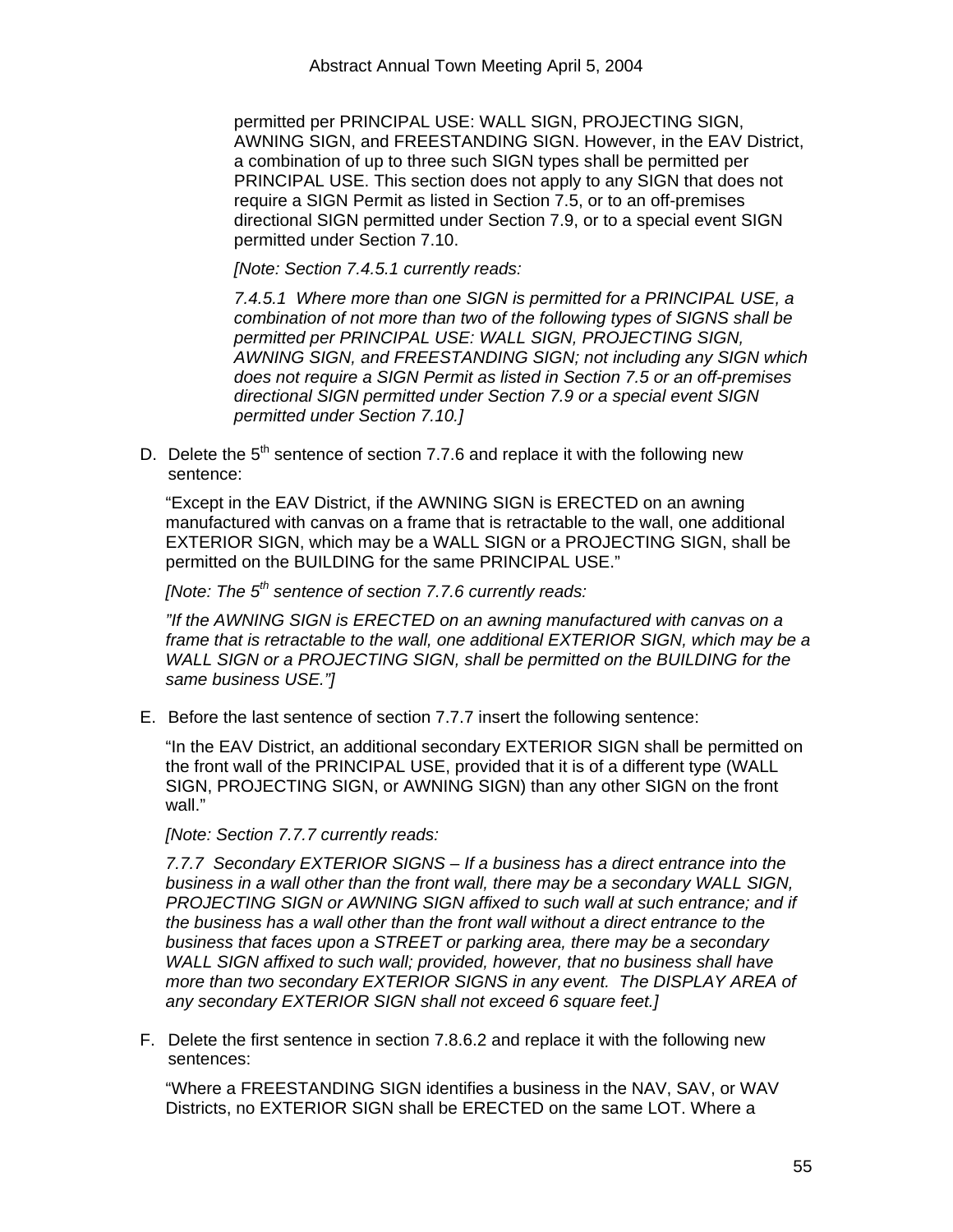FREESTANDING SIGN identifies a business in the EAV District, one EXTERIOR SIGN shall be permitted."

*[Note: Section 7.8.6.2 applies to village zoning districts. Its first sentence currently reads:* 

*"Where a FREESTANDING SIGN identifies a business, no EXTERIOR SIGN shall be ERECTED on the same LOT."]* 

, or take any other action relative thereto.

#### **MOTION:**

**Ms. Williams** moves that the Town adopt the Zoning Bylaw amendments as set forth in the Article.

# **MOTION CARRIES UNANIMOUSLY**

#### **ARTICLE 38 AMEND TOWN BYLAW – EAST ACTON VILLAGE PLAN**  (Majority vote) **PROHIBITION OF MOTORIZED CRAFT ON ICE HOUSE POND**

To see if the Town will vote to amend Chapter E of the Bylaws of the Town of Acton by inserting a new section E57 as follows:

#### *E57. Motorized Craft on Ice House Pond:*

Except for emergency rescue and law enforcement purposes, and for purposes of construction and maintenance by the Town of Acton or its designee, no person shall launch, place, float, use, or land a craft with an internal combustion engine in or on Ice House Pond, which pond is located off Concord Road in the East Acton area. The Police Officers of the Town of Acton shall enforce this bylaw. Violation of this bylaw shall be punishable by a fine of three hundred dollars (\$300.00), whereby each incident of violating this bylaw and each day that such violation continues shall constitute a separate offense.

, or take any other action relative thereto.

#### **MOTION:**

**Ms. Williams** moves that the Town adopt the bylaw amendments as set forth in the Article.

#### **MOTION CARRIES UNANIMOUSLY**

#### **ARTICLE 39 AMEND ZONING BYLAW – SOUTH ACTON VILLAGE DISTRICT**  (Two-thirds vote) **MULTI-FAMILY DWELLINGS**

To see if the Town will vote to amend the zoning bylaw, section 3, by adding to footnote (2) in the Table of Principal Uses the following sentence *[Notes in italic print are not part of the article but are intended for explanation only]*:

"In the SAV district, the Board of Selectmen may by Special Permit allow more than four DWELLING UNITS per Multifamily Dwelling."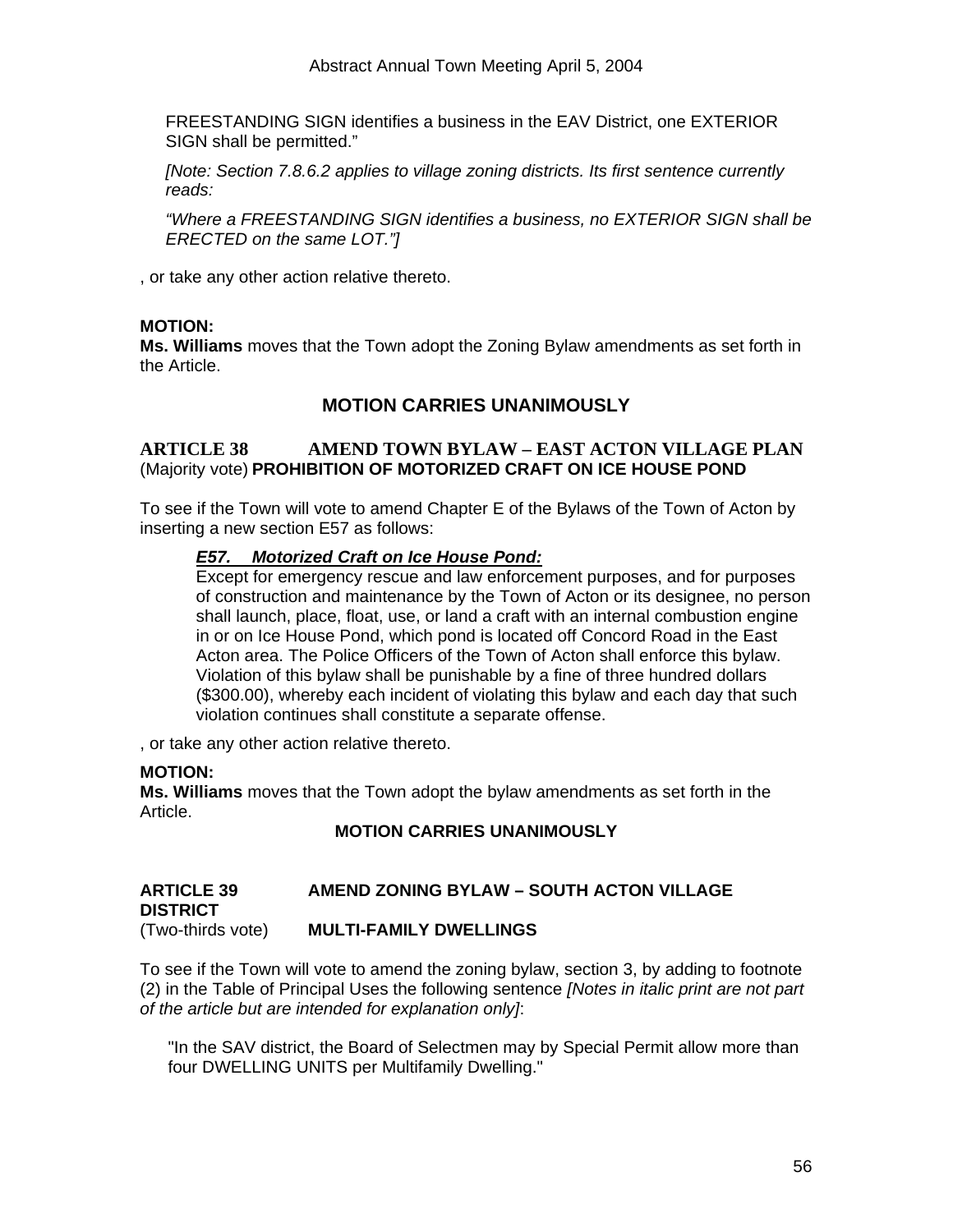*[Note: Footnote (2) applies to Multifamily Dwellings in the South Acton Village (SAV) district and the Village Residential (VR) district in West Acton. It currently reads as follows:* 

*(2) Not more than four DWELLING UNITS shall be permitted per Multifamily Dwelling. At least one of the DWELLING UNITS shall be occupied by the owner of the property. For purposes of this footnote, the owner shall be defined as one or more individuals residing in a DWELLING UNIT who hold legal or beneficial title and for whom the DWELLING UNIT is the primary residence for voting and tax purposes. In the VR District a Site Plan Special Permit shall not be required.]* 

, or take any other action relative thereto.

#### **MOTION:**

**Mr. Niemyski** moves that the Town adopt the Zoning Bylaw amendments as set forth in the Article.

# **MOTION CARRIES UNANIMOUSLY**

**ARTICLE 40 AMEND ZONING BYLAW**  (Two-thirds vote) **ADJUSTMENTS TO SECTION 9B – SENIOR RESIDENCE**

To see if the Town will vote to amend section 9B of the zoning bylaw as follows: *[Notes in italic print are not part of the article but are intended for explanation only]*:

- A. Insert a new section 9B. 2.3 as follows:
	- 9B.2.3 Underlying Zoning District Where the Planning Board grants a special permit for a Senior Residence, the USE, dimensional, and parking requirements applicable to the underlying zoning district shall not apply.
- B. Insert a new section 9B.4.3 as follows:

9B.4.3 Two-FAMILY Dwellings.

And, renumber existing sections 9B.4.3 through 9B.4.7 to become sections 9B.4.4 through 9B.4.8 respectively.

*[Note: Section 9B.4 and its subsections currently read:* 

*9B.4 Allowed USES – Only the following USES shall be allowed in a SENIOR Residence development:* 

*9B.4.1 Single FAMILY Dwellings.* 

- *9B.4.2 Single FAMILY Dwellings with one apartment.*
- *9B.4.3 Multifamily Dwellings.*
- *9B.4.4 ACCESSORY USES typically associated with residential USES.*
- *9B.4.5 Support services to meet SENIORS' needs, such as skilled nursing service, medical and other health service, recreation and leisure facilities, a community center, or food service.*
- *9B.4.6 Convenience services intended primarily for its residents, such as Retail Stores, Banks, Restaurants, and Services provided that not more than 10% of the total NET FLOOR AREA of the development is dedicated to such uses.*
- *9B.4.7 Allowed USES on the Common Land as set forth herein.]*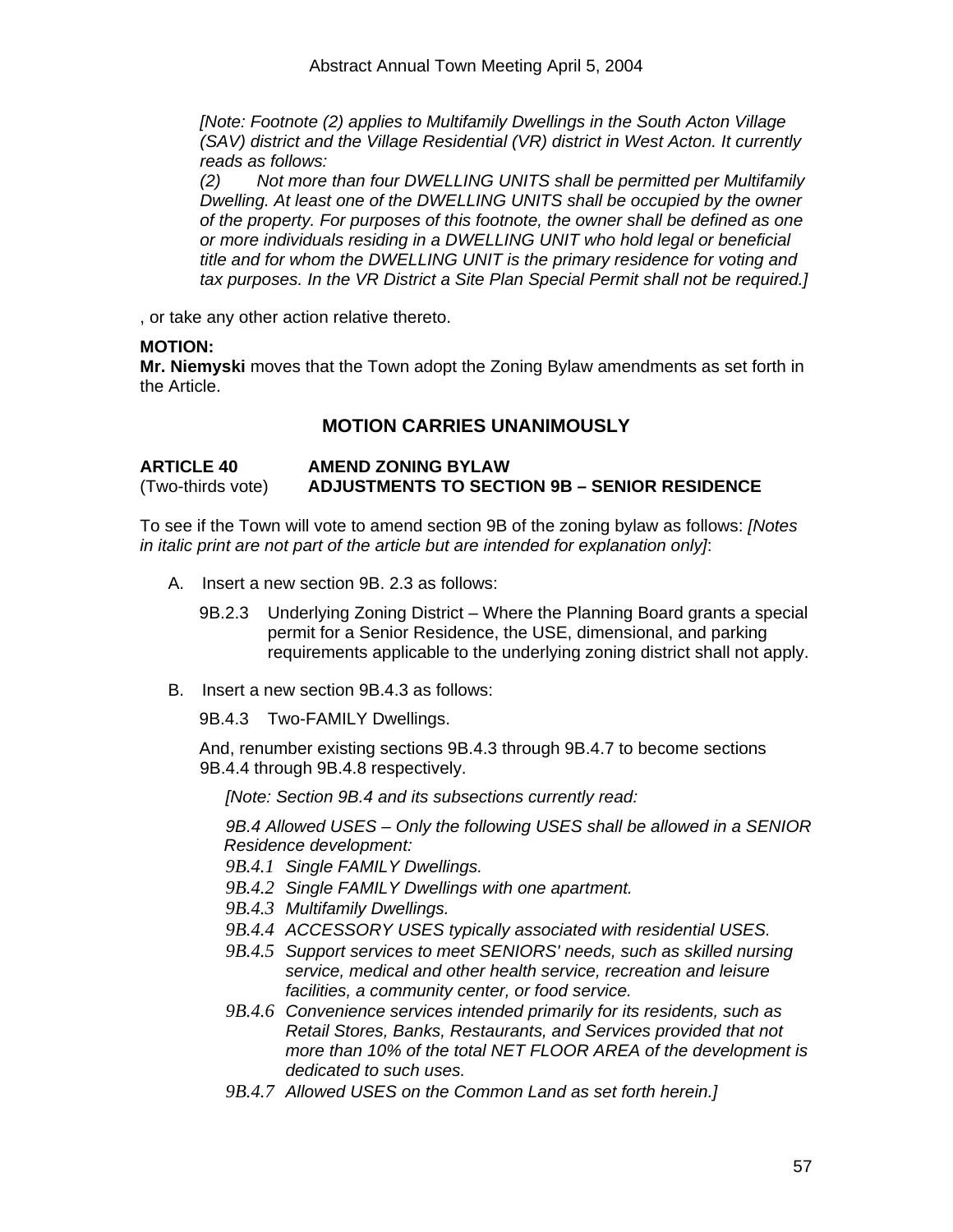- C. Delete section 9B.5 and its subsections 9B.5.1 through 9B.5.10 and replace them with a new section 9B.5 and new subsections as follows:
	- 9B.5 Dimensional Regulations A SENIOR Residence development shall comply with the following dimensional regulations for the area of the TRACT OF LAND, density, BUILDINGS, and STRUCTURES:
	- 9B.5.1 Minimum TRACT OF LAND area: 8 acres. For the purpose of this section, the Planning Board may consider LOTS on directly opposite sides of a STREET as a single TRACT OF LAND.
	- 9B.5.2 Maximum density: 4 DWELLING UNITS per acre in the R-2 District, and 3 DWELLING UNITS per acre in the R-4, R-8, R-8/4, and R-10/8 Districts, based on the total development site including the Common Land.
	- 9B.5.3 Minimum setbacks for BUILDINGS and STRUCTURES: 45 feet from any existing STREET; 15 feet from a STREET within the site; 30 feet from any TRACT OF LAND boundary; and 10 feet from the Common Land boundary, except that the Planning Board may require larger setbacks.
	- 9B.5.4 Minimum separation of BUILDINGS: 20 feet for exterior walls with doors, otherwise 10 feet.
	- 9B.5.5 Maximum height of BUILDINGS and STRUCTURES: 36 feet.
	- 9B.5.6 Maximum horizontal dimension of a BUILDING: 200 feet.
	- 9B.5.7 The Planning Board may impose other dimensional requirements as it deems appropriate to enhance the purpose and intent of this bylaw.

*[Note: Section 9B.5 and its subsections currently read:* 

- *9B.5 Dimensional Regulations A SENIOR Residence development shall comply with the following dimensional regulations for the area of the TRACT OF LAND, density, BUILDINGS, and STRUCTURES:*
- *9B.5.1 Minimum TRACT OF LAND area: 8 acres. For the purpose of this section, the Planning Board may consider LOTS on directly opposite sides of a STREET as a single TRACT OF LAND.*
- *9B.5.2 Maximum density: 4 DWELLING UNITS per acre in the R-2 District, and 3 DWELLING UNITS per acre in the R-4, R-8, R-8/4, and R-10/8 Districts, based on the total development site including the Common Land.*
- *9B.5.3 Minimum setbacks for BUILDINGS and STRUCTURES: 45 feet from any existing STREET; 15 feet from a STREET, way or common drive within the site; 30 feet from any lot line and the Common Land boundary.*
- *9B.5.4 Minimum separation of BUILDINGS: 20 feet.*
- *9B.5.5 Maximum height of BUILDINGS and STRUCTURES: 36 feet.*
- *9B.5.6 Maximum number of DWELLING UNITS per BUILDING: 4.*
- *9B.5.7 Maximum horizontal dimension of a BUILDING: 200 feet.*
- *9B.5.8 Each DWELLING UNIT shall have at least two separate exterior entrances at ground level.*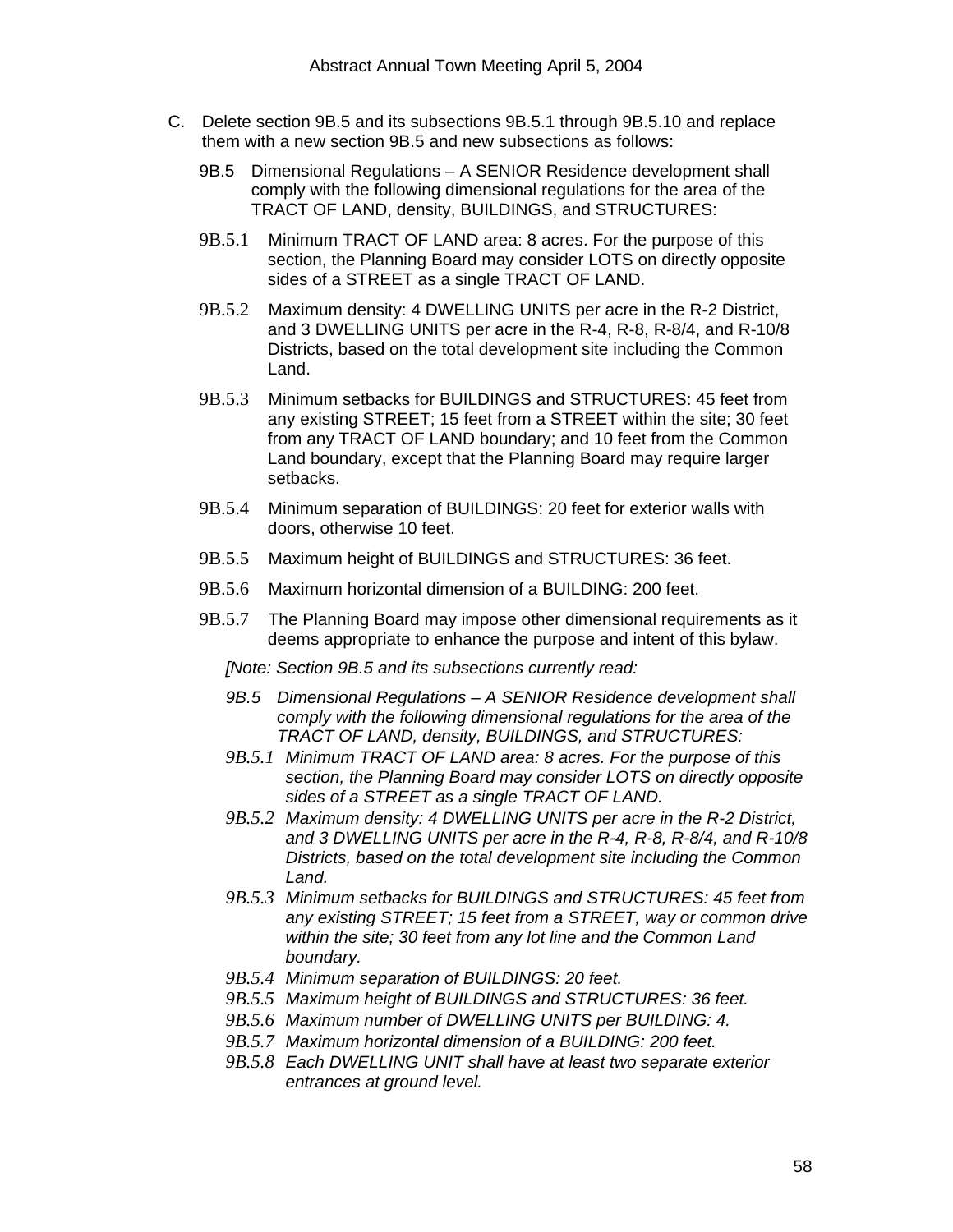- *9B.5.9 Where the requirements of this section 9B differ from or conflict with other requirements of the Bylaw, the requirements established herein shall prevail.*
- *9B.5.10The Planning Board may impose other dimensional requirements as it deems appropriate to enhance the purpose and intent of this bylaw.]*
- D. Delete paragraph 9B.9.1 and replace it with a new paragraph 9B.9.1 as follows:

9B.9.1 Dimensional Requirements for the Common Land – In a SENIOR Residence development, at least fifty percent (50%) of the land shall be set aside as Common Land for the use of the SENIOR residents or the general public. The following additional requirements shall apply:

*[Note: Section 9B.9.1 currently reads:* 

*9B.9.1 Dimensional Requirements for the Common Land – In a SENIOR Residence development, at least sixty percent (60%) of the land shall be set aside as Common Land for the use of the SENIOR residents or the general public. The following additional requirements shall apply:]* 

- E. Delete section 9B.9.1.2 and replace it with a new section 9B.9.1.2 as follows:
	- 9B.9.1.2 Eighty percent (80%) of the minimum required Common Land shall be laid out as one or more large, contiguous parcels that are distinct from parcels dedicated for other purposes or USES. Each such Common Land parcel shall contain at least one access corridor to a STREET or way that shall be not less than 40 feet wide. The other twenty percent (20%) of the Common Land may be scattered throughout the development site for buffer, screening, or park purposes.

*[Note: Section 9B.9.1.2 currently reads:* 

*9B.9.1.2 The minimum Common Land shall be laid out as one or more large, contiguous parcels that are distinct from parcels dedicated for other purposes or USES. Each Common Land parcel shall contain at least one access corridor to a STREET or way that shall be not less than 40 feet wide.]* 

- F. Delete section 9B.12.3 and replace it with a new section 9B.12.3 as follows:
	- 9B.12.3 Density Bonus Option –
	- 9B.12.3.1 The total number of allowable DWELLING UNITS in a SENIOR Residence development may be increased to 6 per acre in the R-2 District, and to 4 per acre in the R-4, R-8, R-8/4 and R-10/8 Districts provided that at least 10% of the DWELLING UNITS in the SENIOR Residence development are AFFORDABLE SENIOR RESIDENCES.
	- 9B.12.3.2 The total number of allowable DWELLING UNITS in a SENIOR Residence development may be increased to 7 per acre in the R-2 District, and to 5 per acre in the R-4, R-8, R-8/4 and R-10/8 Districts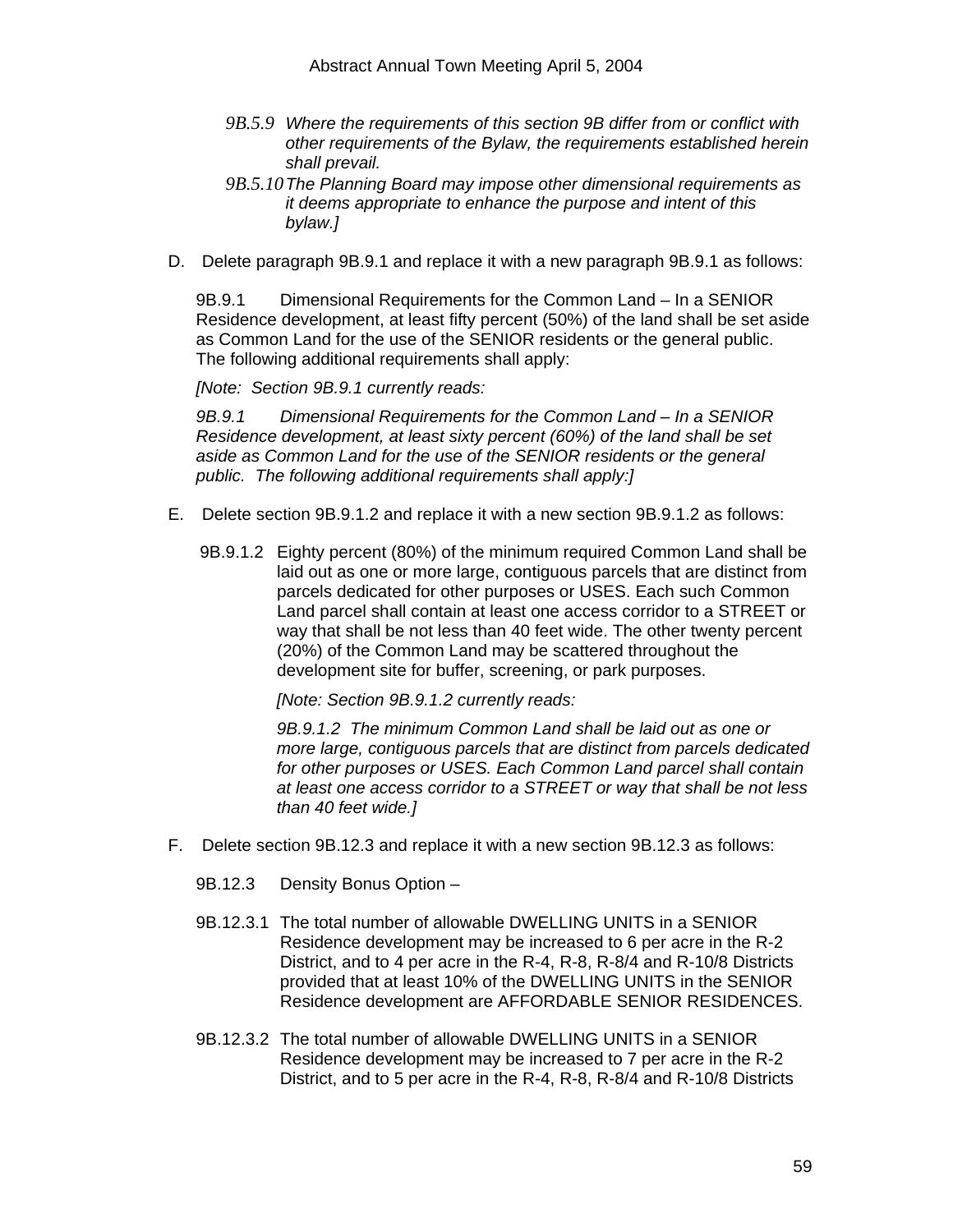Abstract Annual Town Meeting April 5, 2004

provided that at least 15% of the DWELLING UNITS in the SENIOR Residence development are AFFORDABLE SENIOR RESIDENCES.

- 9B.12.3.3 Rounding to whole unit numbers shall be made to the nearest integer. When rounding, fractions of .5 shall be rounded up.
- 9B.12.3.4 The Planning Board may further adjust or waive the dimensional requirements of section 9B.5, the parking requirements of section 9B.6, and the Common Land requirements of 9B.9 to the extent reasonable and necessary to facilitate the production of affordable DWELLING UNITS under this density bonus option.

*[Note: Section 9B.12.3 currently reads:* 

*Density Bonus Option – The total number of allowable DWELLING UNITS in a SENIOR Residence development may be doubled to 8 per acre in the R-2 District, and to 6 per acre in the R-4, R-8, R-8/4, and R-10/8 Districts provided that at least 20% of the DWELLING UNITS in the SENIOR Residence development, rounded to the next integer, are AFFORDABLE SENIOR RESIDENCES. When rounding, fractions of .5 shall be rounded up.]* 

, or take any other action relative thereto.

#### **MOTION**

**Mr. Schaffner** moves that the Town adopt the Zoning Bylaw amendments as set forth in the Article.

# **MOTION CARRIES UNANIMOUSLY**

#### **ARTICLE 41 \* AMEND ZONING BYLAW – HOUSEKEEPING**  (Two-thirds vote)

To see if the Town will vote to amend the zoning map and the zoning bylaw as follows *[Notes in italic print are not part of the article but are intended for explanation only]*:

- A. Amend the zoning map, Map No. 1, by rezoning from Residence 2 (R-2) to Village Residential (VR) an area of land shown in the 2003 Town Atlas on map F-2B as parcel 58.
- B. Amend the zoning map, Map No. 1, by rezoning from Residence 8 (R-8) to Residence 10/8 (R-10/8) an area of land shown in the 1993 Town Atlas on map F-5 as parcel 12-3.
- C. Amend the zoning bylaw by deleting sections 3.5.12 and 3.5.13 and replacing them with new sections 3.5.12 and 3.5.13 as follows:
	- 3.5.12 Services Establishments providing services directly to the consumer such as a bank, credit union, barber shop, beauty salon, laundry, drycleaning, diaper service, building cleaning service, funeral home, shoe repair, tailor, clothing rental shop, equipment rental or leasing, food catering, photocopying, secretarial service, or similar USES or establishments.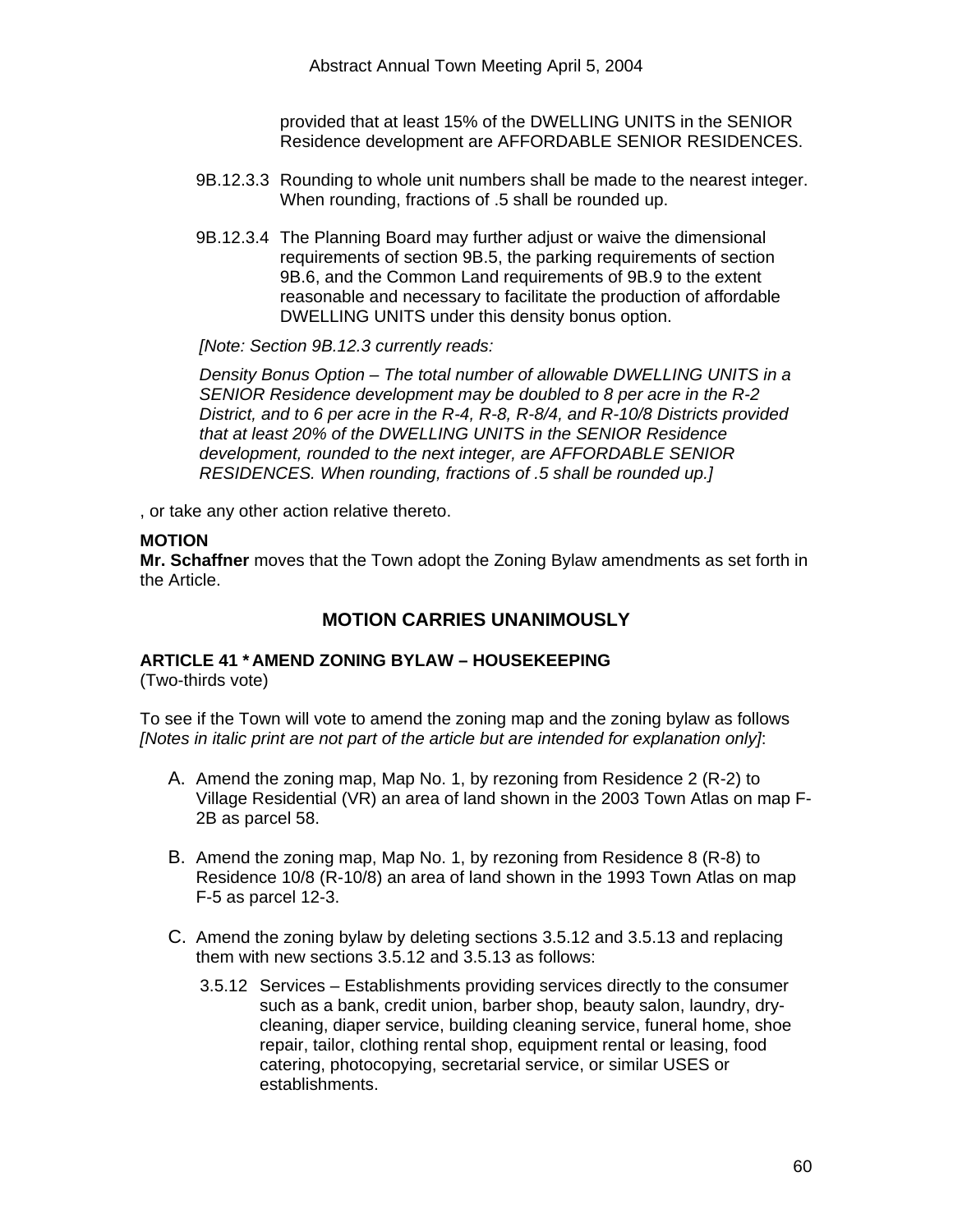3.5.13 Repair Shop, Technical Shop, Studio – Repair and service of appliances, computers, office equipment, bicycles, lawn mowers, or similar small equipment; photography or film studio; art studio; artisan's studio; music instruction or practice room; or similar USES or establishments.

*[Note: Sections 3.5.12 and 3.5.13 currently read as follows:* 

*3.5.12 Services – Establishments providing services directly to the consumer such as a bank, credit union, barber shop, beauty salon, laundry, dry-cleaning, funeral home, shoe repair, clothing rental shop, equipment rental or leasing, or similar USES or establishments.* 

*3.5.13 Repair Shop, Technical Shop, Studio – Repair and service of appliances, computers, office equipment, bicycles, lawn mowers, or similar small equipment; diaper service; building cleaning service; photocopying; secretarial service; tailor; food catering; photography or film studio; art studio; artisan's studio; music instruction or practice room; or similar USES or establishments.]* 

D. Amend the zoning bylaw, section 7.5, by deleting the last sentence of the lead paragraph and replacing it with the following new sentence:

"No such SIGN shall be ERECTED within 5 feet of the sideline of a STREET or any other right of way customarily used by the general public, unless such SIGN is a traffic SIGN, landmark SIGN, directional SIGN, or an EXTERIOR SIGN."

*[Note: The lead paragraph of section 7.5 currently reads as follows:* 

*7.5 SIGNS Which Do Not Require a SIGN Permit – The following SIGNS do not require a SIGN Permit or Special Permit, nevertheless such SIGNS shall comply with Sections 7.3 and 7.4 above unless specifically provided otherwise in this section. No such SIGN shall be ERECTED within 5 feet of the sideline of a STREET or any other right of way customarily used by the general public, unless such SIGN is a traffic SIGN, landmark SIGN or an EXTERIOR SIGN.]* 

, or take any other action relative thereto.

#### **MOTION:**

**Mr. Halm** moves that the Town adopt the Zoning Bylaw amendments as set forth in the Article.

#### **CONSENT MOTION CARRIES UNANIMOUSLY**

#### **ARTICLE 42 AMEND ZONING BYLAW**  (Two-thirds vote) **AMEND AGRICULTURAL USE DEFINITION**

To see if the Town will vote to amend the zoning bylaw, by deleting the first two sentences of section 3.2.1 and replacing them with following new sentences:

"On a parcel of more than five acres: Agriculture, including the boarding, keeping or raising of livestock; horticulture (including without limitation the growing and keeping of nursery stock and the sale thereof, whether such nursery stock is grown in the ground or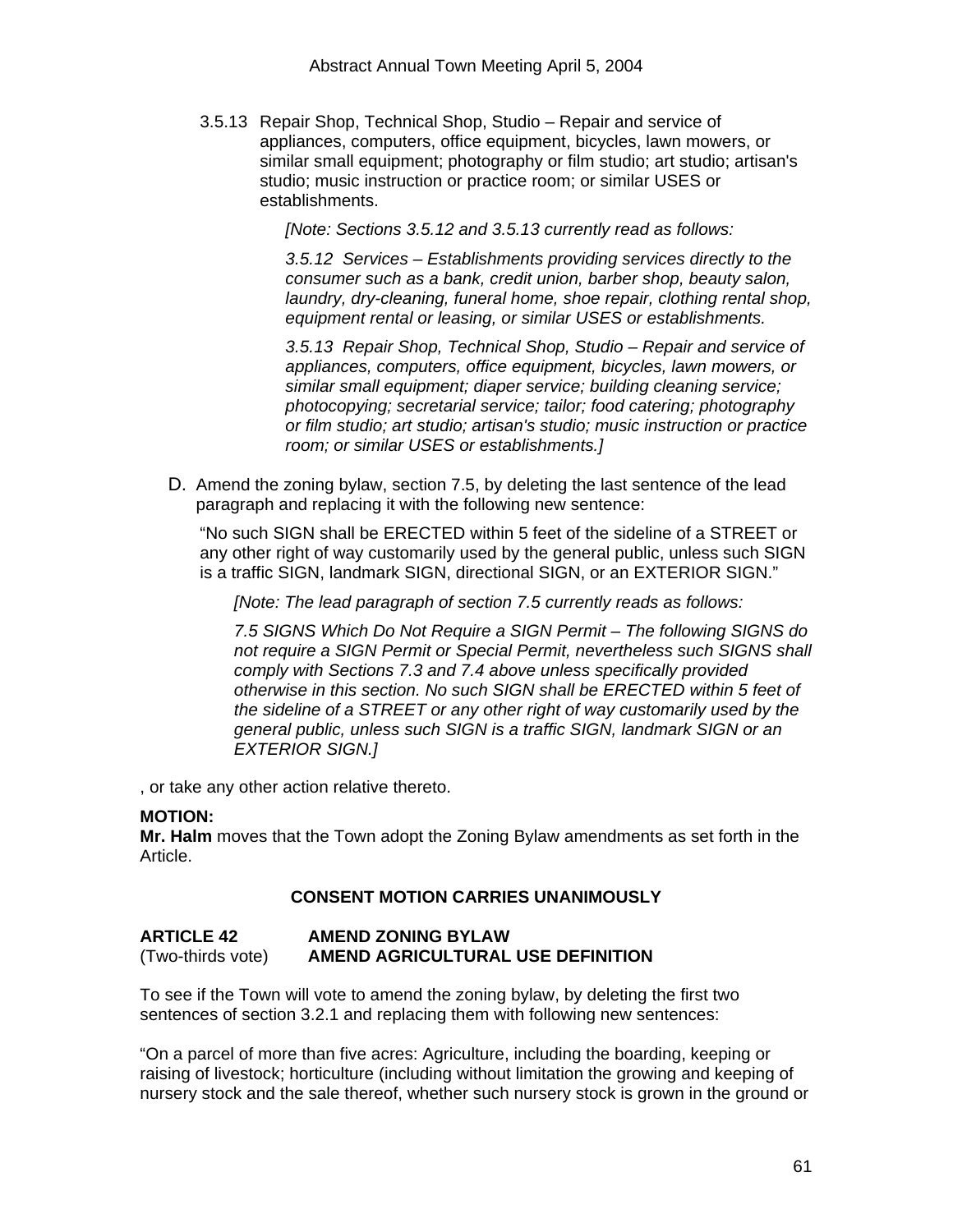in burlap, containers, or other suitable manner, provided it is nourished, maintained and managed while on the premises); floriculture; or viticulture; the use of buildings and structures for the primary purpose of these activities, including the sale of farm products. All of the aforesaid shall be subject to and in conformance with the definitions and requirements for these activities under MGL Ch. 40A, s. 3.

#### *[Note: Section 3.2.1 currently reads:*

*Agriculture – On a parcel of more than five acres: Agriculture, including the boarding, keeping or raising of livestock; horticulture; floriculture; or viticulture; the use of buildings and structures for the primary purpose of these activities, including the sale of farm products. All of the aforesaid shall be in conformance with the definitions and requirements for these activities of MGL Ch. 40A, s. 3. On a parcel of two acres or more: Cultivating, harvesting and storing of field crops, produce or fruit, and storage of farm equipment that is necessary for these activities; the boarding, keeping and raising of not more than one horse, goat or sheep, plus its offspring up to one year of age.]* 

, or take any other action relative thereto.

#### **MOTION:**

**Mr. Shupert** moves that the Town adopt the Zoning Bylaw amendments as set forth in the Article.

# **MOTION CARRIES UNANIMOUSLY**

#### **ARTICLE 43 AMEND ZONING BYLAW – ARC DISTRICT CHANGES**  (Two-thirds vote)

To see if the Town will vote to amend the zoning map and the zoning bylaw as follows:

- A. Amend the zoning map, Map No. 1, by rezoning from General Industrial (GI) to Agriculture Recreation Conservation (ARC) an area of land shown in the 2003 Town Atlas on map F-3 as parcels 16 and 16-1.
- B. Amend the zoning bylaw, section 5, Table of Dimensional Regulations, by deleting the line for ARC and replacing it with a new line for ARC as follows *[Notes in italic print are not part of the article but are intended for explanation only. For reference purposes, where changes are proposed in the ARC district, the present designation is shown in brackets]*:

|            | Minimum <sup>1</sup> | Minimum                           | Minimum    | Minimum |                  |             |              | Minimum   Minimum   Maximum   Maximum |
|------------|----------------------|-----------------------------------|------------|---------|------------------|-------------|--------------|---------------------------------------|
| Zoning     | LOT Area             | <b>LOT</b>                        | <b>LOT</b> | Front   | Side &           | <b>OPEN</b> | <b>FLOOR</b> | Height                                |
|            |                      | Districts   In sq. ft.   FRONTAGE | Width      | Yard    | Rear Yard  SPACE |             | <b>AREA</b>  | in feet                               |
|            |                      | in feet                           | in feet    | in feet | in feet          | in percent  | <b>RATIO</b> |                                       |
| <b>ARC</b> | <b>NR</b>            | 20                                | 50         | 20      | 10               | <b>NR</b>   | <b>NR</b>    | 36                                    |
|            | [80,000]             |                                   |            | [45]    | [20]             |             |              |                                       |

, or take any other action relative thereto.

#### **MOTION:**

**Mr. Ashton** moves that the Town adopt the Zoning Bylaw amendments as set forth in the Article.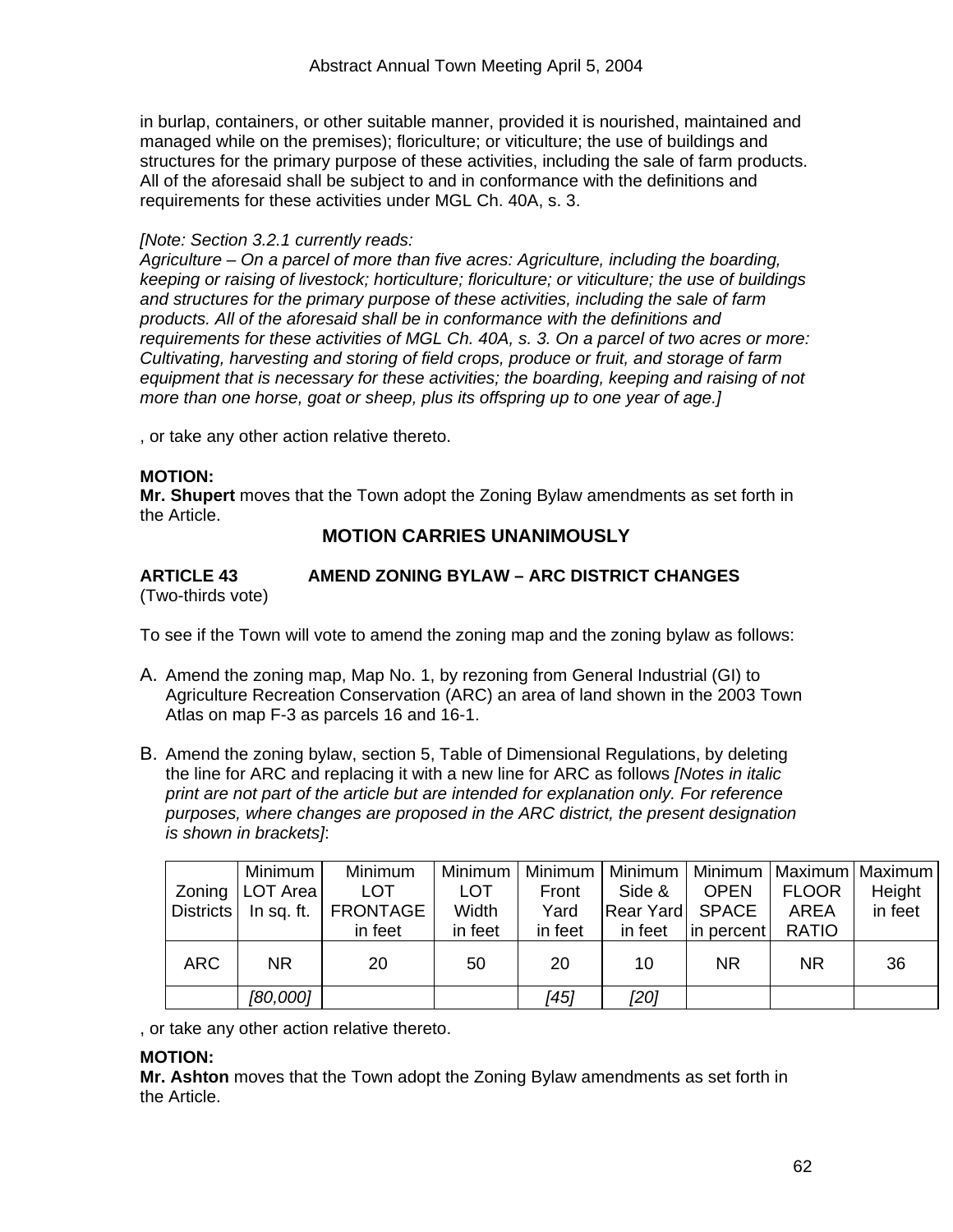# **MOTION CARRIES UNANIMOUSLY**

# **ARTICLE 44 \* STREET ACCEPTANCE – BELLOWS FARM SUBDIVISION**  (Two-thirds vote)

To see if the Town will accept as public ways the following streets or any portions thereof, as laid out by the Board of Selectmen according to plans on file with the Town Clerk, and authorize the Board of Selectmen to take the fee or easement in said streets and associated parcels of land by eminent domain or otherwise, including easements for drainage, utility, sidewalk or other purposes as shown on said plans or described in the Order of Layout;

In the BELLOWS FARM SUBDIVISION

DAVIS ROAD – a loop road, from the previous limit of acceptance at Station  $23 + 00$ (1300 feet from Great Road) a distance of 6047 feet, more or less, in a generally easterly, southerly, westerly, then northerly direction to the southerly sideline of Davis Road, this being the entire road;

BRIAR HILL ROAD – from the easterly sideline of Davis Road a distance of 1259 feet, more or less, in a generally easterly direction to the easterly sideline of a 70 foot radius cul-de-sac, including the cul-de-sac, this being the entire road;

BELLOWS FARM ROAD – from the easterly sideline of Davis Road a distance of 1640 feet, more or less, in a generally northerly direction to the southerly sideline of Briar Hill Road, including Parcel C and the 20-foot wide Emergency Access Only Easement to Strawberry Hill Road, this being the entire road;

, or take any other action relative thereto.

#### **MOTION:**

**Mr. Shupert** moves that the Town accept as public ways the streets listed in the Article, as laid out by the Board of Selectmen, according to the plans on file with the Town Clerk, and authorize the Board of Selectmen to take the fee or easements for drainage, utility, or other purposes where shown on said plans or described in the Order of Layout.

#### **CONSENT MOTION CARRIES UNANIMOUSLY**

#### **ARTICLE 45 \* STREET ACCEPTANCE – MAPLE CREEK FARM SUBDIVISION**  (Two-thirds vote)

To see if the Town will accept as public ways the following streets or any portions thereof, as laid out by the Board of Selectmen according to plans on file with the Town Clerk, and authorize the Board of Selectmen to take the fee or easement in said streets and associated parcels of land by eminent domain or otherwise, including easements for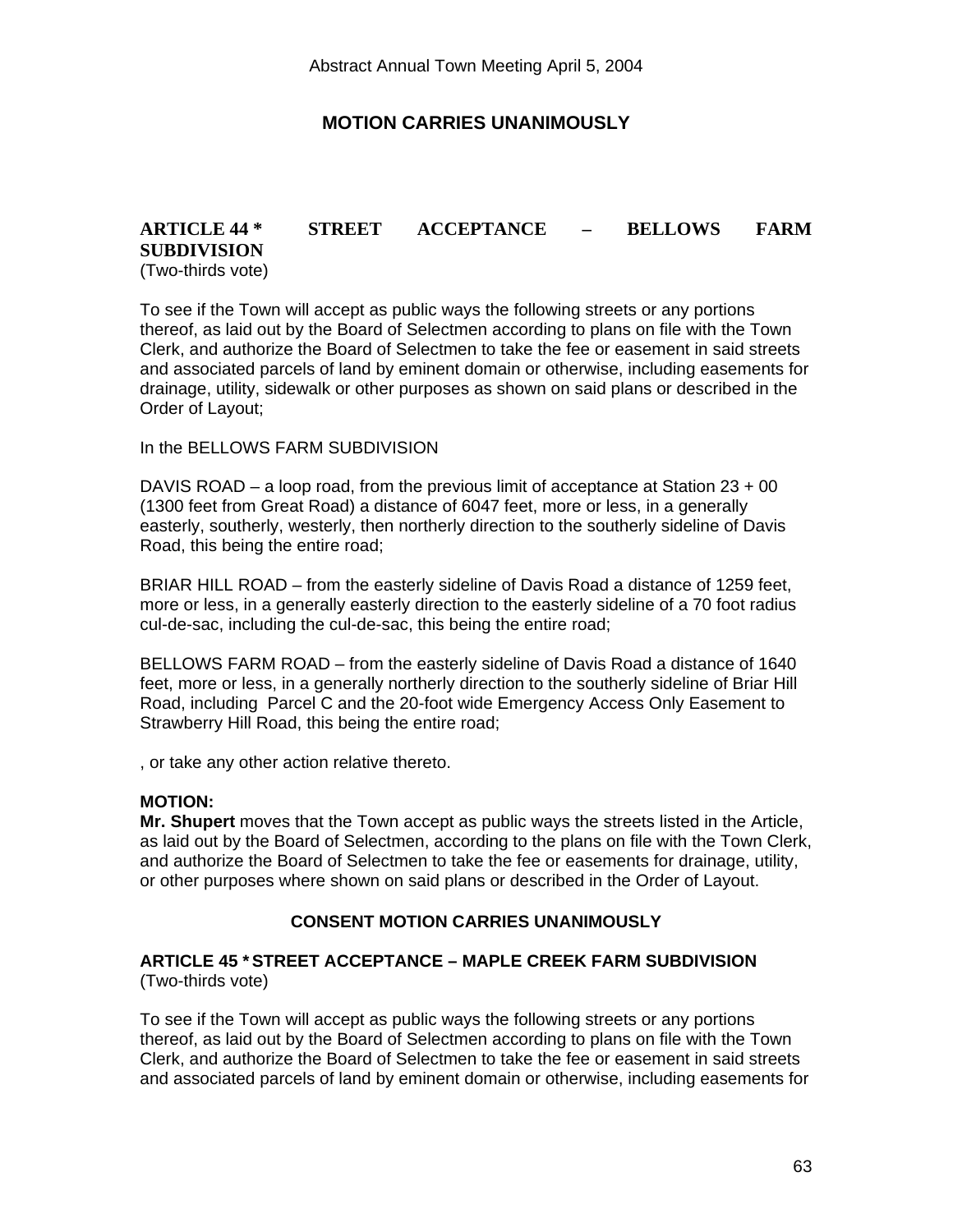drainage, utility, sidewalk or other purposes as shown on said plans or described in the Order of Layout;

In the MAPLE CREEK FARM SUBDIVISION

WOODFIELD ROAD – from the southerly sideline of Summer Street a distance of 994 feet, more or less, in a generally southerly direction to the southerly sideline of a 70 foot radius cul-de-sac, including the cul-de-sac, this being the entire road;

SHADY LANE – from the westerly sideline of Woodfield Road a distance of 594 feet, more or less, in a generally westerly direction to the southerly sideline of a 70 foot radius cul-de-sac, including the cul-de-sac, this being the entire road;

, or take any other action relative thereto.

#### **MOTION:**

**Mr. Hunter** moves that the Town accept as public ways the streets listed in the Article, as laid out by the Board of Selectmen, according to the plans on file with the Town Clerk, and authorize the Board of Selectmen to take the fee or easements for drainage, utility, or other purposes where shown on said plans or described in the Order of Layout.

# **MOTION CARRIES UNANIMOUSLY**

#### **ARTICLE 46 \* STREET ACCEPTANCE – NORTH ACTON WOODS SUBDIVISION**  (Two-thirds vote)

To see if the Town will accept as public ways the following streets or any portions thereof, as laid out by the Board of Selectmen according to plans on file with the Town Clerk, and authorize the Board of Selectmen to take the fee or easement in said streets and associated parcels of land by eminent domain or otherwise, including easements for drainage, utility, sidewalk or other purposes as shown on said plans or described in the Order of Layout;

In the NORTH ACTON WOODS SUBDIVISION

ALEXANDRA WAY – from the northeasterly sideline of Harris Street a distance of 1495 feet, more or less, in a generally northerly direction to the northerly sideline of a 70 foot radius cul-de-sac, including the cul-de-sac, this being the entire road;

REEVE STREET – from the easterly sideline of Alexandra Way a distance of 574 feet, more or less, in a generally easterly direction to the northerly sideline of a 70 foot radius cul-de-sac, including the cul-de-sac and Parcel A (a 40-foot wide street right-of-way containing 8,584 square feet), this being the entire road;

, or take any other action relative thereto.

#### **MOTION:**

**Mr. Johnson** moves that the Town accept as public ways the streets listed in the Article, as laid out by the Board of Selectmen, according to the plans on file with the Town Clerk, and authorize the Board of Selectmen to take the fee or easements for drainage, utility, or other purposes where shown on said plans or described in the Order of Layout.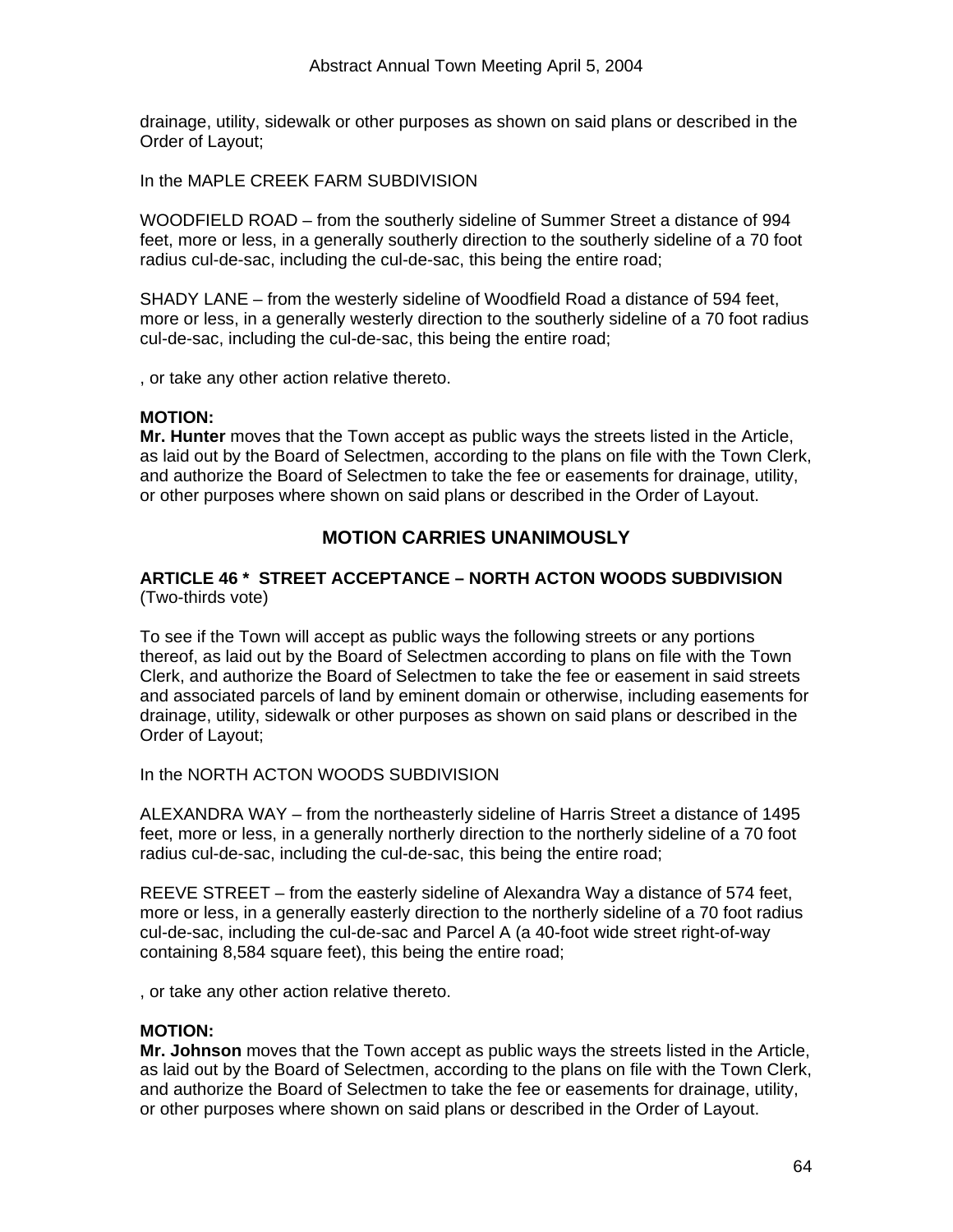# **CONSENT MOTION CARRIES UNANIMOUSLY**

# **ARTICLE 47 \* LAND GIFT – 190 ARLINGTON STREET**

(Majority Vote)

To see if the Town will vote to accept as a gift from Michael J. Coppolino and Paul Bevilacqua a parcel of vacant land located at 190 Arlington Street and shown as Parcel 3A-2 – 36,849 Square Feet on a plan entitled "Plan of Land in Acton, Massachusetts (Middlesex County), For: Michael J. Coppolino, dated May 28, 2002, and recorded at the Middlesex South District Registry of Deeds, Cambridge, MA as Plan 678 of 2002, said parcel is also shown on Map F-2A of the Town Atlas as Parcel 22-2, for general municipal purposes, or take any other action relative thereto.

#### **MOTION:**

**Mr. Hunter** moves that the Town accept the land as set forth in the Article.

# **CONSENT MOTION CARRIES UNANIMOUSLY**

#### **ARTICLE 48 \* LAND GIFT – NORTH ACTON WOODS SUBDIVISION**  (Majority Vote)

To see if the Town will vote to accept as a gift from North Acton Woods Limited Partnership two parcels of vacant land on Alexandra Way and Reeve Street shown as Open Space Parcels A-1 (14.12 acres) and C (6.62 acres), both as shown on plans recorded in the Middlesex South District Registry of Deeds (Plan No.'s 314 of 1999 and 605 of 2001), and on Map C-5 of the Town Atlas as Parcel 24, and Parcel 45, respectively, for purposes of conservation, historic preservation and education, outdoor education, recreation, park purposes, agriculture, horticulture, forestry or open space, or take any other action relative thereto.

#### **MOTION:**

**Mr. Johnson** moves that the Town accept the land as set forth in the Article.

# **CONSENT MOTION CARRIES UNANIMOUSLY**

# **ARTICLE 49 \* DRAINAGE EASEMENT – SQUIRREL HILL ROAD**

(Two-thirds vote)

To see if the Town will vote to accept as a gift from Parmley Corp., and the Trustees of The Welton Realty Trust, proposed drainage easements partially twenty (20) feet wide and partially of variable width, on lots 114, 115, and 116, said lots are numbered 33, 35, and 37 Squirrel Hill Road, as shown on a plan entitled "Easement Plan, Squirrel Hill Road, Acton, Massachusetts, Prepared for Sweeney & Sons and dated December 2003, to be recorded at the Middlesex South District Registry of Deeds; and to abandon the Town's right, title and interest to the existing twenty (20) foot wide drainage easements on said lots taken by Eminent Domain on June 24, 1975, by an Order of Taking recorded at said Registry in Book 12831 Page 574, or take any other action relative thereto.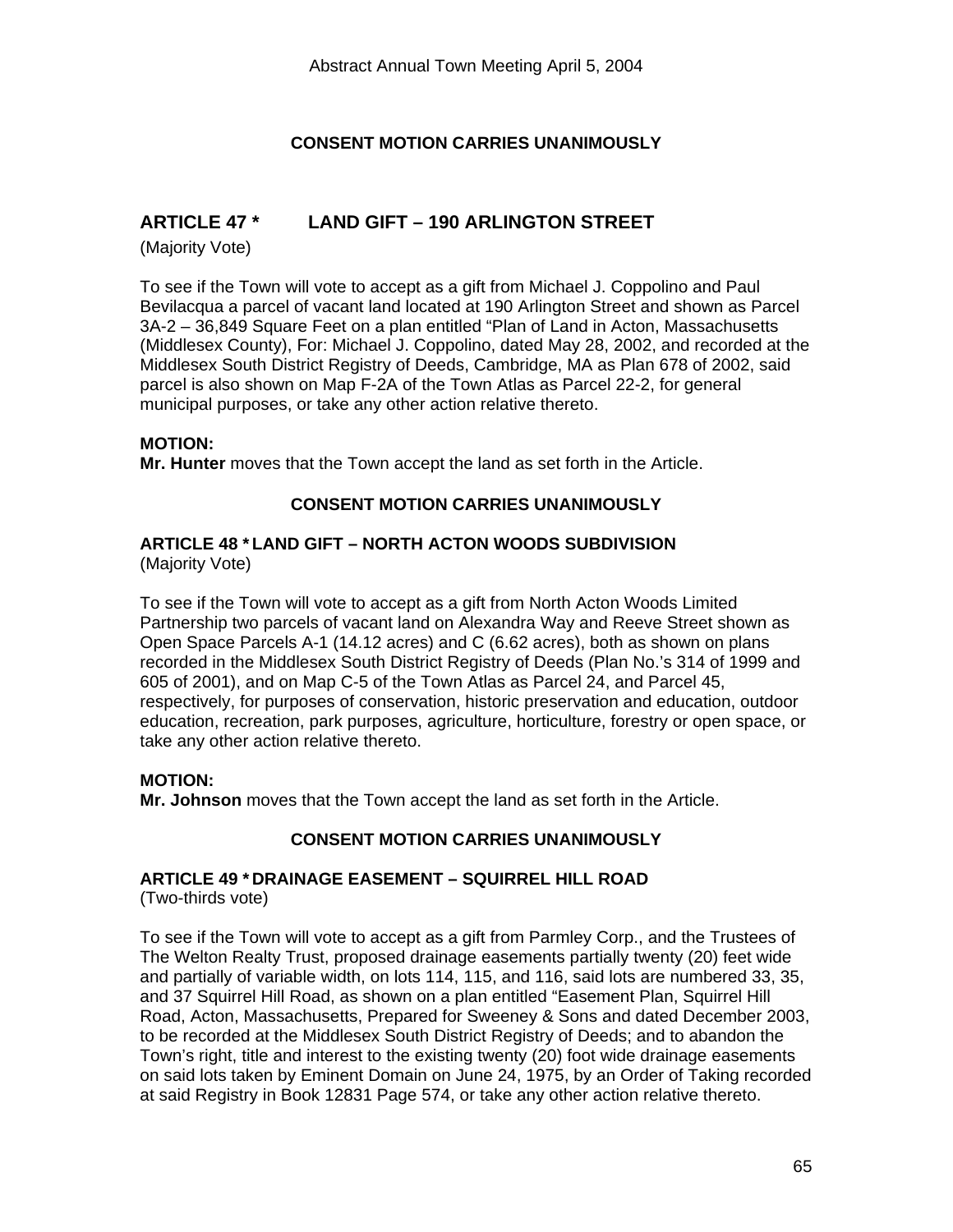## **MOTION:**

**Mr. Hunter** moves that the Town accept the proposed drainage easements as set forth in the Article, in a form satisfactory to the Board of Selectmen and Town Counsel, and, upon the recording of said drainage easements in favor of the Town in the applicable registry or registration office, that the Board of Selectmen is authorized to abandon the now existing drainage easements as set forth in the Article.

# **MOTION CARRIES UNANIMOUSLY**

#### **ARTICLE 50 \* SIDEWALK EASEMENT – ARLINGTON STREET**  (Majority vote)

To see if the Town will vote to accept as a gift from Richard Gordon and Paula Starr Gordon, a permanent sidewalk easement and a temporary 5' wide sidewalk construction easement at 294 Arlington Street and being shown as "Proposed Sidewalk Easement" and "Proposed Temporary 5' Wide Sidewalk Construction Easement" on a plan entitled "Definitive Subdivision Plan for Thunder Way, Acton, Massachusetts", dated March 31, 2003, last revised September 9, 2003, and as described more fully in a Grant of Easement to the Town of Acton, both to be recorded at the Middlesex South District Registry of Deeds, Cambridge MA, or take any other action relative thereto.

#### **MOTION:**

**Mr. Hunter** moves that the Town accept the easement as set forth in the Article.

#### **CONSENT MOTION CARRIES UNANIMOUSLY**

#### **ARTICLE 51 \* AMEND TOWN CHARTER**

(Two-thirds vote)

To see if the Town will vote to amend the Town Charter as follows:

(1) Amend Section 4-2 by adding the following line directly below "Board of Health:"

| <b>Board or Commission</b>          | Number of<br><b>Members</b> | Length of<br>Term (years) |
|-------------------------------------|-----------------------------|---------------------------|
| Board of Health (Associate Members) |                             | 3                         |

(2) Amend Section 4-2 by adding the following text paragraph under the existing table of Selectmen appointees:

> The chairperson of any town board or commission with associate or alternate members may designate any such associate or alternative member to sit on the board of the agency for any particular matter(s) in the case of an absence, inability to act, or conflict of interest on the part of any regular board member thereof, or in the event of a vacancy on the board, until said vacancy is filled.